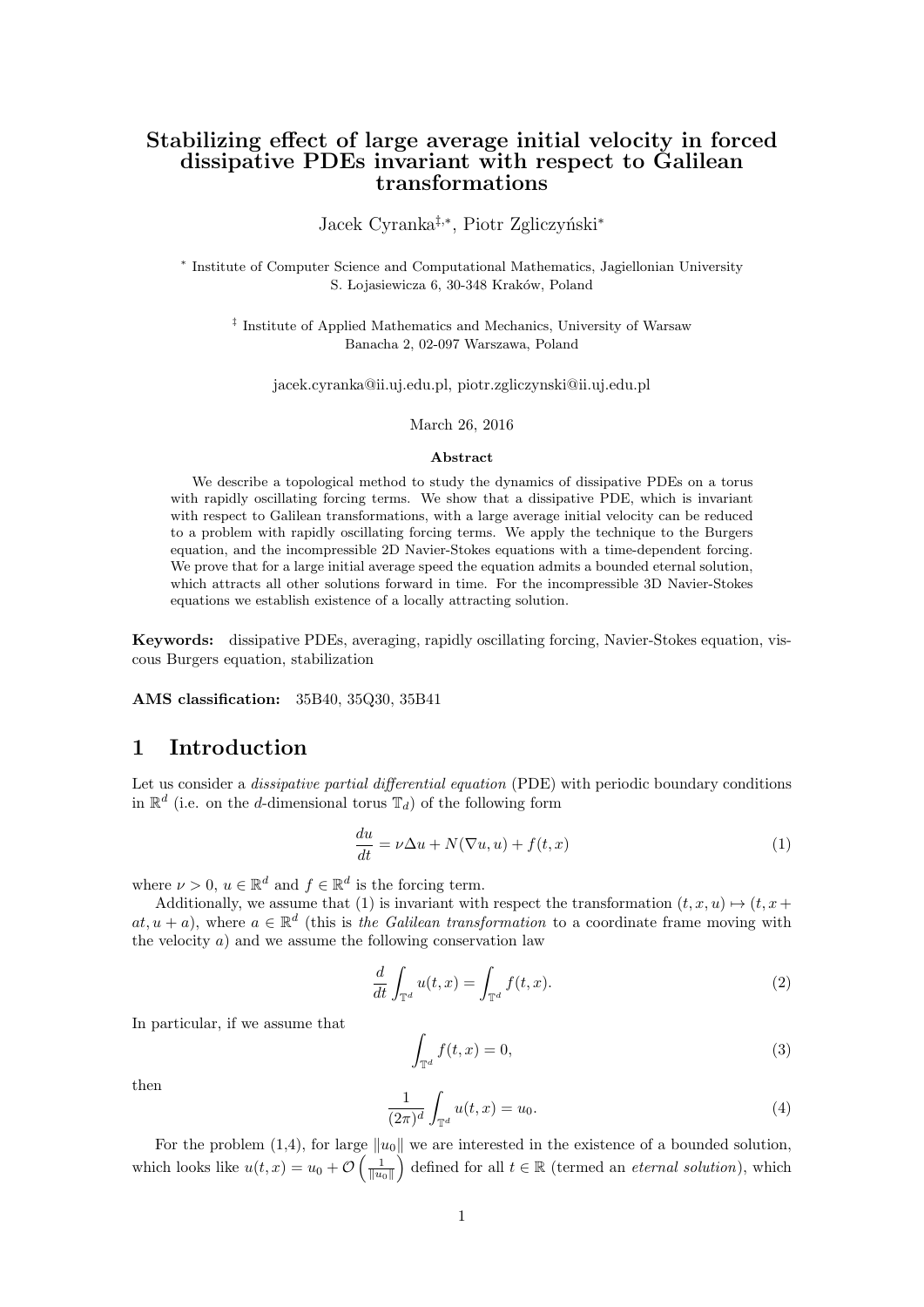attracts all other solutions forward in time. The size of  $\mathcal{O}\left(\frac{1}{\|u_0\|}\right)$  depends on the magnitude of the forcing f, its time derivatives and the viscosity  $\nu$ . The important point is that we do not assume a smallness of *f*.

The basic idea of our approach can be described as follows: for generic choices of  $u_0$  the transformation moving (1) into a coordinate frame in which the average of *u* vanishes, leads to a new form of (1) with a rapidly oscillating forcing term. We prove that in the transformed system this very rapid oscillation is effectively equivalent to a small forcing term  $\mathcal{O}\left(\frac{1}{\|u_0\|}\right)$  (the bound for a fixed forcing *f* and *ν*). As the result we obtain an absorbing set very close to *zero* and then by a topological reasoning we show that it contains an attracting orbit bounded by  $\mathcal{O}(1/\Vert u_0 \Vert)$ , defined for all  $t \in \mathbb{R}$ . By reversing the initial coordinate change we obtain an attracting orbit of the form  $u_0 + \mathcal{O}\left(\frac{1}{\|u_0\|}\right)$ . We exploit the fact that the rapid oscillations could be effectively 'integrated out' (or averaged) without assuming the smallness of the oscillating term. This idea has been known for some time in the numerical analysis, where it is used to obtain effective quadratures and ODE solvers for system with rapid oscillations (see [I] and the references cited there), and in the averaging theory developed by Bogolyubov, Neishstadt and others (see for example [BM, BZ, FW, Nei84, Wa]).

As an application of our approach we chose two models: one dimensional Burgers' equation and the Navier-Stokes system in dimension two and three. For the Burgers equation in dimension one we established the result described above. For the Navier-Stokes equations in 2D, the result is true for a generic direction of  $u_0$  and in 3D for a generic direction  $u_0$  we establish the existence of small locally attracting solution. Each of the mentioned equations required slightly different approach.

Similar results to ours can be found in [JKM]. There for any  $\nu > 0$  the authors established the existence of a globally attracting solution for 1D viscous Burgers equation with periodic boundary conditions, under assumption that forcing is periodic in time. Without any proof they state that this solution scales like  $u_0 + \mathcal{O}(1/\|u_0\|)$  (for fixed forcing f and *v*). Our result applies to more general forcings, moreover, we are able to establish the exponential convergence rate to the attracting solution, while in [JKM] the authors clearly indicated that they cannot make such claim and they asked for the convergence rate in one of the stated problems [JKM, Problem 3(i)]. The method in [JKM] appears to be restricted to the scalar equation on one-dimensional domains, partially due to the use of the maximum principles. In [CMTZ] similar results were obtained using significantly different techniques from classical nonlinear PDE analysis, the results are more general in sense the method includes the cases of the damped Euler and 3D Navier-Stokes systems (Leray-Hopf weak solutions are considered for 3D NS). Moreover, this paper provides a numerical illustration on the Kolmogorov turbulence model.

As it was already mentioned we use some variant of averaging in our approach. There exists a large literature on the application of averaging to PDEs (see for example [Bam03a, Bam05, Cw12, HVL90, He, Mat01, MS03, Mat08, Pr05]). In the available literature there are basically two approaches to averaging. The first one, in the spirit of Bogolyubov and his coworkers [BM, BZ] asks for coordinate change, which 'absorbs' the leading term of perturbation. The second one, which we will attribute to Henry [He], shows in a direct way that the influence of rapid oscillations is small. Our approach belongs to the second category. Since we are after global results, we cannot stay in the framework provided by Henry [He], but we need to construct a priori bounds, to which the averaging principle is applied. To handle this we use the method of *self-consistent bounds* developed in [ZM, ZKS2, ZKS3], which was proposed for computer assisted proofs in dynamics of Kuramoto-Sivashinski PDE. Recently, this method was further applied to prove the existence of a globally attracting solution for 1D viscous Burgers equation with some particular choices of nonautonomous forcings [Cy], [CyZ].

Let us briefly describe our approach, and layout the structure of the paper. To establish the existence of a globally attracting solution for  $(1,4)$  with a large  $||u_0||$ , we proceed as follows. First, we establish an averaging lemma for a finite dimensional non-autonomous non-homogenous linear ODE. Second, we generalize the result for finite dimensional nonlinear ODE problems. We describe our results for finite dimensional problems in Section 2. Third, using the self-consistent bounds approach in the dissipative PDE setting, which we recall in Section 3, the result is established for each Galerkin approximation of the PDE and then using high compactness of trapping regions we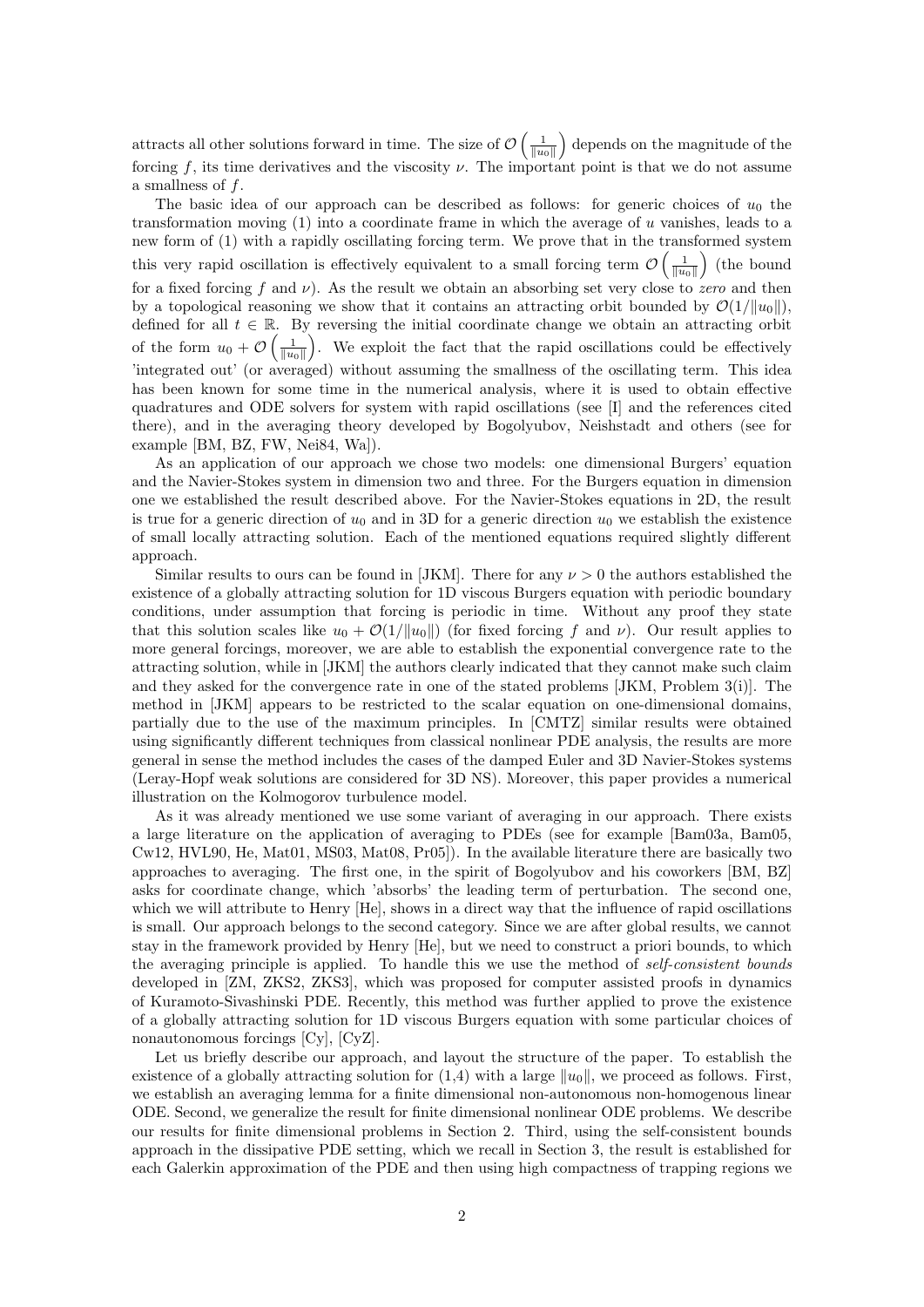pass to the limit with the approximation dimension, see Section 4. This third step is where our method may fail, because it requires the existence of the compact absorbing set. Sections 5 and 6 contain the application of our method to the viscous Burgers equation, with Theorem 6.5 being the main result. In Section 7 we study the Navier-Stokes equation on 2D and 3D tori, the main result is Theorem 7.11.

### **1.1 Notation**

Consider a nonautonomous ODE

$$
x'(t) = f(t, x(t)),\tag{5}
$$

where  $x \in \mathbb{R}^n$  and  $f : \mathbb{R} \times \mathbb{R}^n \to \mathbb{R}^n$  is regular enough to guarantee the uniqueness of the initial value problem  $x(t_0) = x_0$ . We set  $\varphi(t_0, t, x_0) = x(t_0 + t)$ , where  $x(t)$  is a solution of (5) with the initial condition  $x(t_0) = x_0$ . Obviously, in each context it will be clearly stated what is the ordinary differential equation generating  $\varphi$ . We will sometimes refer to  $\varphi$  as to the local process generated by (5).

If a solution  $x(t)$  of (5) is defined for all  $t \in \mathbb{R}$ , then we will call it an *eternal solution* (or occasionally an *eternal orbit*).

For function  $f(t, z)$  we will often use  $D_t f$  and  $D_z f$  to denote the partial derivatives. For example,  $D_z f(t, z) = \frac{\partial f}{\partial z}(t, z)$ .

For the partial derivatives of  $f : \mathbb{R}^n \to \mathbb{R}$  will sometimes use the following notation  $D_{\alpha} f$ , where  $\alpha \in \{1, \ldots, n\}^l$  is a multiindex of length  $|\alpha| = l$ , to denote  $\frac{\partial^{|\alpha|} f}{\partial x_{\alpha_1} \cdot \partial x_{\alpha_l}}$ .

For a matrix  $U$ , we will denote its transpose by  $U^t$ . For a square matrix  $U$  we will denote its spectrum by  $\text{Sp}(U) = \{ \lambda \in \mathbb{C} \mid \lambda \text{ is an eigenvalue of } U \}.$  If  $A \in \mathbb{R}^{n \times n}$  by  $\mu(A)$  we will denote its logarithmic norm [D, HNW, L, KZ], which is defined by

$$
\mu(A) = \lim_{h \to 0^+} \frac{\|I + hA\| - 1}{h}.\tag{6}
$$

For the logarithmic norm properties and its relation with the Lipschitz constant for the flow induced by ODEs see [KZ] and the literature cited there. The logarithmic norm depends on the norm used. For the Euclidean norm the logarithmic norm of a matrix is given as follows

$$
\mu(A) = \max\{\lambda, \quad \lambda \in \text{Sp}((A + A^t)/2)\}.
$$
 (7)

For a vector field  $f(t, x)$  as in (5) of class  $C^1$  and a set  $J \times W \subset \mathbb{R} \times \mathbb{R}^n$  we define

$$
\mu(D_x f, J \times W) = \sup_{(t,x) \in J \times W} \mu(D_x f(t,x)).
$$
\n(8)

For an autonomous system  $x' = f(x)$  and  $W \subset \mathbb{R}^n$  we set analogously

$$
\mu(Df, W) = \sup_{x \in W} \mu(Df(x)).
$$
\n(9)

We will use the following notation, for  $d \in \mathbb{N}$  we set

$$
S_d(p) = 1 + \sum_{k \in \mathbb{Z}^d \backslash \{0\}} \frac{1}{|k|^p}.
$$
\n
$$
(10)
$$

The sum above converges for  $p > d$ . The one added the sum is responsible for term with  $k = 0$ . By  $\mathbb{T}_d$  we will denote the *d*-dimensional torus, i.e.  $\mathbb{T}_d = (\mathbb{R}/2\pi)^d$ .

**Definition 1.1.** Let  $\dagger \cdot \dagger$ :  $\mathbb{R} \to \mathbb{R}$  be given by

$$
\nmid a \nmid := \n\begin{cases} |a| & \text{if } a \neq 0, \\ 1 & \text{if } a = 0. \end{cases}
$$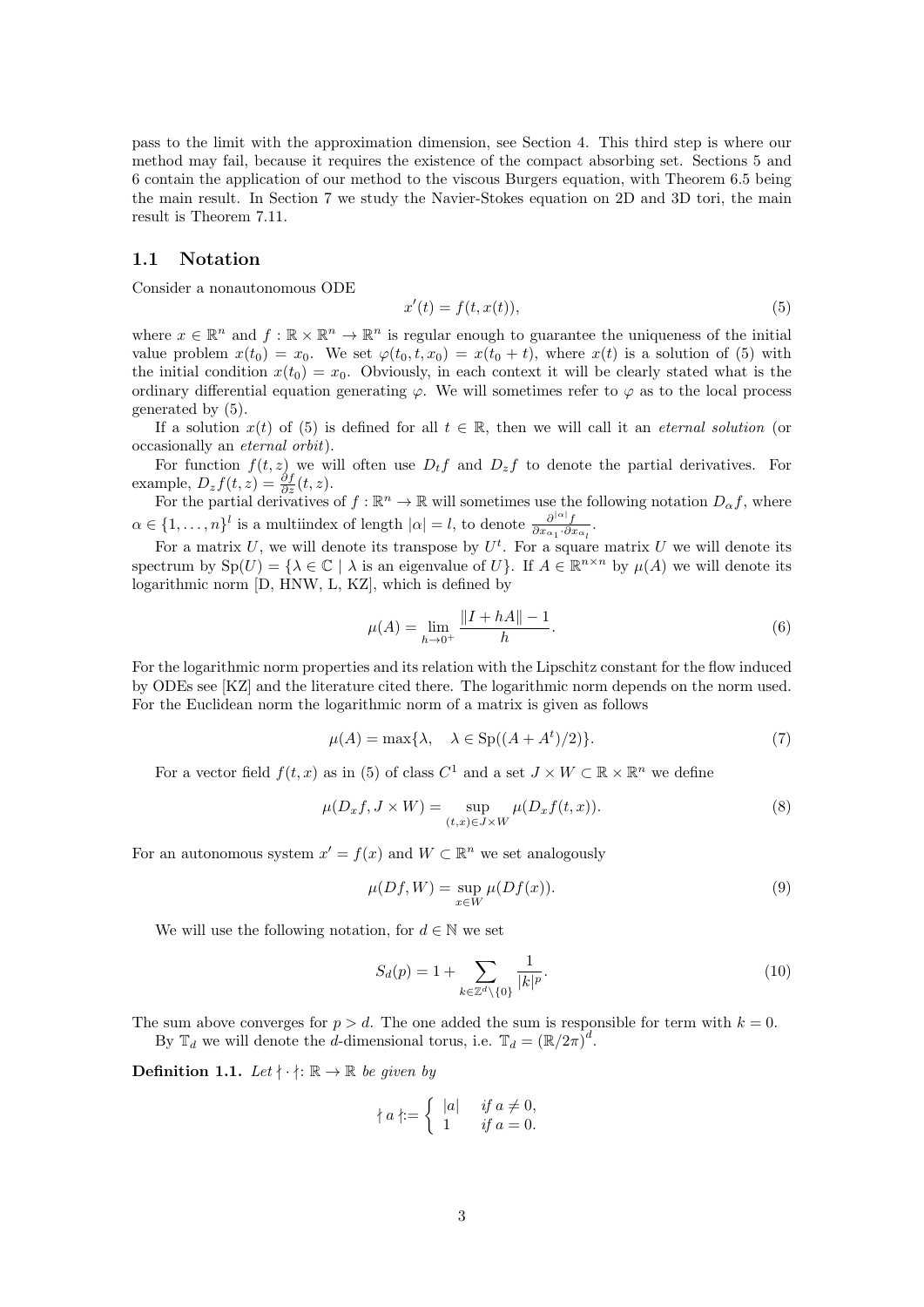## **2 Basic estimates for oscillations in finite dimension**

### **2.1 Linear nonautonomous equations**

Assume that  $A: \mathbb{R} \to \mathbb{R}^{n \times n}$  is continuous and for  $k = 1, \ldots, m \ v_k : \mathbb{R} \to \mathbb{R}$  are  $C^1, g_k : \mathbb{R} \to \mathbb{R}$  are continuous.

Let us consider the following non-autonomous non-homogenous linear ODE

$$
x'(t) = A(t)x(t) + \sum_{k \in J_V} g_k(\omega_k t) v_k(t), \quad x \in \mathbb{R}^n.
$$
\n(11)

The set  $J_V$  in the sum in (11) might be finite or infinite, or the sum might be an integral over some measure on  $J_V$ .

For each  $k \in J_V$  let  $G_k(t)$  be a primitive of  $g_k$ , so

$$
G'_k(t) = g_k(t). \tag{12}
$$

We will assume later that  $|G_k(t)|$  are bounded. This is the reflection of the oscillating nature of *gk*.

Let  $M(t, t_0)$  be a fundamental matrix of solutions of the homogenous version of  $(11)$ 

$$
x'(t) = A(t)x(t). \tag{13}
$$

This means that for any  $t_0 \in \mathbb{R}$  and  $x_0 \in \mathbb{R}^n$  the function  $x(t) = M(t, t_0)x_0$  solves (13) with the initial condition  $x(t_0) = x_0$ .

It is well known that *M* has the following properties

$$
M(t_0, t_0) = I, \tag{14}
$$

$$
M(t, t_0)^{-1} = M(t_0, t), \tag{15}
$$

$$
\frac{\partial}{\partial t}M(t,t_0) = A(t)M(t,t_0), \qquad (16)
$$

$$
\frac{\partial}{\partial t_0} M(t, t_0) = -M(t, t_0) A(t_0). \tag{17}
$$

The general solution of (11) is given by

$$
\varphi(t_0, t, x_0) = M(t_0 + t, t_0)x_0 + \int_0^t M(t_0 + t, t_0 + s) \sum_{k \in J_V} g_k(\omega_k(t_0 + s)) v_k(t_0 + s) ds.
$$
\n(18)

We compute the integral in the above formula as follows. Using the integration by parts and (17) we obtain for  $k \in J_V$ 

$$
I_k(t+t_0) := \int_0^t g_k(\omega_k(t_0+s))M(t_0+t,t_0+s)v_k(t_0+s)ds =
$$
\n
$$
\frac{G(\omega_k(t_0+s))}{\omega_k}M(t_0+t,t_0+s)v_k(t_0+s)\Big|_{s=0}^{s=t} +
$$
\n
$$
-\frac{1}{\omega_k} \int_0^t G_k(\omega_k(t_0+s))\frac{\partial}{\partial s}(M(t_0+t,t_0+s)v_k(t_0+s))ds =
$$
\n
$$
\frac{1}{\omega_k} (G_k(\omega_k(t_0+t))v_k(t_0+t) - G_k(\omega_k t_0)M(t_0+t,t_0)v_k(t_0)) +
$$
\n
$$
\frac{1}{\omega_k} \int_0^t G_k(\omega_k(t_0+s))M(t_0+t,t_0+s)A(t_0+s)v_k(t_0+s)ds +
$$
\n
$$
-\frac{1}{\omega_k} \int_0^t G_k(\omega_k(t_0+s))M(t_0+t,t_0+s)v_k'(t_0+s)ds
$$
\n(19)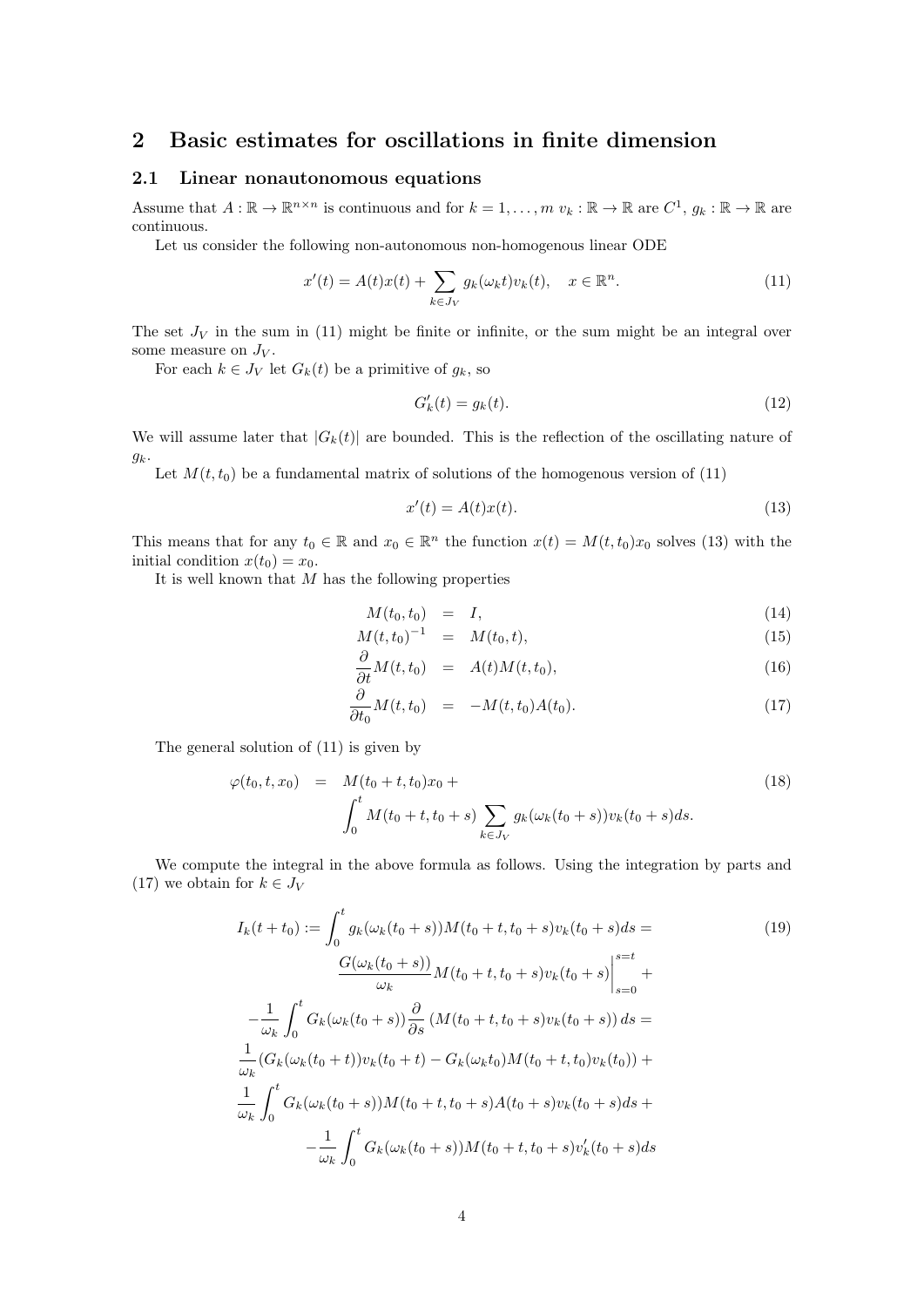For Galerkin projections of dissipative PDEs, while *∥A∥* will not have any uniform bound independent of the projection dimension, we expect *∥Avk∥* to be uniformly bounded.

Therefore we have proved that for the process generated by (11) it holds

$$
\varphi(t_0, t, x_0) = M(t_0 + t, t_0)x_0 + \sum_{k \in J_V} I_k(t + t_0)
$$
\n(20)

### **2.2 Estimates for a nonlinear problem**

Assume that  $F: \mathbb{R} \times \mathbb{R}^n \to \mathbb{R}^n$  is  $C^1$  function and for  $k = 1, \ldots, m \ v_k : \mathbb{R} \times \mathbb{R}^n \to \mathbb{R}$  are  $C^1$ ,  $g_k : \mathbb{R} \to \mathbb{R}$  are continuous.

Consider problem

$$
x' = \tilde{F}(t, x) := F(t, x) + \sum_{k \in J_V} g_k(\omega_k t) v_k(t, x)
$$
\n(21)

and its oscillation-free version

$$
y' = F(t, y). \tag{22}
$$

**Lemma 2.1.** Let  $x : [t_0, t_0 + h] \to \mathbb{R}^n$  and  $y : [t_0, t_0 + h] \to \mathbb{R}^n$  be solutions to (21) and (22), *respectively, such that*  $x(t_0) = y(t_0)$ *.* 

*Let W be a compact set, such that for any*  $t \in [0, h]$  *the segment joining*  $x(t_0 + t)$  *and*  $y(t_0 + t)$ *is contained in W.*

*Assume that for*  $k \in J_V$   $G'_{k}(t) = g_{k}(t)$ .

*Assume that there exist constants l*,  $C(\ldots)$  *such that for all*  $k \in J_V$  *holds* 

sup  $\sup_{t \in \mathbb{R}} \|G_k(t)\| = C(G_k),$  (23)

$$
\sup_{t \in \mathbb{R}} |g_k(t)| = C(g_k), \tag{24}
$$

$$
\sup_{z \in W, s \in [t_0, t_0 + h]} \mu(D_z F(s, z)) = l \tag{25}
$$

$$
\sup_{z \in W, s \in [t_0, t_0 + h]} \|v_k(s, z)\| = C(v_k)
$$
\n(26)

$$
\sup_{z,z_1 \in W, s \in [t_0, t_0 + h]} \| (D_z F(s, z)) v_k(s, z_1) \| = C (D_z F v_k)
$$
\n(27)

$$
\sup_{z \in W, s \in [t_0, t_0 + h]} \left\| \frac{\partial v_k}{\partial t}(s, z) \right\| = C \left( \frac{\partial v_k}{\partial t} \right)
$$
(28)

$$
\sup_{z \in W, s \in [t_0, t_0 + h]} \left\| (D_z v_k(s, z)) \tilde{F}(s, z) \right\| = C(D_z v_k \tilde{F}) \tag{29}
$$

*Assume that*

$$
\sum_{k \in J_V} C(G_k) C(v_k) < \infty \tag{30}
$$

$$
\sum_{k \in J_V} C(G_k) C(D_z F v_k) < \infty \tag{31}
$$

$$
\sum_{k \in J_V} C(G_k) C\left(\frac{\partial v_k}{\partial t}\right) < \infty \tag{32}
$$

$$
\sum_{k \in J_V} C(G_k) C\left(D_z v_k \tilde{F}\right) < \infty. \tag{33}
$$

*Then for*  $t \in [0, h]$  *holds* 

$$
||x(t_0 + t) - y(t_0 + t)|| \le \sum_{k \in J_V} \frac{1}{|\omega_k|} b_k(t)
$$
\n(34)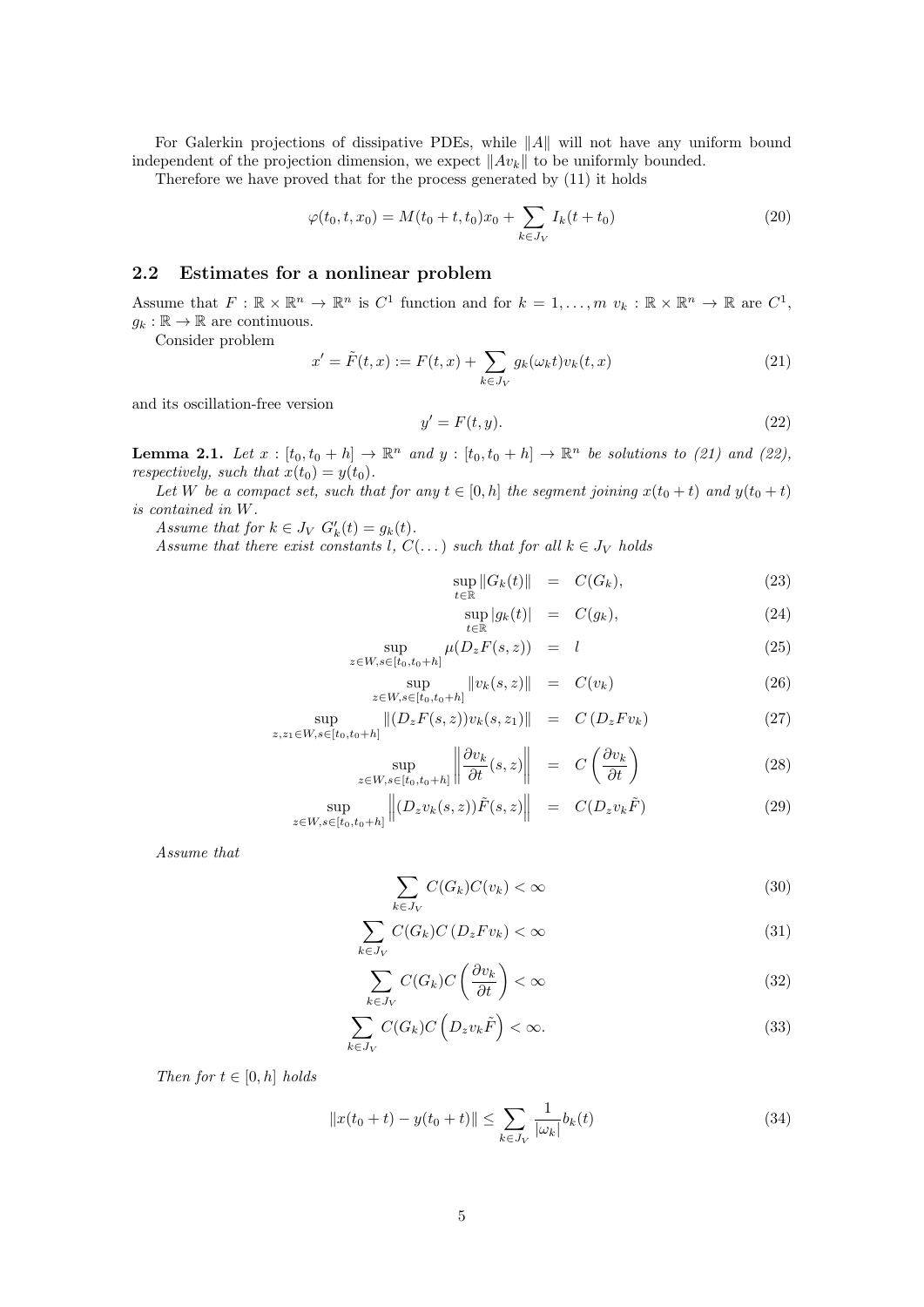where continuous functions  $b_k : [0, h] \to \mathbb{R}_+$  depend on constants l,  $C(g_i)$ ,  $C(G_i)$ ,  $C(v_i)$ ,  $C(D_z F v_i)$ ,  $C\left(\frac{\partial v_i}{\partial t}\right)$  and  $C\left(D_z v_i \tilde{F}\right)$  as follows

$$
b_k(t) = C(v_k)C(G_k)(1+e^{lt}) + C(D_zFv_k)C(G_k)(e^{lt}-1)/l + C(G_k)\left(C\left(\frac{\partial v_k}{\partial t}\right) + C\left(D_zv_k\tilde{F}\right)\right)(e^{lt}-1)/l
$$
\n
$$
(35)
$$

*If*  $\inf_{k \in J_V} |\omega_k| > 0$ , the sum in (34) is convergent.

**Proof:** Let  $z(t) = x(t) - y(t)$ . We have

$$
z'(t) = F(x(t)) - F(y(t)) + \sum_{k \in J_V} g_k(\omega_k t) v_k(t, x) =
$$

$$
\left(\int_0^1 D_x F(t, s(x(t) - y(t)) + y(t)) ds\right) \cdot z(t) + \sum_{k \in J_V} g_k(\omega_k t) v_k(t, x(t)).
$$

Therefore

$$
z'(t) = A(t)z(t) + \sum_{k \in J_V} g_k(\omega_k t) v_k(t, x(t)),
$$
\n(36)

where

$$
A(t) = \left(\int_0^1 D_x F(t, s(x(t) - y(t)) + y(t))ds\right).
$$
 (37)

Let  $M(t_1, t_0)$  is the fundamental matrix of solutions for  $x' = A(t)x$ .

Since  $z(t_0) = 0$ , then from (18) and (19) it follows that

$$
z(t_0 + t) = \sum_{k \in J_V} I_k(t + t_0)
$$
\n(38)

where

$$
I_k(t+t_0) = \frac{1}{\omega_k} (G_k(\omega_k(t_0+t))v_k(t_0+t, x(t+t_0)) - G_k(\omega_k t_0)M(t_0+t, t_0)v_k(t_0, x(t_0)) +
$$
  

$$
\frac{1}{\omega_k} \int_0^t G_k(\omega_k(t_0+s))M(t_0+t, t_0+s)A(t_0+s)v_k(t_0+s, x(t_0+s))ds +
$$
  

$$
-\frac{1}{\omega_k} \int_0^t G_k(\omega_k(t_0+s))M(t_0+t, t_0+s) \left(\frac{d}{ds}v_k(t_0+s, x(t_0+s))\right)ds
$$

From the standard estimate for the logarithmic norms (see for example Lemma 4.1 in [KZ]) we know that for  $t \geq 0$  holds

$$
||M(t+t_0,t_0)|| \le \exp(lt).
$$

Hence we obtain the following estimate of  $I_k(t)$  for  $t \in [0, h]$  and  $k \in J_V$ 

$$
|\omega_k| \cdot ||I_k(t+t_0)|| \le C(v_k)C(G_k)(1+e^{lt}) + C(D_zFv_k)C(G_k)\int_0^t e^{l(t-s)}ds + C(G_k)\left(C\left(\frac{\partial v_k}{\partial t}\right) + \sup_{s \in [0,h]} \left\|\frac{\partial v_k}{\partial z}(t_0+s, x(t_0+s))x'(t_0+s)\right\|\right) \int_0^t e^{l(t-s)}ds \le C(v_k)C(G_k)(1+e^{lt}) + C(D_zFv_k)C(G_k)(e^{lt}-1)/l + C(G_k)\left(C\left(\frac{\partial v_k}{\partial t}\right) + C\left(D_zv_k\tilde{F}\right)\right)(e^{lt}-1)/l
$$

This proves (35).

To finish the proof observe that if  $|\omega_k| > \epsilon > 0$  for all  $k \in J_V$ , then assumptions (30–33) together with the formula (35) imply the convergence of the sum in (34).  $\blacksquare$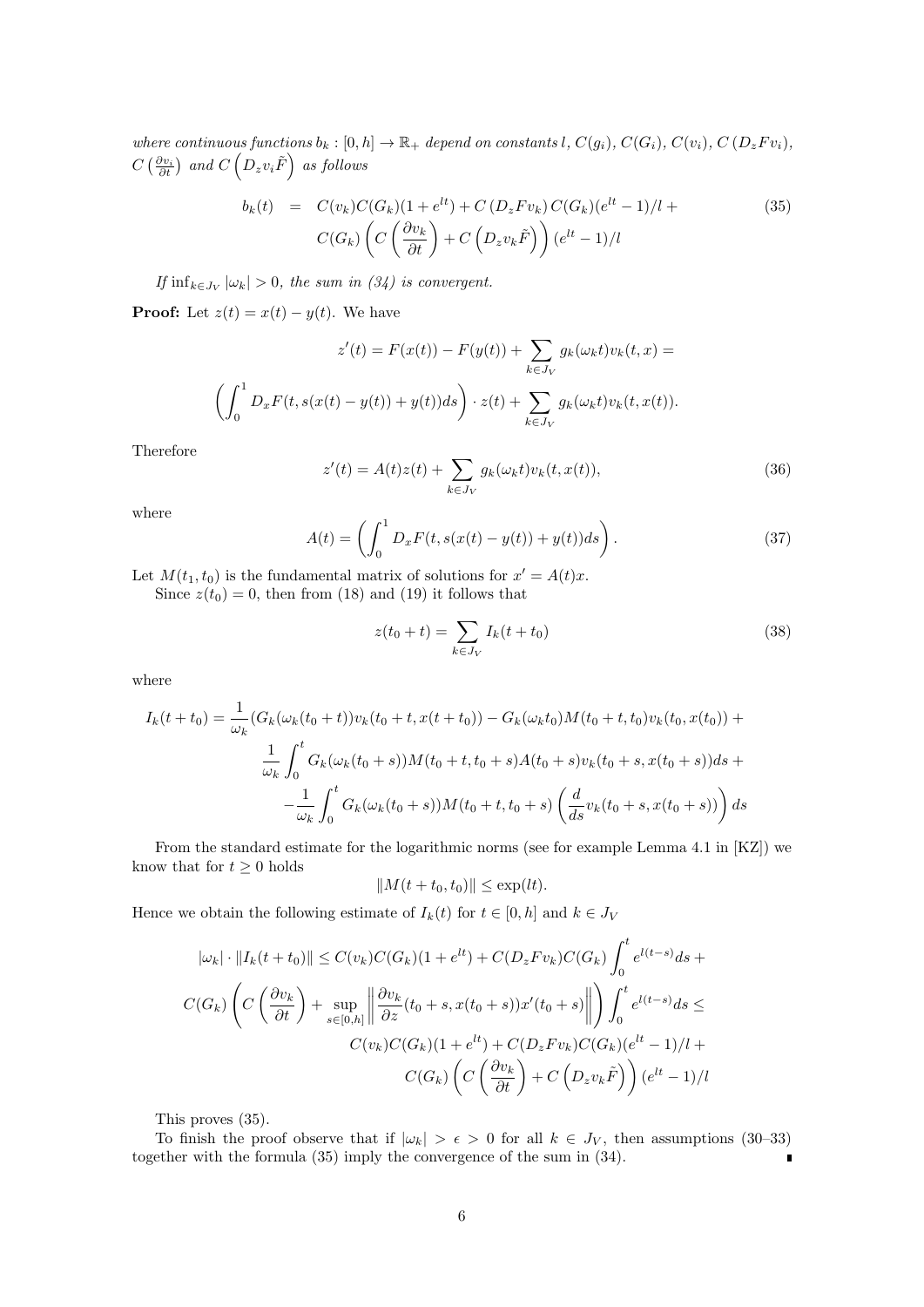## **3 Self-consistent bounds for non-autonomous dissipative PDEs**

The goal of this section is to recall from [ZKS3] the technique of self-consistent bounds in order to show that the results from Section 2 can be carried over also in the context of the dissipative PDEs with periodic boundary conditions. In [ZKS3] the problem was autonomous, hence the need to extend some definitions, lemmas and theorems to the present content. The changes turn out to be minor.

First we recall some definitions and results from Section 2 and 3 in [ZKS3].

### **3.1 The problem**

We consider PDEs of the following type

$$
u_t = Lu + N(t, u, Du, ..., D^r u) + V(t, x),
$$
\n(39)

where  $u \in \mathbb{R}^n$ ,  $x \in \mathbb{T}_d$ , is an *d*-dimensional torus), *L* is a linear operator, *N* - a real polynomial of  $u, Du, \ldots, D^r u$  with bounded time-dependent coefficients, here by  $D^s u$  we denote *s*-th order derivative of *u*, i.e. the collection of all partial derivatives of *u* of order *s*. *V* is a smooth  $(C^{\infty})$ real function of both variables.

Due to the periodic boundary conditions we will use the Fourier basis  ${e^{ikx}}_{k \in \mathbb{Z}^d}$  and we use the notation

$$
e_k = \exp(ikx).
$$

We require that *L* is diagonal in the Fourier basis, namely

$$
Le_k = \lambda_k e_k,\tag{40}
$$

and the eigenvalues  $\lambda_k$  satisfy

$$
\lambda_k = -\beta(|k|)|k|^p \tag{41}
$$

$$
0 < \beta_0 \le \beta(|k|) \le \beta_1, \qquad \text{for } |k| > K. \tag{42}
$$

$$
p > r. \tag{43}
$$

The fact that we are considering functions on the torus means that we impose periodic boundary conditions. We may also seek odd or even solutions or impose some other conditions.

If  $u(t, x)$  is a sufficiently regular solution of (39), then we can expand it in Fourier series  $u(t,x) = \sum_{k \in \mathbb{Z}^d} u_k(t) e^{ik \cdot x}$  to obtain an infinite ladder of ordinary differential equations for the coefficients *u<sup>k</sup>*

$$
\frac{du_k}{dt} = F_k(t, u) := \lambda_k u_k + N_k(t, u) + V_k(t), \quad k \in \mathbb{Z}^d,
$$
\n(44)

where  $N_k(t, u)$  is *k*-th Fourier coefficient of  $N(t, u, Du, \ldots, D^r u)$ .

Observe that  $u_k \in \mathbb{C}^n$  and equations in (44) are not independent, because the reality of *u* imposes the following condition

$$
u_{-k} = \overline{u}_k. \tag{45}
$$

Observe that we will also have a reality condition for  $V$  and  $N(u)$ .

### **3.2 The method of self-consistent bounds**

We begin with an abstract nonlinear evolution equation in a real Hilbert space  $H(L^2)$  or some its subspaces in our treatment of dissipative PDEs) of the form

$$
\frac{du}{dt} = F(t, u),\tag{46}
$$

where the domain of *F* is dense in  $\mathbb{R} \times H$ . By a solution of (46) we understand a function  $u : [t_0, t_{max}) \to H$ , such that  $(t, u(t)) \in \text{dom } F$  for  $t \in [t_0, t_{max}]$  such that *u* is differentiable and (46) is satisfied for all  $t \in [t_0, t_{max})$ .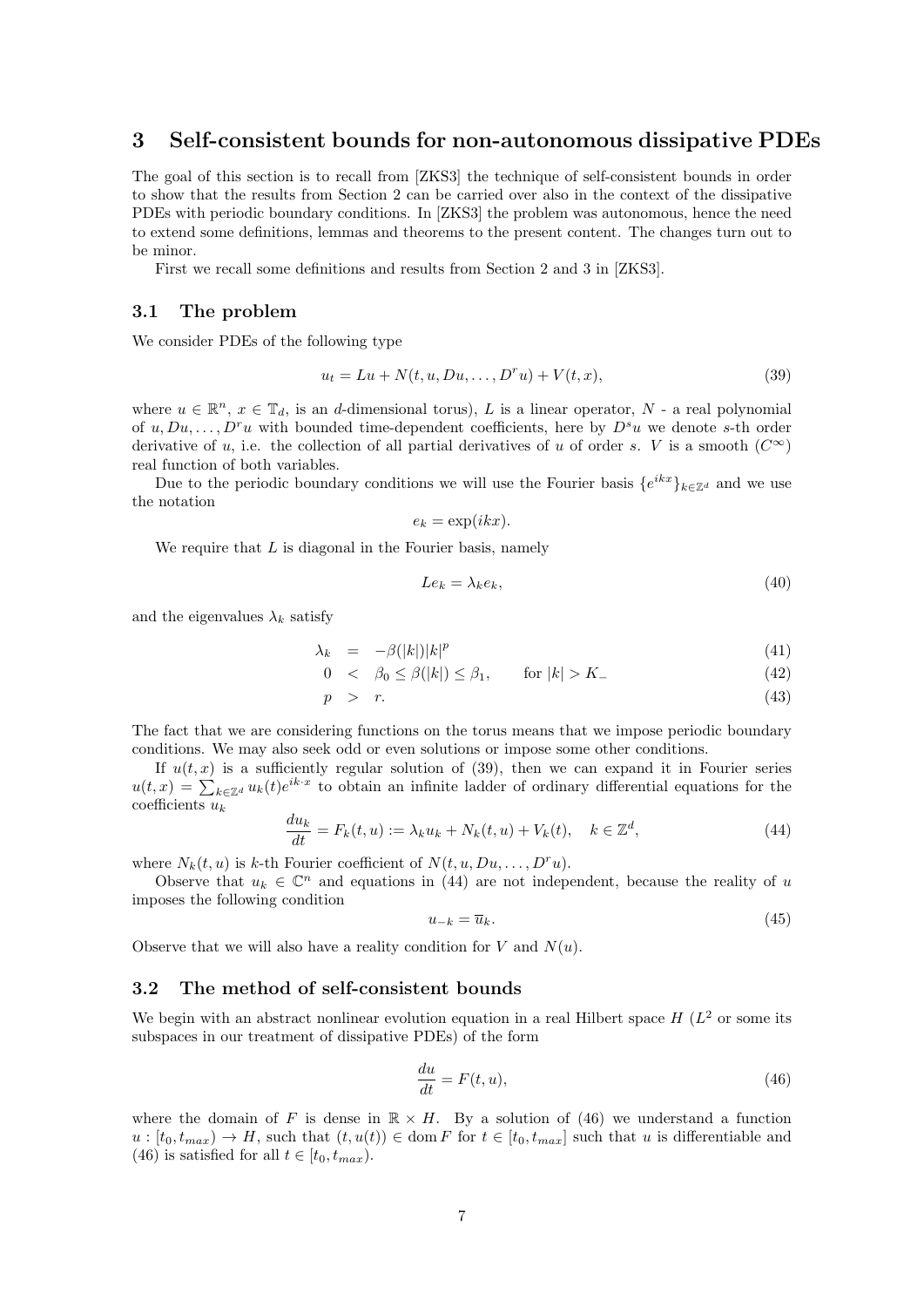The scalar product in *H* will be denoted by  $(u|v)$ . Throughout the paper we assume that there is a set  $I \subset \mathbb{Z}^d$  and a sequence of subspaces  $H_k \subset H$  for  $k \in I$ , such that  $\dim H_k = d_1 < \infty$  and *H*<sub>*k*</sub> and *H*<sub>*k*<sup>*'*</sup> are mutually orthogonal for  $k \neq k'$ . Let  $A_k : H \to H_k$  be the orthogonal projection</sub> onto  $H_k$ . We assume that for each  $u \in H$  holds

$$
u = \sum_{k \in I} u_k = \sum_{k \in I} A_k u. \tag{47}
$$

The above equality for a given  $u \in H$  and  $k \in I$  defines  $u_k$ . Analogously if B is a function with the range in *H*, then  $B_k(u) = A_k B(u)$ . Equation (47) implies that  $H = \bigoplus_{k \in I} H_k$ .

For  $k \in \mathbb{Z}^d$  we define

$$
|k| = \sqrt{\sum_{i=1}^{d} k_i^2}
$$

For  $n > 0$  we set

$$
X_n = \bigoplus_{|k| \le n, k \in I} H_k
$$
  

$$
Y_n = X_n^{\perp},
$$

by  $P_n: H \to X_n$  and  $Q_n: H \to Y_n$  we will denote the orthogonal projections onto  $X_n$  and onto *Yn*, respectively.

**Definition 3.1.** We say that  $F : \mathbb{R} \times H \supset \text{dom}(F) \to H$  is admissible if the following conditions *are satisfied for any*  $i \in \mathbb{R}$ *, such that* dim  $X_i > 0$ 

- $\mathbb{R} \times X_i \subset \text{dom}(F)$
- $P_i F : \mathbb{R} \times X_i \to X_i$  *is a*  $C^1$  *function*

*For an admissible map F and*  $i \in \mathbb{R}$ *, such that* dim  $X_i > 0$  *we define a projection of F, as a* map  $\mathcal{P}_i F : \mathbb{R} \times X_i \to X_i$  by  $(\mathcal{P}_i F)(t, x) = P_i F(t, x)$  for  $x \in X_i$ .

**Definition 3.2.** *Assume F is admissible. For a given number n >* 0 *the ordinary differential equation*

$$
p' = P_n F(t, p), \qquad p \in X_n \tag{48}
$$

*will be called* the *n*-th Galerkin projection *of (46).*

*By*  $\varphi^{n}(t_0, t, p)$  *we denote the local process on*  $X_n$  *induced by* (48).

**Definition 3.3.** *Assume F is an admissible function. Let*  $m, M \in \mathbb{R}$  *with*  $m \leq M$ *. Let*  $S \subset \mathbb{R}$ *be a connected set. Consider an object consisting of: a compact set*  $W \subset X_m$  *and a sequence of* compact sets  $B_k \subset H_k$  for  $|k| > m$ ,  $k \in I$ . We define the conditions C1, C2, C3, C4a as follows:

C1 *For*  $|k| > M$ *,*  $k \in I$  *holds* 0 ∈  $B_k$ .

**C2** Let  $\hat{a}_k := \max_{a \in B_k} \|a\|$  for  $|k| > m$ ,  $k \in I$  and then  $\sum_{|k| > m, k \in I} \hat{a}_k^2 < \infty$ . In particular

$$
W \oplus \Pi_{|k|>m} B_k \subset H \tag{49}
$$

and for every  $u \in W \oplus \Pi_{k \in I, |k| > m} B_k$  holds,  $||Q_n u|| \leq \sum_{|k| > n, k \in I} \hat{a}_k^2$ .

**C3** The function  $(t, u) \mapsto F(t, u)$  is continuous on  $S \times W \oplus \prod_{k \in I, |k| > m} B_k \subset H$ .

Moreover, if we define for  $k \in I$ ,  $F_k = \max_{(t,u) \in S \times W \oplus \prod_{k \in I, |k| > m} B_k} |F_k(t,u)|$ , then  $\sum F_k^2$ *∞.*

**C4a** *For*  $|k| > m$ ,  $k \in I$  *B*<sub>*k*</sub> *is given by (50) or (51)* 

$$
B_k = \overline{B(c_k, r_k)}, \quad r_k > 0 \tag{50}
$$

$$
B_k = \Pi_{s=1}^d [a_s^-, a_s^+], \qquad a_s^- < a_s^+, \ s = 1, \dots, d_1 \tag{51}
$$

 $Let (t, u) \in S \times W \oplus \Pi_{|k| > m} B_k$ . Then for  $|k| > m$  holds: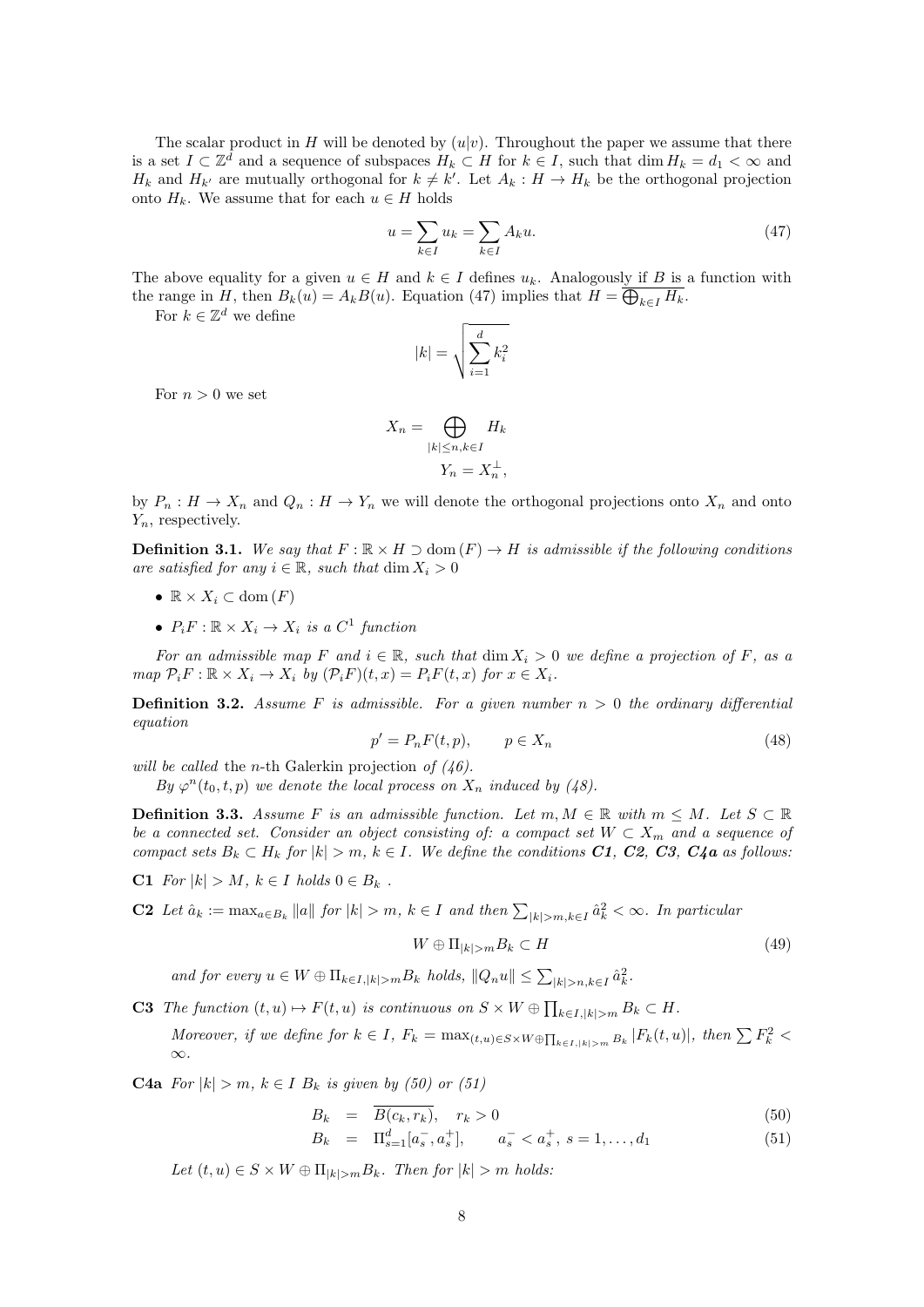• *if*  $B_k$  *is given by (50) then* 

$$
u_k \in \partial_{H_k} B_k \quad \Rightarrow \quad (u_k - c_k | F_k(t, u)) < 0. \tag{52}
$$

• *if*  $B_k$  *is given by (51) then* 

$$
u_{k,s} = a_{k,s}^- \Rightarrow F_{k,s}(t,u) > 0,\tag{53}
$$

$$
u_{k,s} = a_{k,s}^+ \quad \Rightarrow \quad F_{k,s}(t,u) < 0. \tag{54}
$$

In the sequel we will refer to equations (52) and (53–54) as *isolation equations*.

**Definition 3.4.** *Assume F is an admissible function. Let*  $m, M \in \mathbb{R}$  *with*  $m \leq M$ *. Let*  $S \subset \mathbb{R}$ *be a connected set. Consider an object consisting of: a compact set*  $W \subset X_m$  *and a sequence of* compact sets  $B_k \subset H_k$  for  $|k| > m, k \in I$ . We say that set  $W \oplus \Pi_{k \in I, |k| > m} B_k$  forms self-consistent bounds for *F* over the time interval *S if conditions C1, C2, C3 are satisfied.*

*If additionally condition C4a holds, then we say that*  $W \oplus \Pi_{k \in I, |k| > m} B_k$  *forms* topologically self-consistent bounds for *F* over the time interval *S*

If *F* and *S* is clear from the context, then we will often drop *F* and *S*, and we will speak simply about *self-consistent bounds* or *topologically self-consistent bounds*.

Given self-consistent bounds *W* and  ${B_k}_{k \in I, |k| > m}$ , by *T* (the tail) we will denote

$$
T := \prod_{|k|>m} B_k \subset Y_m. \tag{55}
$$

Here are some useful lemmas from [ZKS3] illustrating the implications of conditions C1, C2, C3.

From condition C2 it follows immediately that

**Lemma 3.5.** If  $W \oplus T$  forms self-consistent bounds, then  $W \oplus T$  is a compact subset of H.

The following lemma is an immediate consequence of conditions C2 and C3.

**Lemma 3.6.** *Given self-consistent bounds*  $W \oplus T$ *, then* 

$$
\lim_{n \to \infty} P_n(F(t, u)) = F(t, u), \quad \text{uniformly for } (t, u) \in S \times W \oplus T
$$

**Lemma 3.7.** Let  $W_i \oplus T_i$ ,  $i = 1, ..., k$  forms self-consistent bounds for (46). Let  $\{d_n\}_{n \in \mathbb{N}} \subset \mathbb{R}$  be a sequence, such that  $\lim_{n\to\infty} d_n = \infty$ . Assume that, for all n,  $x_n : [t_1, t_2] \to \bigcup_{i=1}^k W_i \oplus T_i$  is a *solution of*

$$
\frac{dp}{dt}(t) = P_{d_n}(F(t, p(t))), \qquad p(t) \in X_{d_n}.
$$
\n(56)

*Then there exists a convergent subsequence*  $\{d_{n_l}\}_{l \in \mathbb{N}}$  *such that,* 

 $\lim_{l\to\infty}x_{n_l}=x^*$ , where  $x^*: [t_1,t_2]\to\bigcup_{i=1}^k W_i\oplus T_i$  and the convergence is uniform on  $[t_1,t_2]$ . *Moreover, x ∗ satisfies (46).*

For a class of dissipative partial differential equations, in our approach, we will often construct *trapping regions*, and *absorbing sets*. In the sequel we construct those sets for viscous Burgers' equation and the Navier-Stokes equations.

**Definition 3.8.** Let  $N_0 \geq 0$ ,  $\varphi^n$  be a local process induced by the *n*-th Galerkin projection of (44)*. A set W ⊂ H is called* the trapping region *for large Galerkin projections of* (44) *if it is* forward invariant, namely if for any pair  $(t_0, u_0) \in \mathbb{R} \times W$ , for all  $n > N_0$  and all  $t \geq t_0$  holds  $\varphi^{n}(t_0, t, P_n u_0) \in P_n W$ .

**Definition 3.9.** Let  $N_0 \geq 0$ ,  $\varphi^n$  be a local process induced by the *n*-th Galerkin projection of (44). *A set A ⊂ H is called* the absorbing set *for large Galerkin projections of* (44) *, if for any pair*  $(t_0, u_0) \in \mathbb{R} \times H$  there exists  $t_1(u_0) \geq 0$  such that for all  $n > N_0$  and all  $t \in \mathbb{R}$ ,  $t \geq t(u_0)$  holds  $\varphi^{n}(t_{0}, t, P_{n}u_{0}) \in P_{n}A$ *. Moreover,*  $P_{n}A$  *is forward invariant for*  $\varphi^{n}$ *.*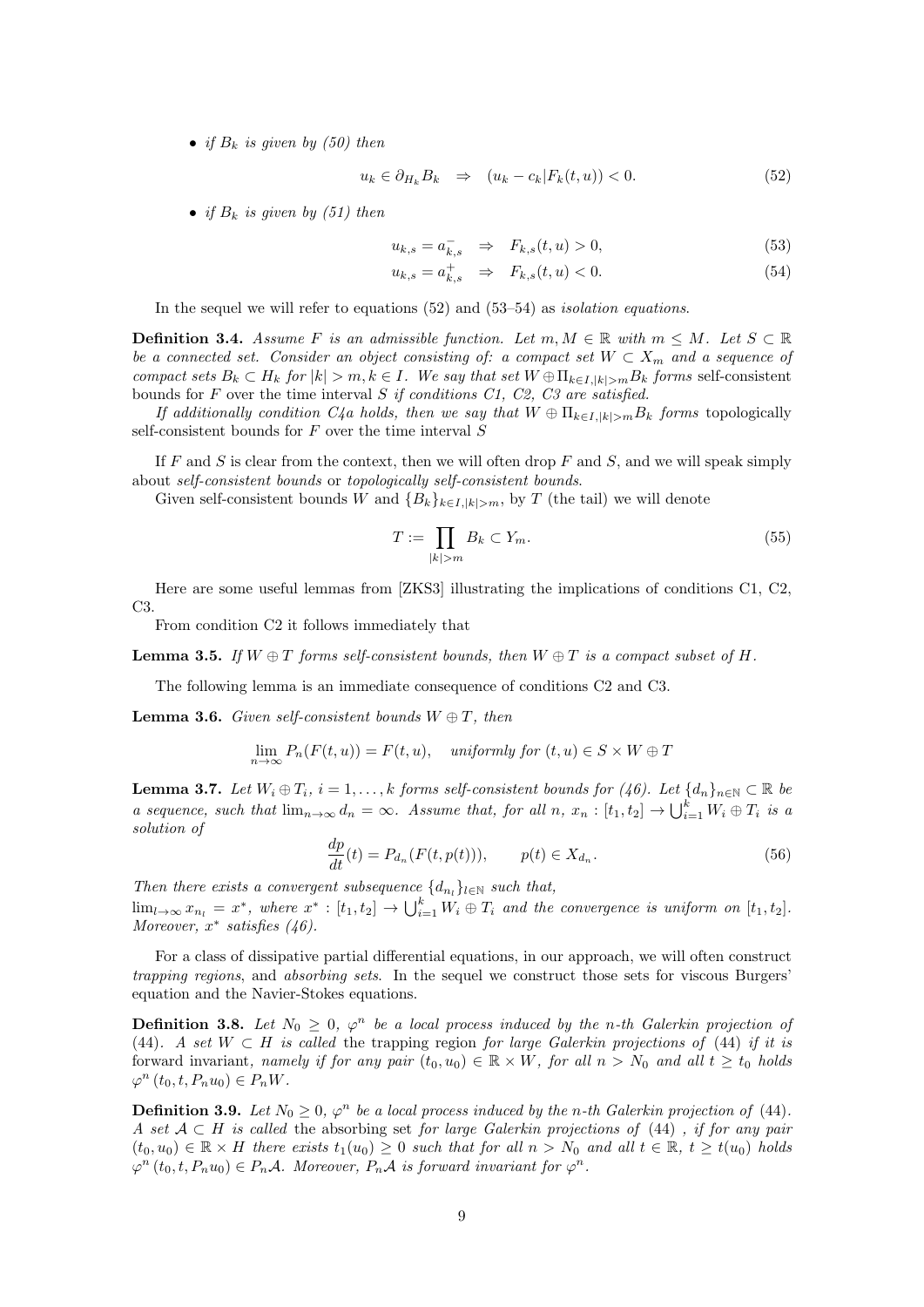### **3.3 Estimates**

In the sequel to make some notations and statements shorter and more transparent that whenever we have  $\frac{1}{|k|^s}$ , then for  $k = 0$  we mean that  $\frac{1}{|0|^s}$  should be replaced by 1. With this convention we have the following lemma.

**Lemma 3.10** (Lemma 3.4 in [ZKS3]). *If*  $\gamma > d$ , then there exists constant  $C_2(d, \gamma)$  such that for *any*  $k \in \mathbb{Z}^d$  *the following holds true* 

$$
\sum_{k_1, k_2 \in \mathbb{Z}^d, k_1 + k_2 = k} \frac{1}{|k_1|^\gamma |k_2|^\gamma} \le \frac{C_2(d, \gamma)}{|k|^\gamma}.
$$
\n(57)

Observe that  $N_k$  is a finite sum of the terms of the following form

$$
g(t,a) = w(t) \sum_{j_1+j_2+\dots+j_l=k} (D^{\alpha_1} a_{p_1})_{j_1} (D^{\alpha_2} a_{p_2})_{j_2} \cdots (D^{\alpha_l} a_{p_l})_{j_l},
$$
\n(58)

where  $w(t)$  is a coefficient in *N*,  $|w(t)| \leq W$ ,  $j_1, \ldots, j_l \in \mathbb{Z}^d$ , multi-indices  $\alpha_1, \ldots, \alpha_l$  such that  $|a_i| \leq r$  and  $(D^{\alpha}a_p)_j$  is *p*-th component (coordinate) of the *j*-th Fourier coefficient of  $(D^{\alpha}a)$ .

Therefore each term in *N* give rise to some convolution, which is an infinite sum. We will refer to these sums as the sums defining  $N_k$  or  $\frac{\partial N_k}{\partial a_j}$ .

The following lemma is an obvious generalization of Lemma 3.1 in [ZKS3].

**Lemma 3.11.** *Assume that*  $N(t, a, Da, \ldots, D^r a)$  *is a polynomial in variables*  $a, Da, \ldots, D^r a$  *with time dependent and bounded coefficients (i.e. there exists a constant w, such that for all*  $t \in \mathbb{R}$  *the coefficients in N are less than or equal to W).*

Let  $s > s_0 = d + r$ . If  $|a_k| \le C/|k|^s$ ,  $|a_0| \le C$ , then there exists  $\hat{C}$ , which depends on  $C$ , s and *W, such that*

$$
|N_k| \le \frac{\widehat{C}}{|k|^{s-r}}, \qquad |N_0| \le \widehat{C}.\tag{59}
$$

*Moreover, the series defining*  $N_k$  *is absolutely uniformly converging.* 

The proof is almost the same as that of Lemma 3.1 in [ZKS3]. The only difference is the following. Where we had previously constant coefficients, we now just insert the upper bound for the time dependent coefficient.

**Lemma 3.12.** *Assume that*  $N(t, a, Da, \ldots, D^r a)$  *is a polynomial in variables*  $a, Da, \ldots, D^r a$  *with time dependent and bounded coefficients (i.e. there exists a constant*  $W$ *, such that for all*  $t \in \mathbb{R}$  *the coefficients in N are less than or equal to W). Assume that N does not contain constant terms or degree one terms.*

Let  $s > s_0 = d + r$ . If  $|a_k| \le C/|k|^s$ ,  $|a_0| \le C$ , then there exists  $\widehat{C}$ , which depends on C, s and *W, such that*

$$
\begin{array}{rcl}\n\left| \frac{\partial N_k}{\partial a_j}(t, a) \right| & \leq & \frac{\widehat{C}|j|^r}{|k - j|^{s - r}}, \qquad k \neq j \\
\left| \frac{\partial N_k}{\partial a_k}(t, a) \right| & \leq & \widehat{C}|k|^r.\n\end{array}
$$

*Moreover, the series defining*  $\frac{\partial N_k}{\partial a_j}(t, a)$  *is absolutely uniformly converging.* 

**Proof:** We will use the following notation  $a = (a_1, \ldots, a_n)$  for the components of function a.  $N_k$  is a finite sum of the terms of the following form  $g(t, a)$ 's given by (58). Observe that

$$
(D^{\alpha}a_p)_k = i^{|\alpha|} k_{\alpha_1} \cdots k_{\alpha_{|\alpha|}} a_{p,k}.\tag{60}
$$

The partial derivative of  $g(t, a)$  with respect to  $a_{p,i}$ 

$$
\frac{\partial g(t,a)}{\partial a_{p,j}} = w(t) \sum_{j_1 + j_2 + \dots + j_l = k} \sum_{e=1}^l \delta_e(D^{\alpha_1} a_{p_1})_{j_1} (D^{\alpha_2} a_{p_2})_{j_2} \cdots (D^{\alpha_l} a_{p_l})_{j_l} / a_{p,j},\tag{61}
$$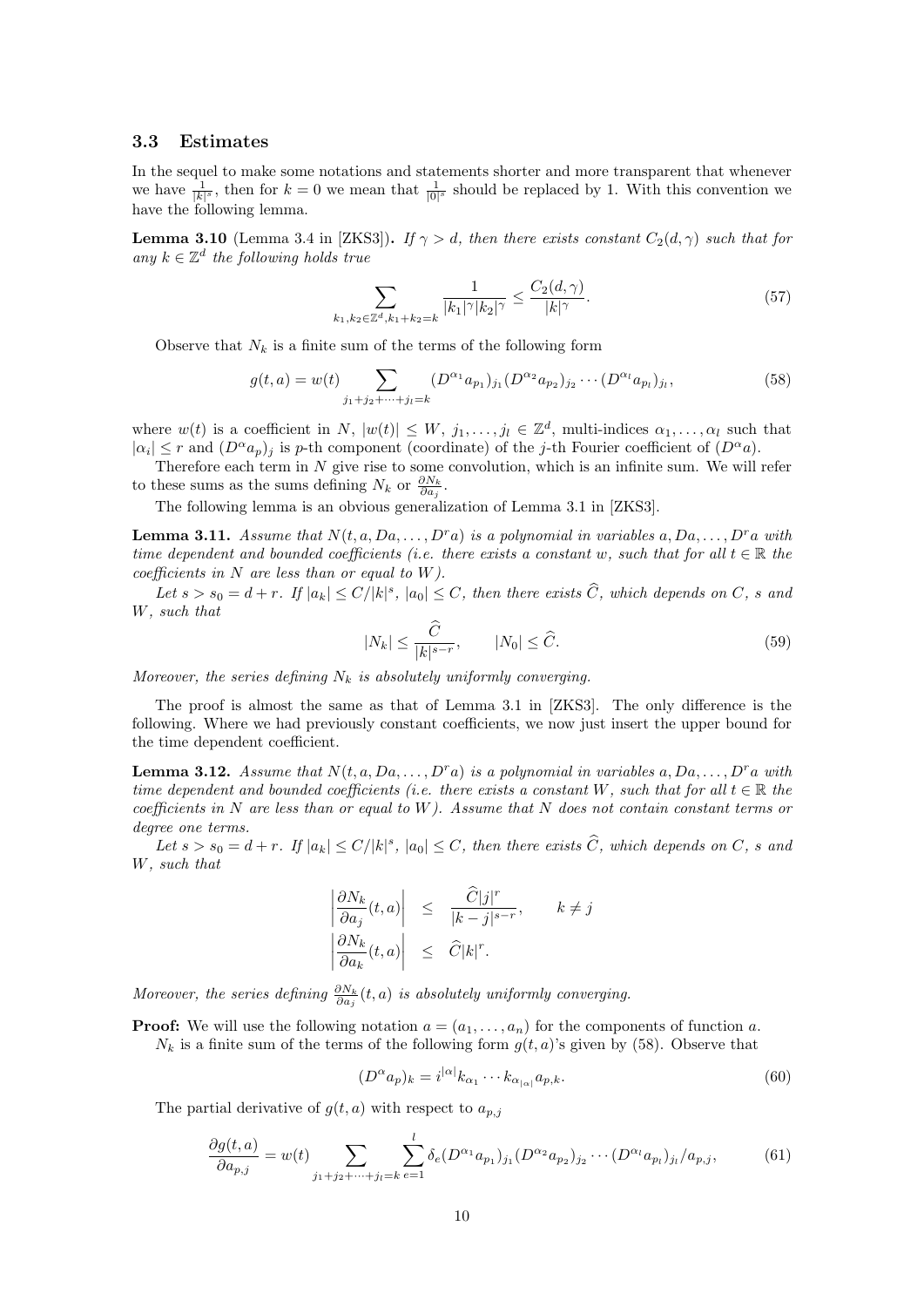where  $\delta_e = 1$ , when the *e*-th factor is  $(D_p^{\alpha})_j$  for some  $\alpha$  and 0, otherwise. The *e*-th term in the *p* above sum is  $(D^{\alpha_1}a_{p_1})_{j_1}(D^{\alpha_2}a_{p_2})_{j_2}\cdots \frac{\partial (\hat{D}^{\alpha_e}a_{p_e})_{j_e}}{\partial a_{p,j}}\cdots (D^{\alpha_l}a_{p_l})_{j_l}.$ 

Taking into account the symmetry of *j*'s, equation (60) and our assumption about  $|a_j|$ 's we obtain the following upper bound for  $\Big|$ *∂g*(*t,a*)  $\frac{\partial g(t,a)}{\partial a_{p,j}}\Bigg|$ .

$$
\left| \frac{\partial g(t, a)}{\partial a_{p,j}} \right| \le W l \sum_{j_2 + \dots + j_l = k - j} |j|^r \cdot |j_2|^r |a_{j_2}| \cdot \dots \cdot |j_l|^r |a_{j_l}| \le W l |j|^r C^{l-1} \sum_{j_2 + \dots + j_l = k - j} \frac{1}{|j_2|^{s-r}} \cdot \dots \cdot \frac{1}{|j_l|^{s-r}}
$$

Therefore by Lemma 3.10 we obtain

$$
\left| \frac{\partial g(t, a)}{\partial a_{p,j}} \right| \le W l \frac{|j|^r C^{l-1} C_2^{l-2} (d, s-r)}{|k-j|^{s-r}}.
$$

This concludes the proof.

For the computation of the logarithmic norms we will need the following lemma.

**Lemma 3.13.** *The same assumptions as in Lemma 3.12. Assume additionally that*  $s > s'_0 = d + 2r$ *. Then*

$$
\sum_{j} \left| \frac{\partial N_k}{\partial a_j}(t, a) \right| + \sum_{j} \left| \frac{\partial N_j}{\partial a_k}(t, a) \right| \le |k|^r G \tag{62}
$$

*Moreover, the above bound holds if we replace* |  $\left| \frac{\partial N_k}{\partial a_j}(t,a) \right|$  and  $\sum_j$ *∂N<sup>j</sup>*  $\frac{\partial N_j}{\partial a_k}(t,a)$  *by absolute values of the terms defining*  $\frac{\partial N_k}{\partial a_j}(t, a)$  *and ∂N<sup>j</sup>*  $\frac{\partial N_j}{\partial a_k}(t,a)\Big|$ .

**Proof:** From Lemma 3.12 it follows that for some constant  $G = G(d, C, s - r)$  holds

$$
\sum_{j} \left| \frac{\partial N_j}{\partial a_k} \right| \le |k|^r \sum_{j} \frac{\widehat{C}}{|k-j|^{s-r}} \le |k|^r G_1.
$$

For the other sum we reason as follows. From Lemma 3.12

$$
\left|\frac{\partial N_k}{\partial a_j}\right| \le \frac{\widehat{C}|j|^r}{|k-j|^{s-r}} \le \frac{\widehat{C}}{|k-j|^{s-2r}} \left(\frac{|j|}{|k-j|}\right)^r \le
$$
  

$$
\frac{\widehat{C}}{|k-j|^{s-2r}} \left(\frac{|k|+|k-j|}{|k-j|}\right)^r = \frac{\widehat{C}}{|k-j|^{s-2r}} \left(\frac{|k|}{|k-j|}+1\right)^r =
$$
  

$$
\sum_{p=0}^r {r \choose p} \frac{\widehat{C}}{|k-j|^{s-2r}} \left(\frac{|k|}{|k-j|}\right)^p \le |k|^r \sum_{p=0}^r {r \choose p} \frac{\widehat{C}}{|k-j|^{s-2r+p}}.
$$

Now we finish as with the first sum.

The next lemma shows the logarithmic norm in suitable neighborhood of the origin is negative, if all eigenvalues  $\lambda_k$  are negative.

**Lemma 3.14.** *Consider (44). Assume that conditions (41), (42) and (43) hold. Assume that for all k holds*  $\lambda_k < 0$  *i.e.*  $K_-\lt 0$  *and that*  $N(t, a, Da, \ldots, D^r a)$  *is a polynomial in variables*  $a, Da, \ldots, D^r a$  *with time dependent and bounded coefficients (i.e. there exists a constant*  $C_N$ *, such that for all*  $t \in \mathbb{R}$  *the coefficients in N* are less than or equal to  $C_N$ ). Assume that N does not *contain constant terms or degree one terms.*

*Let*  $s > s'_0 = d + 2r, C > 0, E > 0$ *. We set* 

$$
W(E, C, s) = \left\{ \{a_k\} \mid |a_k| \le E, \ |a_k| \le \frac{C}{|k|^s} \right\}.
$$
 (63)

*Then for any*  $s > s'_0$  *and*  $C > 0$ *, there exists*  $E_0$ *, such that for any*  $E < E_0$  *and*  $t \in \mathbb{R}$  *holds* 

$$
\mu(D_a F(t, a), \mathbb{R} \times W(E, C, s)) < 0. \tag{64}
$$

п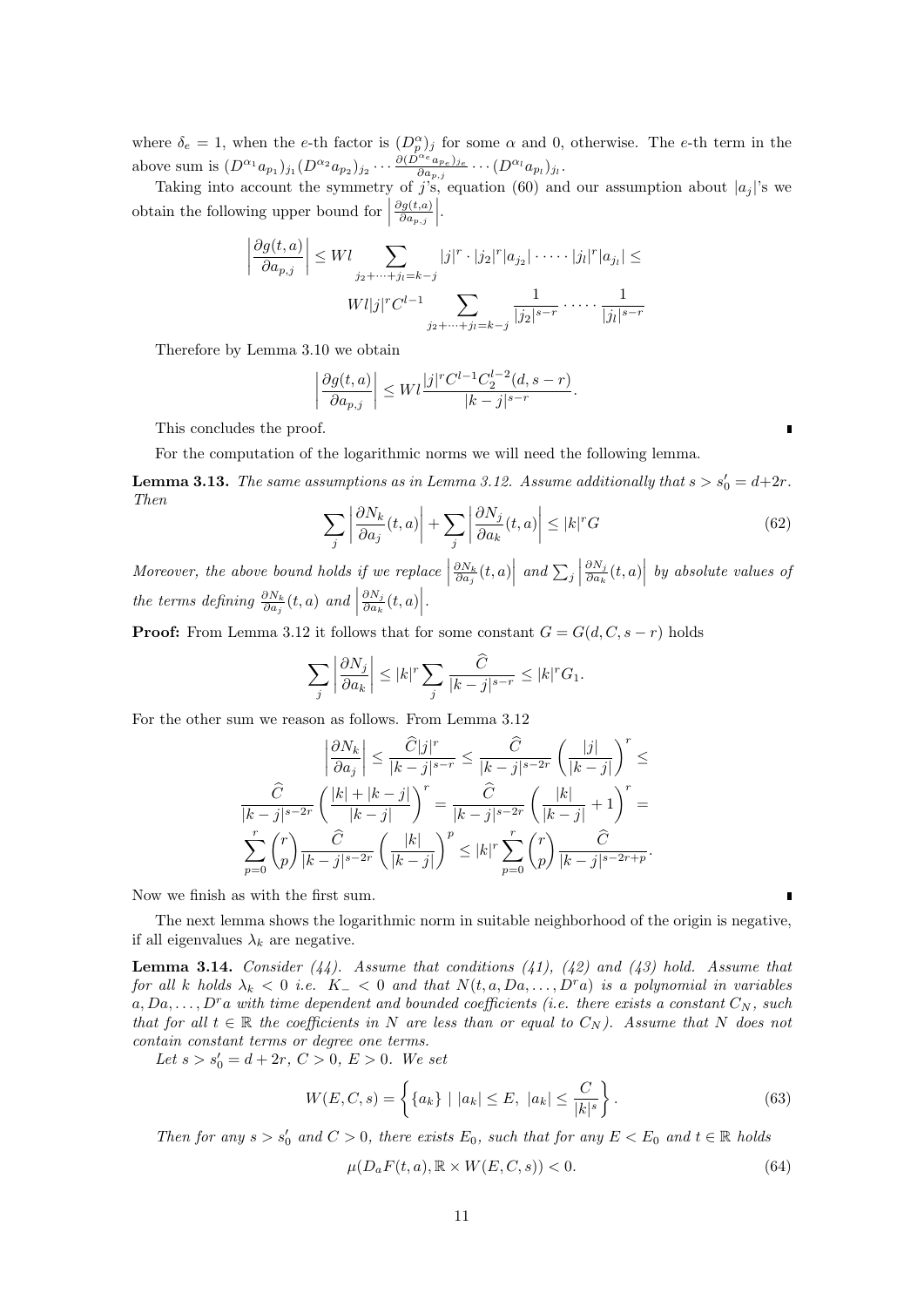**Proof:** Observe first that the perturbation term  $V_k(t)$  does not influence the logarithmic norm of  $D_a F(t, a)$ .

Let us fix  $s > s_0$  and  $C > 0$ .

We use (7), Lemma 3.13 and the Gershgorin theorem [G] to bound the eigenvalues of  $Sym(D_zF(t,z))$  =  $(D_zF(t, z) + D_zF(t, z)^t)/2$ . We have for any *E* and  $z \in W(E, C, s)$ 

$$
\mathrm{Sp}(Sym(DF_z(t,z)))\subset \bigcup_k \overline{B}\left(\lambda_k, G|k|^{r}\right)
$$

for some constant *G* independent from *E*. From (41,42,43) it follows that there exists  $N > 0$ , such that

$$
\bigcup_{|k|>N} \overline{B}\left(\lambda_k, G|k|^r\right) \cap \mathbb{R} \subset \mathbb{R}_-.
$$
\n(65)

Now we will argue that if we take  $E$  small enough, then also the other part (with  $|k| < N$ ) will be negative.

We want to show that for  $|k| \leq N$  holds

$$
\lambda_k + \sum_j \left| \frac{\partial N_k}{\partial a_j}(t, a) \right| + \sum_j \left| \frac{\partial N_j}{\partial a_k}(t, a) \right| < 0. \tag{66}
$$

Observe that we have only a finite number of inequalities to satisfy and  $\lambda_k < 0$ . Hence it is enough to show that for any  $k$  and  $\epsilon > 0$  by taking  $E$  sufficiently small have

$$
S = \sum_{j} \left| \frac{\partial N_k}{\partial a_j}(t, a) \right| + \sum_{j} \left| \frac{\partial N_j}{\partial a_k}(t, a) \right| < \epsilon. \tag{67}
$$

From Lemma 3.13 it follows that the sums in *S* are uniformly converging with respect to  $(t, a) \in$ R *× W*(*C, C, s*). and the particular terms contributing to *∂N<sup>k</sup> ∂a<sup>j</sup>* (*t, a*) are estimated by a uniformly absolutely converging series.

Therefore we can bound *S* as follows

$$
S \le S' = \sum_{l \in \mathbb{N}} t_l \tag{68}
$$

where  $t_l$  are upper bounds for absolute values of any term entering into  $\frac{\partial N_k}{\partial a_j}$  or  $\frac{\partial N_j}{\partial a_k}$  $\frac{\partial N_j}{\partial a_k}$ . Observe that since all terms in *N* were at least of degree two, each of  $t_l$  contains as a factor some  $a_u$  for some  $u \in \mathbb{Z}^d$ .

Therefore there exist *N*<sup>1</sup> such that

$$
\sum_{l \ge N_1} t_l < \epsilon/2. \tag{69}
$$

Now observe that by taking  $E$  small enough (remember that  $t_l$  are at least degree 1 in  $a$ )

$$
\sum_{l < N_1} t_l < \epsilon/2. \tag{70}
$$

Hence  $S \leq \epsilon$  for *E* small enough.

Г

### **3.4 Existence of self-consistent bounds and solutions for short time step**

The main result in this section is Theorem 3.16, which states that equation (44) satisfying conditions (41), (42), (43) has solutions within self-consistent bounds for a sufficiently short time.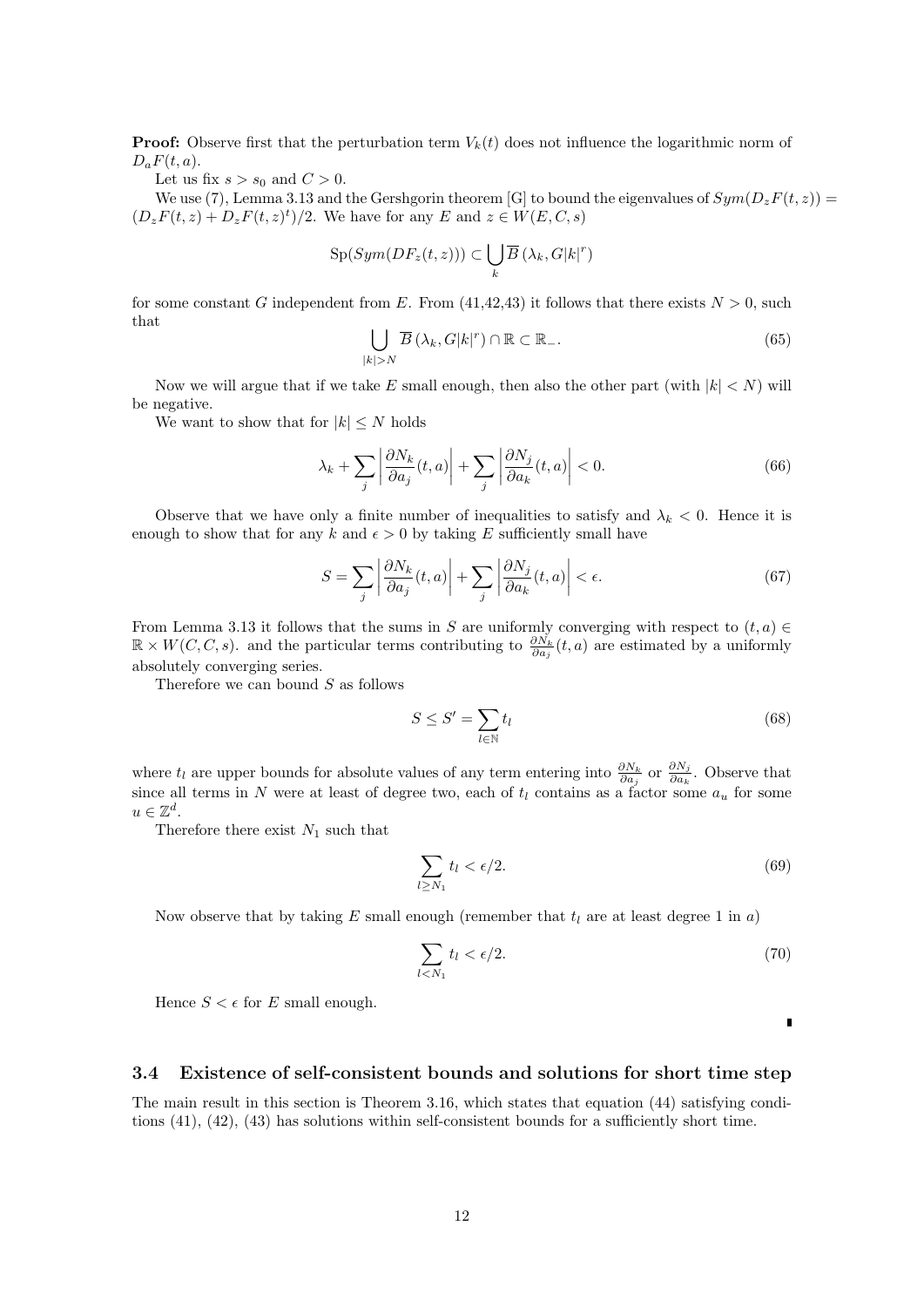**Lemma 3.15.** *Consider* (44). Assume that conditions (41), (42) and (43) hold. Let  $s_0 = p + d + 1$  $and m \in \mathbb{R}$ .

*Consider compact set*  $W \subset X_m$  *and a sequence of compact sets*  $B_k \subset H_k$  *for*  $|k| > m$ *, such that there exist*  $s \geq s_0$  *and*  $C \in \mathbb{R}$  *and the following condition is satisfied* 

$$
|B_k| \le \frac{C}{|k|^s}, \qquad |k| > m, \ k \in I. \tag{71}
$$

*Then*  $W \oplus \prod_{k \in I, |k| > m} B_k$  *satisfies conditions C2,C3.* 

An easy proof is left as an exercise for the reader.

**Theorem 3.16.** *Consider* (44). Assume that conditions (41), (42) and (43) hold. Let  $s_0 = p+d+1$ *Let*  $Z \oplus T_0$  *form self-consistent bounds for* (44) *for the time interval* [ $t_0, t_0 + h_0$ ]*, such that for some*  $C_0$  *and*  $s \geq s_0$  *it holds that* 

$$
|T_{0,k}| \le \frac{C_0}{|k|^s}, \qquad |k| > m, \ k \in I, \ s > s_0. \tag{72}
$$

*Then there exist*  $0 < h \leq h_0$ ,  $W \oplus T_1$  *– self-consistent bounds for* (44) over time interval  $[t_0, t_0 + h]$  and  $L > 0$ , such that for all  $l > L$  and  $u \in P_l(Z \oplus T_0)$ 

$$
\varphi^l(t_0, [0, h], u) \subset P_l(W \oplus T_1). \tag{73}
$$

*and*

$$
|T_{1,k}| \le \frac{C_1}{|k|^s}, \qquad |k| > m, k \in I.
$$
\n(74)

*Moreover, the set*  $W \oplus T_1$  *can be chosen to be convex. There exists*  $M$ *, such that for*  $u \in W \oplus T_0$  *holds* 

$$
|\varphi_k^l(t_0, (0, h], u)| < \frac{C_0}{|k|^s}, \quad |k| > M. \tag{75}
$$

**Proof:** Let  $W \subset X_m$ , be a compact set, such that  $Z \subset \text{int } X_m W$ .

By increasing  $C_0$ , if necessary, we can assume that

$$
|u_k| \le \frac{C_0}{|k|^s}, \qquad \text{for all } u \in W \oplus T_0 \text{ and } k \in I. \tag{76}
$$

We set  $C_1 = 2C_0$  and define the tail  $T_1$  by

$$
T_1 = \Pi_{|k|>m,k\in I} \overline{B}\left(0, \frac{C_1}{|k|^s}\right). \tag{77}
$$

From Lemma 3.11 applied to the set  $\{u \mid |u_k| \leq \frac{C_1}{|k|^s}\}$  over the time interval  $[t_0, t_0 + h_0]$  it follows that there exists  $\widehat{C}$ , depending on  $C_1$ , *s* and bounds of coefficients in *N* such that

$$
|N_k(t, u)| < \frac{\widehat{C}}{|k|^{s-r}}, \quad \text{for all } (t, u), \text{ such that } |u_k| \le \frac{C_1}{|k|^s} \text{ and } t \in [t_0, t_0 + h_0].\tag{78}
$$

From our assumption about smoothness of *V* it follows that for any *s >* 0 and any compact time interval  $[t_1, t_2]$  there exists a constant  $C = C(V, [t_1, t_2], s)$ , such that

$$
|V_k(t)| \le \frac{C}{|k|^s}, \quad k \in \mathbb{Z}^d, t \in [t_1, t_2].
$$
\n(79)

Let us take  $(t, u) \in [t_0, t_0 + h_0] \times W \oplus T_1$  and such that  $|u_{k_0}| = \frac{C_1}{|k_0|^s}$  holds for some  $|k_0| > K_-$ . Then from  $(78)$ ,  $(79)$  and  $(41,42)$  it follows that

$$
\frac{1}{2}\frac{d}{dt}(u_{k_0}|u_{k_0})(t) < -\beta_0|k_0|^p|u_{k_0}|^2 + |u_{k_0}|\cdot|N_{k_0}(t,u)| + |u_{k_0}|\cdot|V_{k_0}(t)| \le
$$
  

$$
\left(-\beta_0C_1|k_0|^{p-s} + \widehat{C}|k_0|^{r-s} + C(V,[t_0,t_0+h_0],s)|k_0|^{-s}\right)|u_{k_0}|,
$$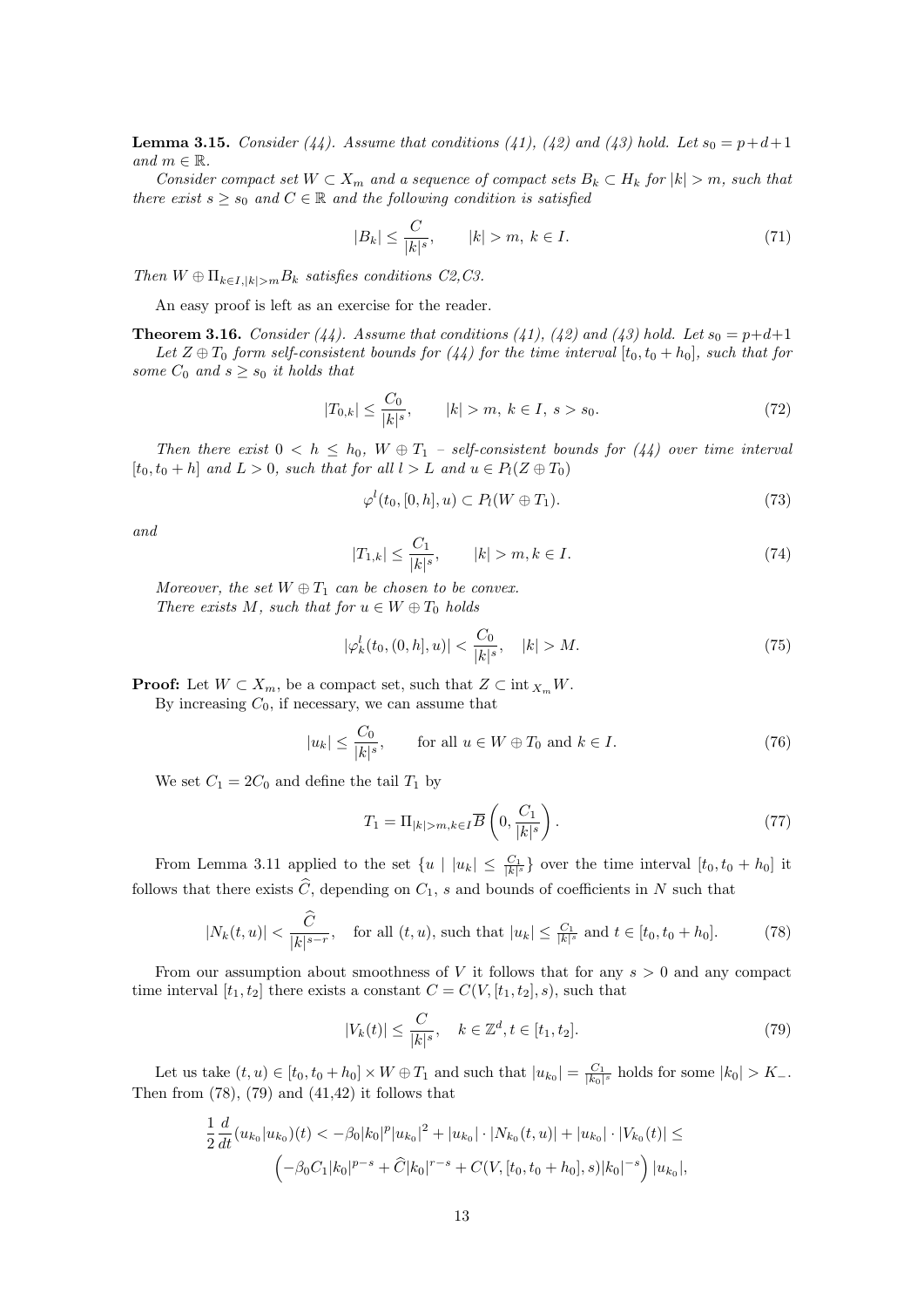hence

$$
\frac{d|u_{k_0}|^2}{dt} < 0, \qquad |k_0| > L,\tag{80}
$$

for *L* sufficiently large.

This means that any solution  $u(t)$  of (44) (or its Galerkin projection) with  $u(t_0) \in W \oplus T_1$  can leave the set  $W \oplus T_1$  (in the time less than  $t_0 + h_0$ ) only through the boundary of  $P_L(W \oplus T_1)$ .

Consider now the differential inclusion

$$
u' \in P_L F(t, u) + \Delta, \qquad u \in X_L, \Delta \subset X_L \tag{81}
$$

where the set  $\Delta$  represents the Galerkin projection errors on  $W \oplus T_1$  for the time interval  $[t_0, t_0+h_0]$ and is given by

$$
\Delta = \{ P_L F(t, u) - P_L F(t, P_L u) \mid (t, u) \in [t_0, t_0 + h_0] \times W \oplus T_1 \}.
$$
\n(82)

As it was mentioned in the introduction, by a solution of differential inclusion (81) we will understand any  $C^1$  function  $u : [t_0, t_0 + t_m] \to X_L$  satisfying condition (81).

Now we will show that there exists  $0 < h \leq h_0$ , such that if  $u : [t_0, t_0 + t_m] \rightarrow X_L$ , where  $t_m \leq h$ , is a solution of (81) and  $u(t_0) \in P_L(Z \oplus T(0))$ , then

$$
u(t_0 + t) \in \text{int}_{X_L} P_L(W \oplus T_1), \qquad t \in [0, h]. \tag{83}
$$

Namely, it is enough to take  $h > 0$ ,  $h < h_0$  satisfying the following condition

$$
h \cdot \left( \max_{(t,u) \in [t_0, t_0 + h_0] \times W \oplus T_1} |P_L F(t, u)| + \max_{\delta \in \Delta} |\delta| \right) < \text{dist}\left(P_L (Z \oplus T_0), \partial_{X_L} P_L (W \oplus T_1)\right). \tag{84}
$$

We prove next that with such *h* condition (83) is satisfied.

Let  $l > L$  and let  $u : [t_0, t_0 + t_1) \rightarrow X_l$  be a solution of

$$
u'(t) = P_l F(t, u), \qquad u(t_0) = u_0 \in P_l (X \oplus T_0).
$$
\n(85)

By changing the vector field in the complement of  $P_l(W \oplus T_1)$  we can assume that  $t_1 = \infty$ . Let

$$
t_m = \sup\{t \ge 0 \mid t \le h, \ u([t_0, t_0 + t]) \subset P_l(W \oplus T_1)\}.
$$
\n(86)

It is enough to prove that  $t_m = h$ .

Obviously  $t_m \geq 0$ . We will do the proof by the contradiction. Assume that  $t_m < h$ .

Observe that for  $t \in [0, t_m]$   $P_Lu(t_0 + t)$  is a solution of (81), hence from (84) we obtain

$$
P_L u([t_0, t_0 + t_m]) \subset \text{int}_{X_L} P_L(W \oplus T_1). \tag{87}
$$

From (80) it follows immediately that

$$
Q_L u([t_0, t_0 + t_m]) \subset \text{int}_{Y_l} P_l Q_L(W \oplus T_1). \tag{88}
$$

Hence

$$
u(t_0 + t_m) \in \text{int}_{X_l} P_l(W \oplus T_1). \tag{89}
$$

From the above condition and the continuity of *u* it follows that for some  $\eta > 0$  holds

$$
u(t_0 + t_m + t') \in \text{int}_{X_l} P_l(W \oplus T_1), \qquad t' \in [0, \eta].
$$
\n(90)

But this contradicts the definition of  $t_m$ . Therefore  $t_m = t$ .

To establish (75) observe that if  $(t, u) \in [t_0, t_0 + h_0] \times W \oplus T_1$  is such that  $\frac{C_0}{|k_0|^s} \leq |u_{k_0}|$  holds for some  $|k_0| > K_-\$  then from (78), (79) and (41,42) we obtain

$$
\frac{1}{2}\frac{d}{dt}(u_{k_0}|u_{k_0})(t) < -\beta_0|k_0|^p|u_{k_0}|^2 + |u_{k_0}|\cdot|N_{k_0}(t,u)| + |u_{k_0}|\cdot|V_k(t)| \le
$$
  

$$
\left(-\beta_0C_0|k_0|^{p-s} + \widehat{C}|k_0|^{r-s} + C(V,[t_1,t_2],s)|k_0|^{-s}\right)|u_{k_0}|.
$$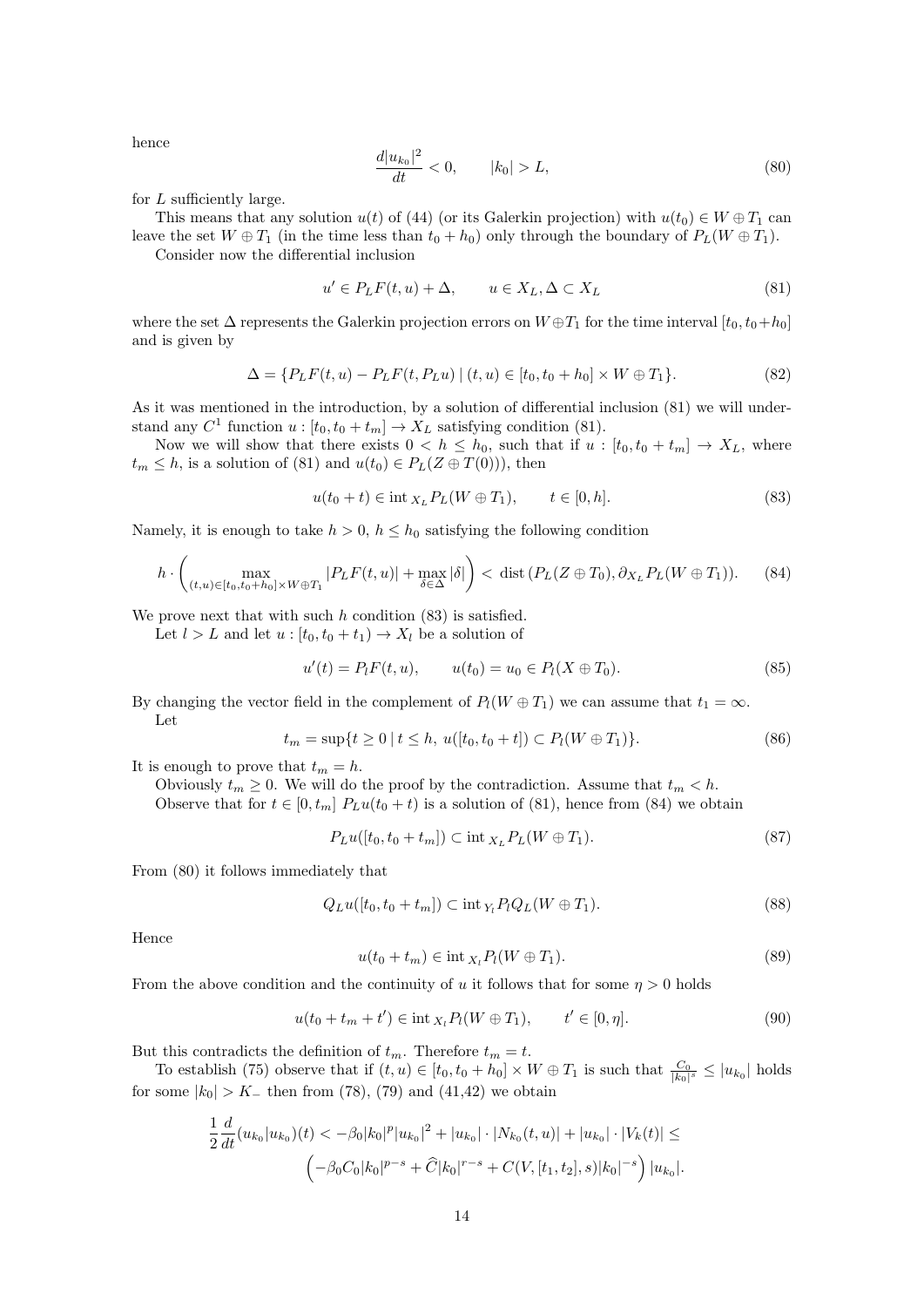Hence

$$
\frac{d|u_{k_0}|^2}{dt} < 0, \qquad |k_0| > M,\tag{91}
$$

 $\blacksquare$ 

for *M* sufficiently large.

This means that for any  $u(t_0) \in W \oplus T_0$  and for  $|k| > M$  if  $|u_k(t_0)| \leq \frac{C_0}{|k|^s}$ , then we will have  $|u_k(t_0 + [0, h])| < \frac{C_0}{|k|^s}.$ 

# **4 Lemma on rapid oscillation in the context of self-consistent bounds**

Our goal is to generalize Lemma 2.1 to dissipative PDEs in the context of self-consistent bounds. Let us consider two problems of the class defined in Section 3.1

$$
\frac{dy}{dt} = F(y) := Ly + N(y) \tag{92}
$$

and its non-autonomous perturbation

$$
\frac{du}{dt} = \tilde{F}(t, u) := Lu + N(u) + \tilde{N}(t, u) + V(t)
$$
\n(93)

where

- *• L* satisfies assumptions from Section 3.1.
- forcing term  $V(t)$  is of the following form

$$
V(t) = \sum_{k \in \mathbb{Z}^d} g_k(\omega_k t) v_k(t) e_k,
$$
\n(94)

where  $g_k : \mathbb{R} \to \mathbb{R}$  are continuous and  $v_k : \mathbb{R} \to \mathbb{R}$  are  $C^1$  for every  $k \in \mathbb{Z}^d$ . This choice of the forcing term is quite special, but it is enough for our purposes.

- $N(u)$  is a real polynomial of  $u, Du, \ldots, D^r u$
- $\tilde{N}(t, u) = \tilde{N}(t, u, Du, \dots, D^r u)$  is a polynomial in variables  $u, \dots, D^r u$  with time dependent coefficients,

$$
\tilde{N}(t, u) = \sum_{\sigma=1}^{\sigma_m} \tilde{g}_{\sigma}(\tilde{\omega}_{\sigma} t) \tilde{v}_{\sigma}(u)
$$
\n(95)

with  $\tilde{v}_{\sigma}(u)$  being polynomials in  $u, \ldots, D^r u$  and  $\tilde{g}_{\sigma}$  are bounded continuous functions. Observe that from the point of view of self-consistent bounds these are nice functions.

Let us remind the reader that all considerations are in some Hilbert space *H* and *∥ · ∥* denotes norm in that space, which in the case of coordinates expressed in some Hilbert base  $\{e_k\}$  in *H*, is

$$
\left\|\sum a_k e_k\right\| = \sqrt{\sum |a_k|^2}.
$$

Let  $G'_{\eta}(t) = g_{\eta}(t)$  for  $\eta \in \mathbb{Z}^d$  and  $\tilde{G}'_{\sigma} = \tilde{g}_{\sigma}$  for  $\sigma = 1, \ldots, \sigma_m$ . We assume that there exist constants  $A_V$ ,  $B_V$  and  $s_V$  such that for all  $t \in \mathbb{R}$  and  $k \in \mathbb{Z}^d$  holds

$$
s_V \quad > \quad d + p + r + 1,\tag{96}
$$

$$
|v_k(t)| \le \frac{A_V}{|k|^{s_V}},\tag{97}
$$

$$
|v_k'(t)| \le \frac{B_V}{|k|^{s_V}}.\tag{98}
$$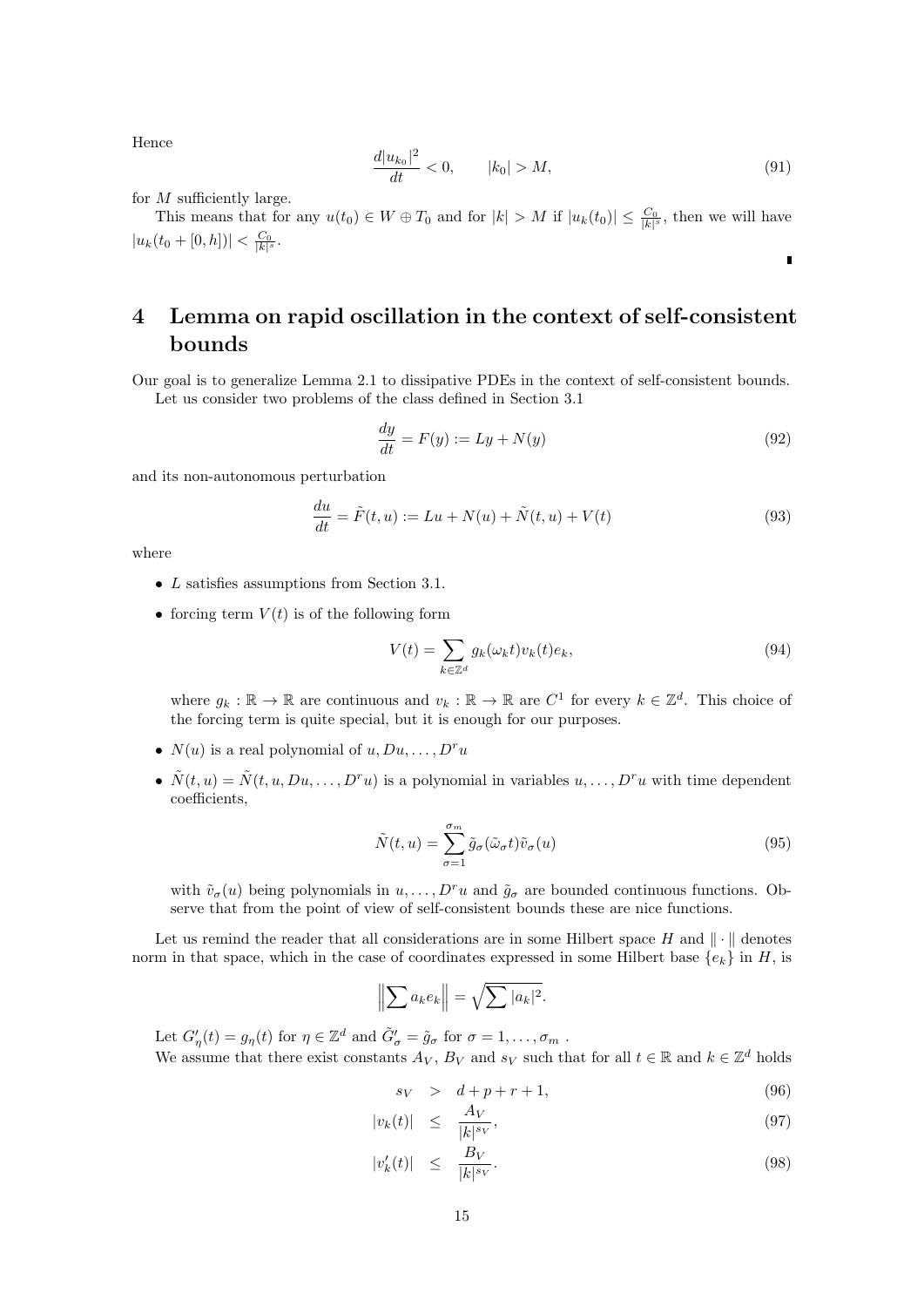We set (in order to apply later Lemma 2.1)

$$
C(v_k) = \frac{A_V}{|k|^{s_V}},\tag{99}
$$

$$
C\left(\frac{\partial v_k}{\partial t}\right) = \frac{B_V}{|k|^{s_V}}.\tag{100}
$$

We assume that there exist constants  $C(\cdot) \in \mathbb{R}$  such that

$$
\sup_{t \in \mathbb{R}} |\tilde{g}_{\sigma}(t)| = C(\tilde{g}_{\sigma}), \quad \sigma = 1, \dots, \sigma_m,
$$
\n(101)

$$
\sup_{t \in \mathbb{R}} |g_{\eta}(t)| = C(g_{\eta}), \quad \forall \eta \in \mathbb{Z}^{d}, \tag{102}
$$

$$
\sup_{t \in \mathbb{R}} |G_{\eta}(t)| = C(G_{\eta}), \quad \forall \eta \in \mathbb{Z}^{d}, \tag{103}
$$

$$
\sup_{t \in \mathbb{R}} |\tilde{G}_{\sigma}(t)| = C(\tilde{G}_{\sigma}), \quad \sigma = 1, \dots, \sigma_m.
$$
\n(104)

Assume that

$$
\sum_{\eta \in \mathbb{Z}^d} C(g_{\eta}) C(v_{\eta}) < \infty,\tag{105}
$$

$$
\sum_{\eta \in \mathbb{Z}^d} G(G_{\eta}) \frac{1}{|\eta|^{s_V - p}} \quad < \quad \infty. \tag{106}
$$

Observe that from (105) it follows that

$$
\sup_{t \in \mathbb{R}} \|V(t)\| \le \sum_{\eta \in \mathbb{Z}^d} C(g_\eta) C(v_\eta) < \infty. \tag{107}
$$

All the notations and assumptions listed above are assumed for all the lemmas in this subsection. The lemma below states that we can have common self-consistent bounds for both problems (92) and (93) for the same time step.

**Lemma 4.1.** *Let*  $s_0 = p + d + 1$ *. Let*  $Z \oplus T_0$  *form self-consistent bounds for* (92) *and* (93) *over* time interval  $[t_0, t_0 + h_0]$ , valid for arbitrary  $\{\omega_{\eta}\}_{\eta \in \mathbb{Z}^d}$  and  $\{\tilde{\omega}_{\sigma}\}_{\sigma=1,\dots,\sigma_m}$ , such that for some  $C_0$ *and*  $s \geq s_0$ 

$$
|T_{0,k}| \le \frac{C_0}{|k|^s}, \qquad |k| > m, \ k \in I, \ s_V \ge s > s_0. \tag{108}
$$

*Then there exist*

- $0 < h < h_0, d_0 > 0, M > 0$
- $W \oplus T_1$   *self-consistent bounds for (92) and for (93) over time interval*  $[t_0, t_0 + h]$ *, valid for*  $arbitrary \{\omega_n\}_{n \in \mathbb{Z}^d}$  *and*  $\{\tilde{\omega}_{\sigma}\}_{\sigma=1,\ldots,\sigma_m}$ *,*

*such that for all*  $l > d_0$  *and*  $u \in P_l(Z \oplus T_0)$  *holds* 

$$
|\varphi_k^l(t_0, (0, h], u)| \quad < \quad \frac{C_0}{|k|^s}, \quad |k| > M. \tag{109}
$$

$$
\varphi^l(t_0, [0, h], u) \quad \subset \quad W \oplus T_1,\tag{110}
$$

*for both of the semiprocesses* (92) and (93) (denoted by the same symbol  $\varphi^l$ ), where

$$
|T_{1,k}| \le \frac{C_1}{|k|^s}, \qquad |k| > m, k \in I.
$$
\n(111)

*Moreover, the set*  $W \oplus T_1$  *can be chosen to be convex.*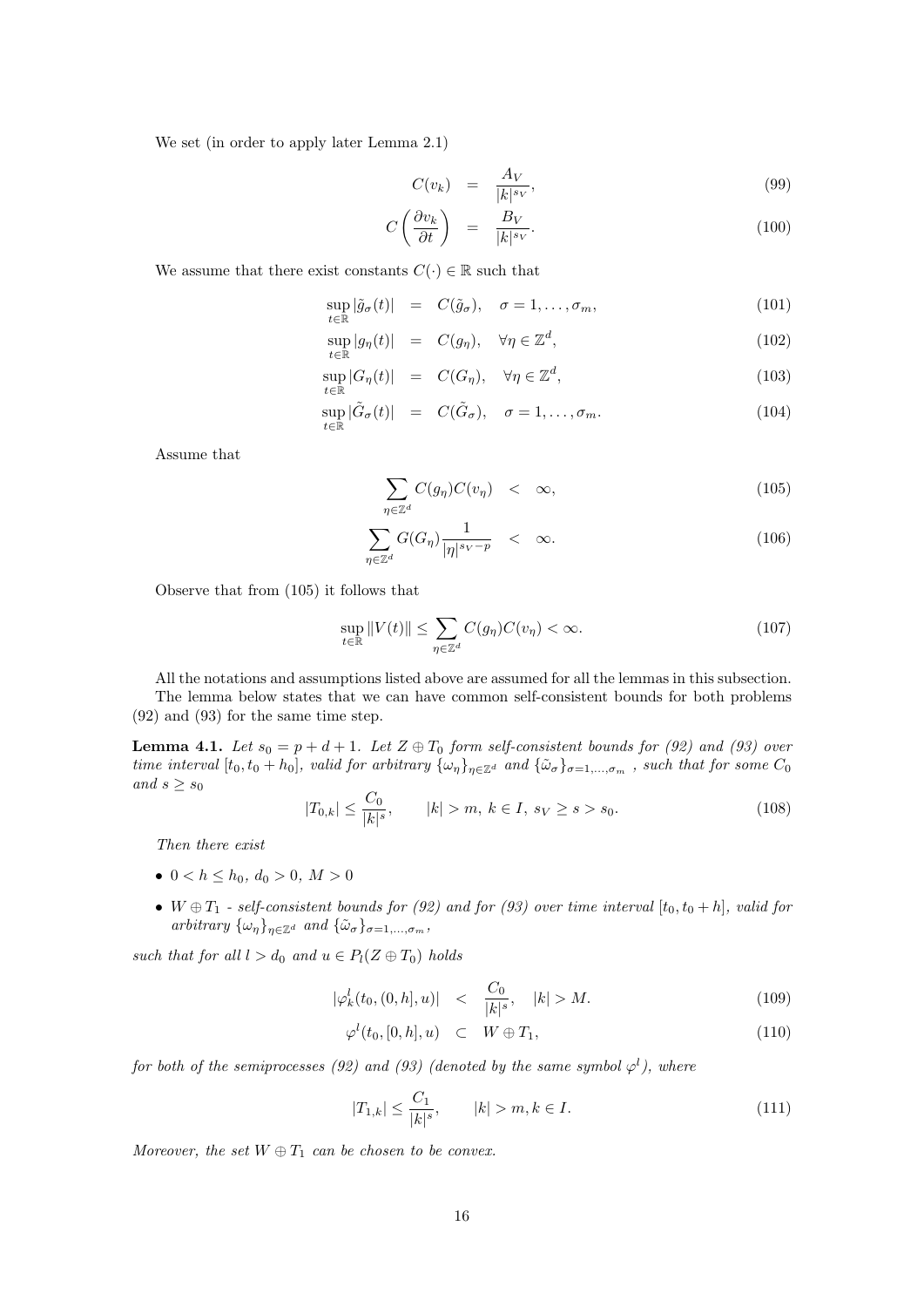**Proof:** The proof is the same as that of Theorem 3.16. The only difference is that the constant  $\hat{C}$ , which was considered there will now the following structure  $\hat{C} = \hat{C}_1 + \hat{C}_2 + A_V$ , where  $\hat{C}_1$ ,  $\hat{C}_2$ are obtained from Lemma 3.11 for polynomials *N*,  $\tilde{N}$ , respectively. Such constant  $\hat{C}$  is good for both equations (92) and (93).

The next lemma shows that under our assumptions all the quantities required by Lemma 2.1 are finite.

**Lemma 4.2.** Let  $s_0 = d + p + r + 1$ . Let  $Z \oplus T_0$  be self-consistent bounds for (92) and (93) on the whole real line R valid for arbitrary  $\{\omega_n\}_{n\in\mathbb{Z}^d}$  and  $\{\tilde{\omega}_{\sigma}\}_{\sigma=1,\dots,\sigma_m}$ , such that for some  $C_0$  and  $s \geq s_0, s \leq s_V$  *holds* 

$$
|T_{0,k}| \le \frac{C_0}{|k|^s}, \qquad |k| > m, \ k \in I. \tag{112}
$$

 $\blacksquare$ 

*Then there exist*

- $0 < h < h_0, d_0 > 0, C_1 > 0$  *and*  $s > 0$
- $W \oplus T_1$   *self-consistent bounds for problems (92) and (93) over the time interval*  $[t_0, t_0 + h]$ *valid for arbitrary*  $t_0 \in \mathbb{R}$ ,  $\{\omega_\eta\}_{\eta \in \mathbb{Z}^d}$  *and*  $\{\tilde{\omega}_\sigma\}_{\sigma=1,\dots,\sigma_m}$ ,

*such that for all*  $n > d_0$  *and*  $u \in P_n(Z \oplus T_0)$ 

$$
\varphi^{n}(t_{0},[0,h],u) \quad \subset \quad W \oplus T_{1},
$$

$$
|T_{1,k}| \quad \leq \quad \frac{C_{1}}{|k|^{s}}, \qquad |k| > m, k \in I.
$$

*where*  $\varphi^n$  *stands for the semiprocess for n-th Galerkin projection of (92) or (93).* 

The set  $W \oplus T_1$  can be chosen to be convex,  $W \oplus T_1$  and h do not depend on  $t_0$ ,  $\omega_k$ 's and  $\tilde{\omega}_j$ 's. *Moreover, the following quantities are finite and do not depend on*  $t_0$  *(we use symbol*  $P_i$  *to denote the Galerkin projection of the map, where we restrict both the range and the domain, as defined in Def. 3.1)*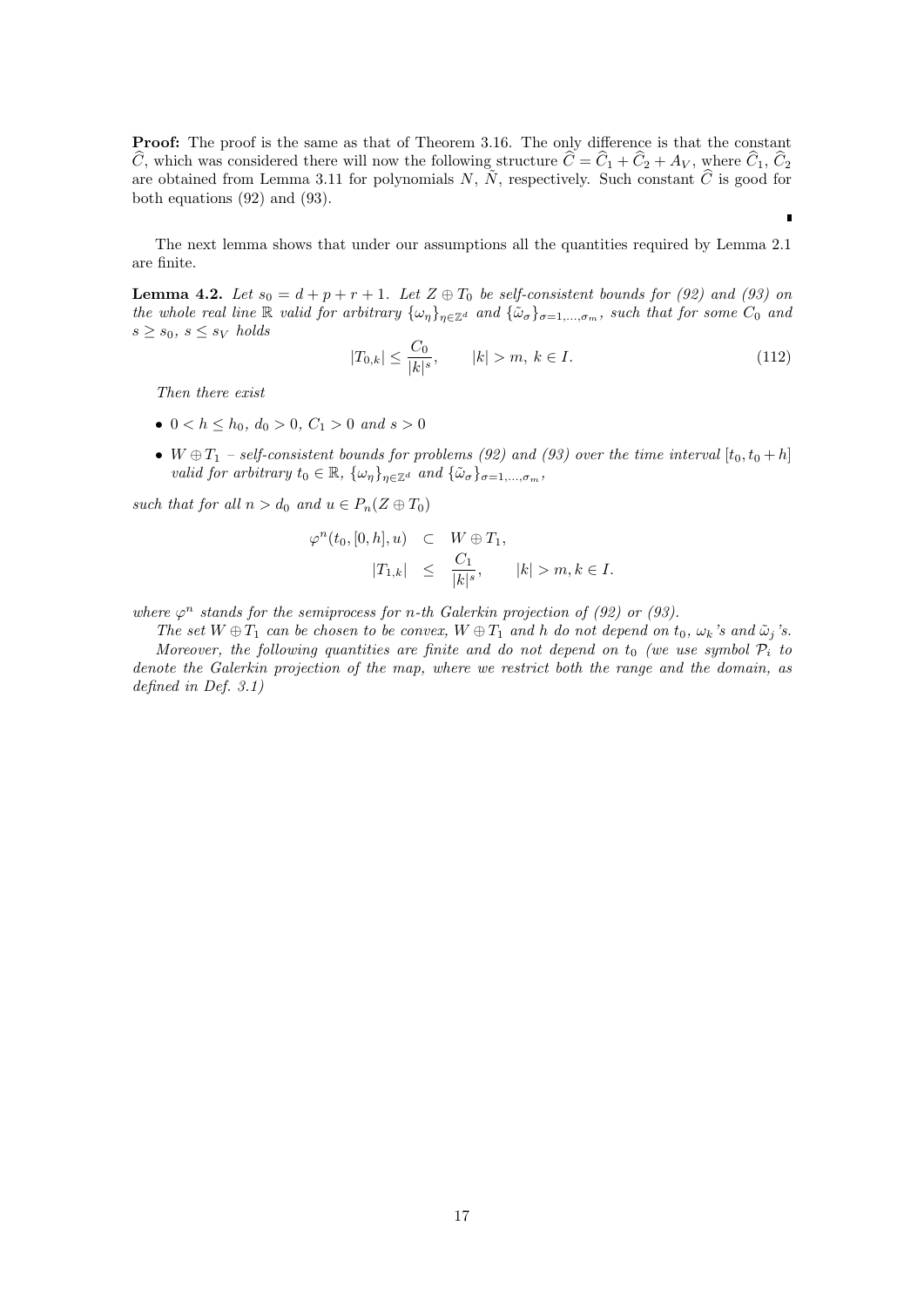$$
\sup_{i>0} \sup_{z \in P_i(W \oplus T_1)} \mu(D_z(\mathcal{P}_i F)(z)) = l
$$
\n
$$
\sup_{t \in \mathbb{R}} \sup_{z \in P_i(W \oplus T_1)} \|\mathcal{P}_i \tilde{v}_{\sigma}(z)\| = C(\tilde{v}_{\sigma}), \quad \sigma = 1, ..., \sigma_m,
$$
\n
$$
\sup_{t \in \mathbb{R}} \sup_{z \in P_i(W \oplus T_1)} \left\| (D_z(\mathcal{P}_i \tilde{v}_{\sigma})(z))(\mathcal{P}_i \tilde{F})(t, z) \right\| = C(D_z \tilde{v}_{\sigma} \tilde{F}), \quad \sigma = 1, ..., \sigma_m
$$
\n
$$
\sup_{z \in \mathbb{R}} \sup_{z \in P_i(W \oplus T_1)} \left\| (D_z \mathcal{P}_i F(z)) \mathcal{P}_i \tilde{v}_{\sigma}(z_1) \right\| = C(D_z F \tilde{v}_{\sigma}), \quad \sigma = 1, ..., \sigma_m,
$$
\n
$$
\sup_{z \in P_i(W \oplus T_1)} \sup_{z \in E} \left\| (D_z \mathcal{P}_i F(z)) \mathcal{P}_i \tilde{v}_{\sigma}(z_1) \right\| = C(D_z F v_j) \leq \frac{A_V}{|j|^{s_V - p}} \left( \beta_1 + \hat{C} S_d(s - r) \right) \quad j \notin \mathbb{Z}^4,
$$
\n
$$
\sup_{z \in \mathbb{R}} \sup_{t \in \mathbb{R}} \sum_{z \in P_i(W \oplus T_1)} C(\tilde{G}_{\sigma}) C(\tilde{v}_{\sigma}) < \infty,
$$
\n
$$
\sum_{\eta \in \mathbb{Z}^d} C(\tilde{G}_{\eta}) C \left( \frac{\partial v_{\eta}}{\partial t} \right) < \infty,
$$
\n
$$
\sum_{\eta \in \mathbb{Z}^d} C(\tilde{G}_{\sigma}) C(D_z F \tilde{v}_{\sigma}) < \infty,
$$
\n
$$
\sum_{\eta \in \mathbb{Z}^d} C(\tilde{G}_{\sigma}) C(D_z F v_{\eta}) < \infty,
$$
\n
$$
\sum_{\eta \in \mathbb{Z}} C(\tilde{G}_{\sigma}) C(D_z \tilde{v}_{\sigma} \tilde
$$

#### **Proof:**

In order to make our notation more transparent, we will drop the symbols  $\mathcal{P}_i$ ,  $P_i$  indicating that we are in fact working with Galerkin projections. This is justified by the fact that the estimates we are developing are independent of the projection.

The existence of  $h > 0$  and  $W \oplus T_1$  follows from Lemma 4.1.

In order to estimate *l* we use (7), Lemma 3.13 and the Gershgorin theorem [G] to bound the eigenvalues of  $Sym(DF(z)) = (DF(z) + DF(z)^t)/2$  for  $z \in W \oplus T_1$ . We have

$$
\mathrm{Sp}(Sym(DF(z))) \subset \bigcup_{k} \overline{B}\left(\lambda_k, G|k|^r\right)
$$

for some constant *G*. From (41,42,43) it follows that  $Sp(Sym(DF(z)))$  is bounded, hence  $l < \infty$ . To obtain  $C(\tilde{v}_\sigma)$  observe that from Lemma 3.11 we have for  $z \in W \oplus T_1$ 

$$
|\tilde{v}_{\sigma,k}(z)| \le \frac{\widehat{C}}{|k|^{s-r}},\tag{114}
$$

where  $\widehat{C} = \widehat{C}(C,s,v_{\sigma}).$ 

From this and since  $s > s_0$  it follows that

$$
\|\tilde{v}_{\sigma}(z)\| \le C(\tilde{v}_{\sigma}) \le \sum_{k} \frac{\widehat{C}}{|k|^{s-r}} = \widehat{C}S_d(s-r) < \infty. \tag{115}
$$

Now we estimate  $C\left(D_z\tilde{v}_\sigma\tilde{F}\right)$ . From Lemma 3.12 it follows that for  $z \in W \oplus T_1$  holds

$$
\left| \frac{\partial \tilde{v}_{\sigma,k}}{\partial z_j}(z) \right| \le \frac{\widehat{C}_1 |j|^r}{|k-j|^{s-r}},\tag{116}
$$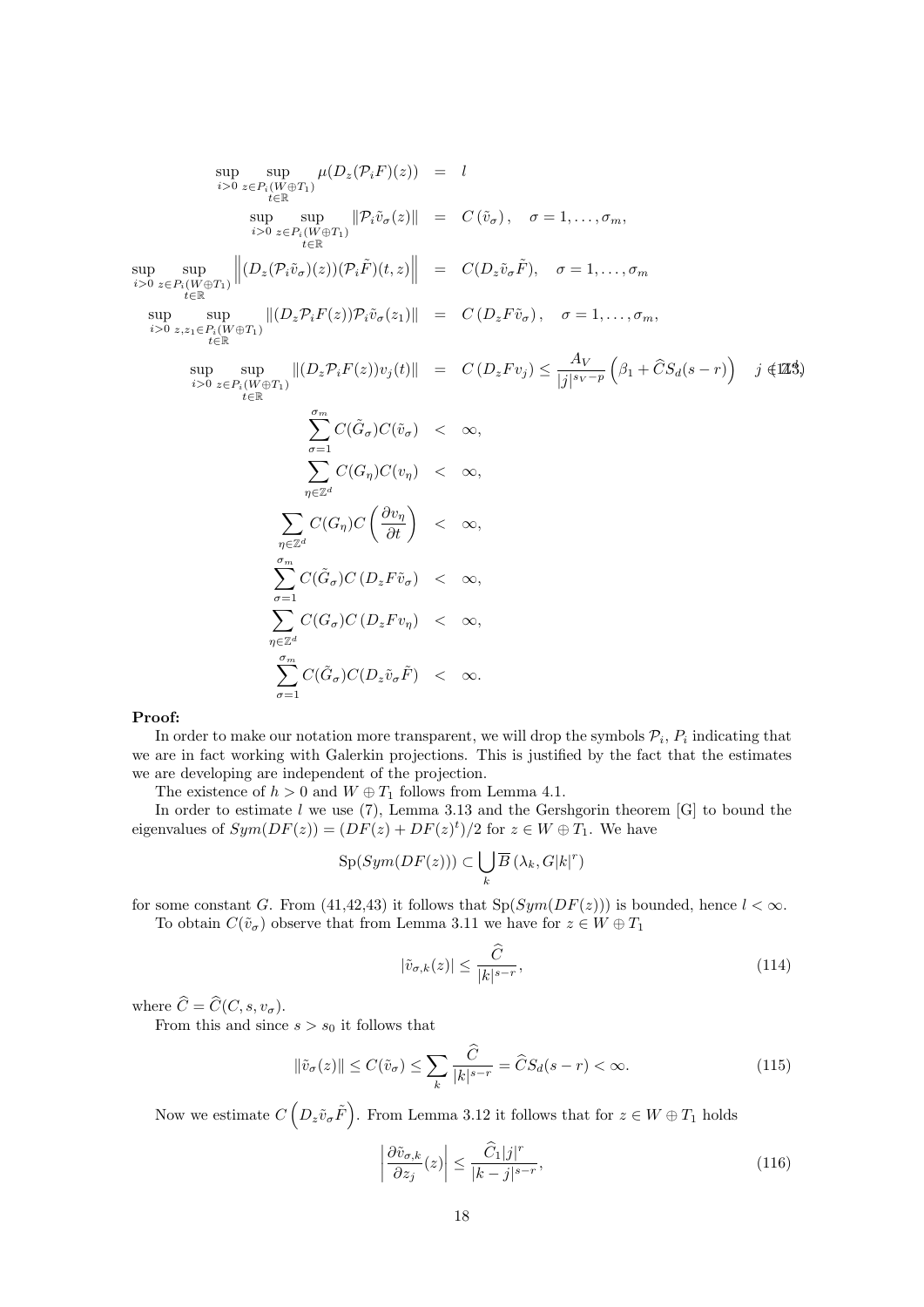where  $\hat{C}_1$  depends on the polynomial  $\tilde{v}_\sigma$ , *d*, *r*, *W*, *C* and *s*. From our assumptions (41,42,43), Lemma 3.11 and (97) it follows that

$$
|\tilde{F}_k(t,z)| \le \frac{\widehat{C}_2}{|k|^{s-p}}, \quad t \in \mathbb{R}, z \in W \oplus T_1 \tag{117}
$$

for some  $\widehat{C}_2 \in \mathbb{R}$ .

Therefore from (116), (117) and Lemma 3.10 we obtain

$$
\left| (D_z \tilde{v}_\sigma(z)\tilde{F}(t,z))_k \right| \leq \widehat{C}_1 \widehat{C}_2 \sum_j \frac{|j|^r}{|k-j|^{s-r} |j|^{s-p}} = \widehat{C}_1 \widehat{C}_2 \sum_j \frac{1}{|k-j|^{s-r} |j|^{s-p}} < \widehat{C}_1 \widehat{C}_2 \sum_j \frac{1}{|k-j|^{s-r-p} |j|^{s-p-r}} \leq \frac{\widehat{C}_1 \widehat{C}_2 C_2 (d, s-r-p)}{|k|^{s-r-p}}.
$$

Hence there exists a constant  $C(D_z\tilde{v}_\sigma\tilde{F})$  such that

$$
\left\| D_z \tilde{v}_\sigma(z) \tilde{F}(t,z) \right\| \le C(D_z \tilde{v}_\sigma \tilde{F}).
$$

To obtain an upper bound for  $C(D_z F\tilde{v}_{\sigma})$  we proceed as follows. We have bound for  $|\tilde{v}_{\sigma}(z)|$ for  $z \in W \oplus T_1$  given by (115), while for  $D_z F(t, z)$  from our assumptions about *L* (41,42,43) and Lemma 3.12 applied to *N* it follows that

$$
|(D_z F(t,z))_{kj}| \le |\lambda_k|\delta_{kj} + \frac{\widehat{C}|j|^r}{|k-j|^{s-r}} \le \beta_1 |k|^p \delta_{kj} + \frac{\widehat{C}|j|^r}{|k-j|^{s-r}},\tag{118}
$$

where  $\delta_{kj} = 1$  when  $k = j$  and  $\delta_{kj} = 0$  otherwise. We conclude as in the case of  $C(D_z\tilde{v}_\sigma\tilde{F})$ . Now we will estimate  $C(D_z F v_j)$ . Observe that

$$
(D_z F v_j)_k = (D_z F)_{kj} v_j(t).
$$

Therefore from (118) and (97) we obtain

$$
|(D_z F v_j)_k| \le \left(\delta_{kj}\beta_1 |k|^p + \frac{\widehat{C}|j|^r}{|k-j|^{s-r}}\right) \frac{A_V}{|j|^{s_V}}.\tag{119}
$$

Therefore we obtain

$$
||(D_z F v_j)|| \le A_V \left(\beta_1 |j|^p \frac{1}{|j|^{s_V}} + \sum_k \frac{\widehat{C}|j|^r}{|k-j|^{s-r}|j|^{s_V}}\right) \le A_V \left(\frac{\beta_1}{|j|^{s_V-p}} + \frac{\widehat{C}}{|j|^{s_V-r}} \sum_k \frac{1}{|k-j|^{s-r}}\right) \le A_V \frac{A_V}{|j|^{s_V-p}} \left(\beta_1 + \widehat{C} \sum_k \frac{1}{|k-j|^{s-r}}\right).
$$

Hence we have

$$
||(D_z F v_j)|| \le C(D_z F v_j) = \frac{A_V}{|j|^{s_V - p}} \left(\beta_1 + \hat{C} \sum_k \frac{1}{|k - j|^{s - r}}\right) = \frac{A_V}{|j|^{s_V - p}} \left(\beta_1 + \hat{C} S(d, s - r)\right).
$$
\n(120)

The assertions regarding the finiteness of sums  $\sum_{\sigma}$  are true, because we add finite number of terms, only.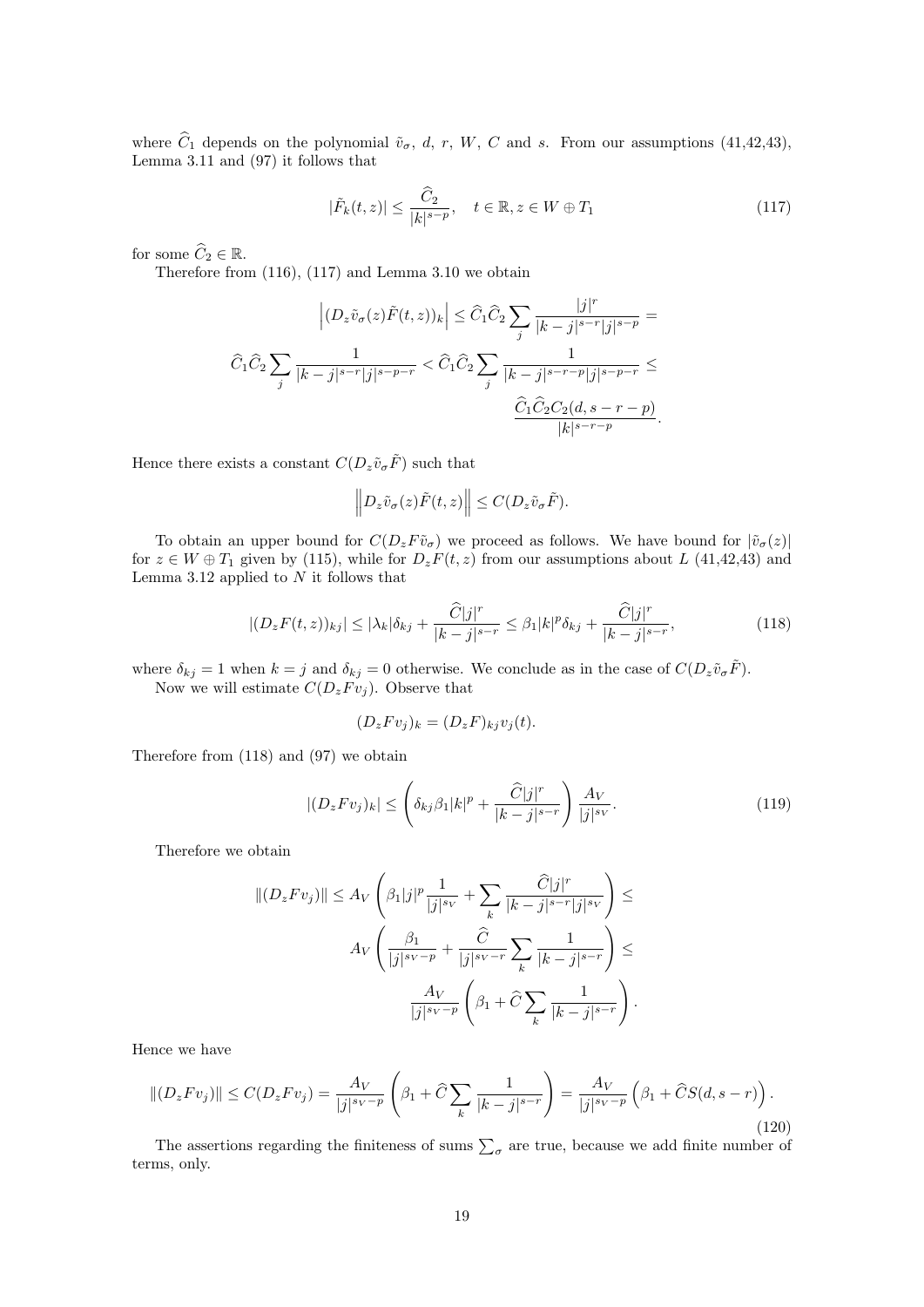For the remaining sums over  $\eta$  we have from (99) and (106)

$$
\sum_{\eta \in \mathbb{Z}^d} C(G_{\eta}) C(v_{\eta}) \le A_V \sum_{\eta \in \mathbb{Z}^d} C(G_{\eta}) \frac{1}{|\eta|^{s_V}} < \infty.
$$

Analogously we obtain from (100) and (106)

$$
\sum_{\eta \in \mathbb{Z}^d} C(G_{\eta}) C\left(\frac{\partial v_{\eta}}{\partial t}\right) \leq B_V \sum_{\eta \in \mathbb{Z}^d} C(G_{\eta}) \frac{1}{|\eta|^{s_V}} < \infty.
$$

For the last sum we have from (120) for some constant  $\hat{C}_3$ 

$$
\sum_{\eta \in \mathbb{Z}^d} C(G_{\eta}) C(D_z F v_{\eta}) \le \sum_{\eta \in \mathbb{Z}^d} \frac{C(G_{\eta}) A_V C_3}{|\eta|^{s_V - p}}
$$

which is finite due to (106).

The lemma below is the variant of Lemma 2.1 adapted to the context of dissipative PDEs and self-consistent bounds.

**Lemma 4.3.** *The same assumptions as in Lemma 4.2.*

*Let h* and  $W \oplus T_1$  *be as in the assertion of Lemma 4.2.* 

*Let*  $y : [t_0, t_0 + h] \to \mathbb{R}^n$  *and*  $x : [t_0, t_0 + h] \to \mathbb{R}^n$  *be solutions to (92) and (93), respectively, such that*  $x(t_0) = y(t_0) = z_0$ *, which are contained in*  $W \oplus T_1$ *.* 

*Then for*  $t \in [0, h]$  *it holds that* 

$$
||x(t_0+t) - y(t_0+t)|| \le \sum_{j \in \mathbb{Z}^d} \frac{1}{|\omega_j|} b_j(t) + \sum_{\sigma=1}^{\sigma_m} \frac{1}{|\tilde{\omega}_{\sigma}|} \tilde{b}_{\sigma}(t)
$$
(121)

*where continuous functions*  $b_j$ ,  $\tilde{b}_\sigma$ :  $[0, h] \to \mathbb{R}_+$  *depend on the constants*  $C(\cdots)$  *(see (35)) defined in Lemma 2.1 and the set*  $W \oplus T_1$ *, but do not depend on*  $t_0$ *.* 

The sum  $\sum_{j\in\mathbb{Z}^d} \frac{1}{|\omega_j|} b_j(t)$  is convergent, if for all  $j\in\mathbb{Z}^d$   $|\omega_j| > \epsilon > 0$ .

**Proof:** We apply Lemma 2.1 to Galerkin projections, with uniform estimates of various constants  $C(\cdot)$ , which are finite due to Lemma 4.2, and then we pass to the limit (we take convergent subsequences).

Observe that in the present case our rapidly oscillating part consists of two types of terms the ones parameterized by  $\sigma$  (there is only a finite number of them) and the other parameterized by  $j \in \mathbb{Z}^d$ . Accordingly the expression for *b<sub>j</sub>*'s in Lemma 2.1 is split into two parts, parameterized by *σ* and *j*.

### **4.1 Some definitions**

In the next sections we will be considering the Burgers equation and the Navier-Stokes equations. In order to have freedom to play with  $s_V$  in the context of the two above lemmas we introduce the following definition.

**Definition 4.4.** Let  $f : \mathbb{R} \times \mathbb{T}_d \to \mathbb{R}^n$ . We will say that  $f(t, \cdot) \in C^\infty$  uniformly with respect to  $t \in \mathbb{R}$ , if  $f(t, \cdot) \in C^{\infty}$  for all  $t \in \mathbb{R}$  and for every  $s \in \mathbb{N}$  there exists a constant  $C(s) \in \mathbb{R}$ , such that

$$
\sup_{t \in \mathbb{R}, k \in \mathbb{Z}^d} |k|^s |f_k(t)| \le C(s),\tag{122}
$$

*where*  $f_k(t)$  *is the k-th Fourier coefficient of*  $f(t, \cdot)$ *.* 

 $\blacksquare$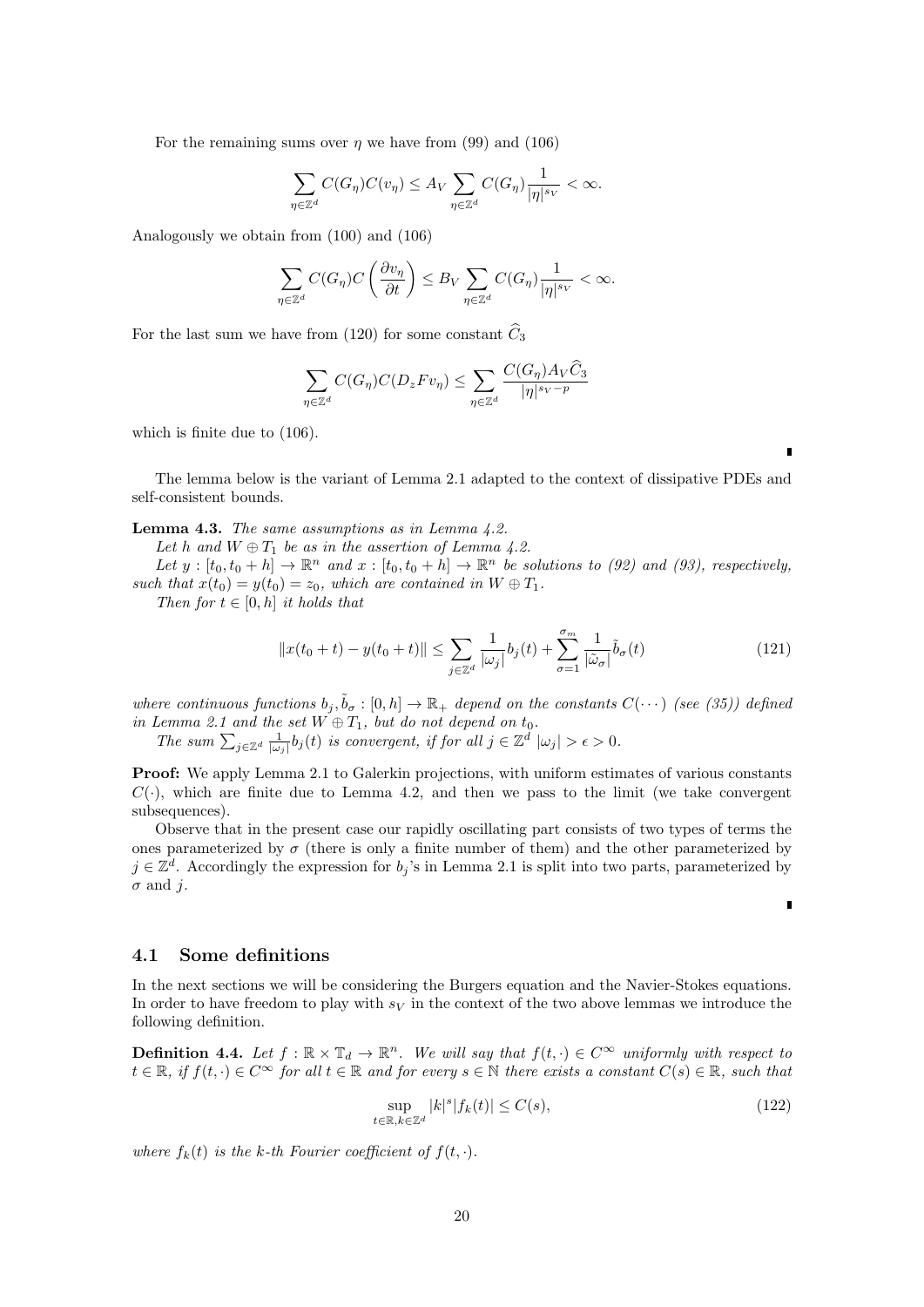If  $u: \mathbb{T}_d \to \mathbb{R}^n$ , then its Fourier coefficients satisfy for  $k \in \mathbb{Z}$ 

$$
u_k = \overline{u}_{-k}.\tag{123}
$$

This motivates the following definition.

**Definition 4.5.** In the space of sequences  $\{u_k\}_{k\in\mathbb{Z}^d}$ , where  $u_k \in \mathbb{C}^n$ , we will say that the sequence *{uk} satisfies the reality condition iff*

$$
u_k = \overline{u}_{-k}, \quad k \in \mathbb{Z}^d. \tag{124}
$$

*We will denote the set of sequences satisfying (124) by R. It is easy to see that R is a vector space over the field* R*.*

Formally, space *R* depend on *d* and *n*, but it will be always clear from the context, what *R* we are talking about.

**Definition 4.6.** *Let*

$$
Z(C,s) = \left\{ a = \{a_k\}_{k \in \mathbb{Z}^d \setminus \{0\}} \mid |a_k| \le \frac{C}{|k|^s} \right\}.
$$
 (125)

# **5 Viscous Burgers equation with periodic boundary conditions on the line**

The Burgers equation was proposed in [B] as a mathematical model of turbulence. There is a significant number of applications of the Burgers equation, see e.g. [Wh]. We consider the initial value problem for viscous Burgers equation on the real line with periodic boundary conditions and *a non-autonomous forcing F*, i.e.

$$
u_t(t, x) + u(t, x) \cdot u_x(t, x) - \nu u_{xx}(t, x) = f(t, x), \quad t \in [t_0, \infty), \ x \in \mathbb{R}, \tag{126a}
$$

$$
u(t, x) = u(t, x + 2\pi), \quad t \in [t_0, \infty), \ x \in \mathbb{R},
$$
\n(126b)

$$
f(t,x) = f(t, x + 2\pi), \quad t \in \mathbb{R}, \ x \in \mathbb{R}, \tag{126c}
$$

$$
u(t_0, x) = \bar{u}(x), \quad t_0 \in \mathbb{R}, \ x \in \mathbb{R}, \tag{126d}
$$

where  $\nu > 0$ .

We will use the Fourier series to study (126). Let

$$
u(t,x) = \sum_{k \in \mathbb{Z}} u_k(t) \exp(ikx).
$$
 (127)

It is straightforward to write the problem (126) in the Fourier basis. We obtain the following infinite ladder of equations

$$
\frac{du_k}{dt} = -i\frac{k}{2} \sum_{k_1 \in \mathbb{Z}} u_{k_1} \cdot u_{k-k_1} + \lambda_k u_k + f_k(t), \quad t \in [t_0, \infty), \ k \in \mathbb{Z},
$$
\n(128)

where

$$
u_k(t_0) = \frac{1}{2\pi} \int_0^{2\pi} \bar{u}(x) e^{-ikx} dx, \quad k \in \mathbb{Z},
$$
 (129a)

$$
f_k(t) = \frac{1}{2\pi} \int_0^{2\pi} f(t, x) e^{-ikx} dx, \quad k \in \mathbb{Z},
$$
 (129b)

$$
\lambda_k = -\nu k^2. \tag{129c}
$$

The reality of *u* and *f* implies that for  $k \in \mathbb{Z}$ 

$$
u_k = \overline{u}_{-k}, \quad f_k = \overline{f}_{-k}, \quad \text{for } t \in \mathbb{R}.
$$
 (130)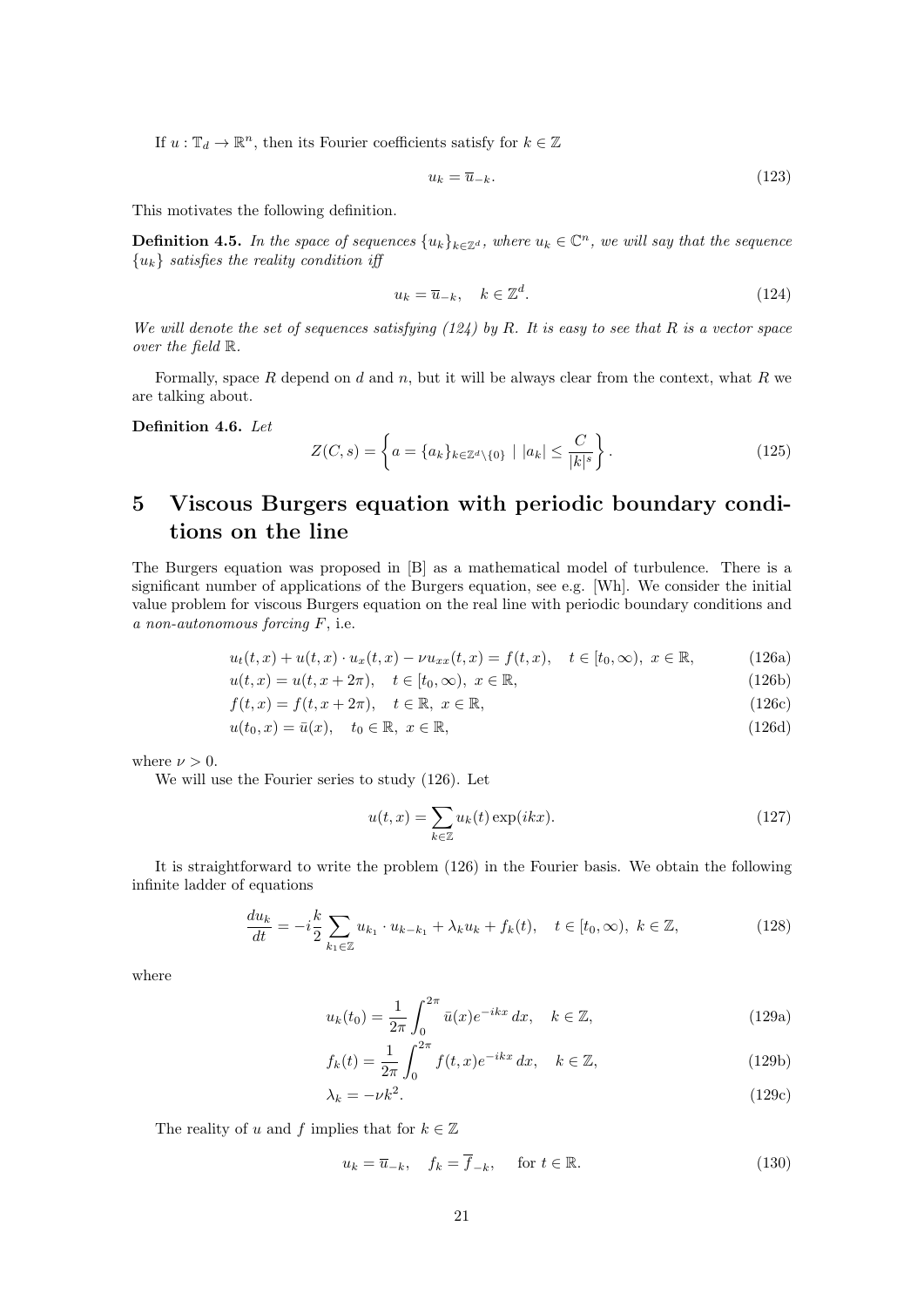We see that variables  $\{u_k\}_{k\in\mathbb{Z}}$  are not independent. Observe that (see Def. 4.5)

$$
\{u_k(t)\} \in R, \quad \{f_k(t)\} \in R, \qquad \text{for } t \in \mathbb{R}.\tag{131}
$$

We assume that the initial condition for (128) satisfies

$$
\frac{1}{2\pi} \int_0^{2\pi} \bar{u}(x) dx = \alpha, \quad \text{for a fixed } \alpha \in \mathbb{R}.
$$
 (132)

We require additionally that  $f_0(t) = 0$  for  $t \in \mathbb{R}$ , and then (132) implies that

$$
u_0(t) = \alpha, \quad \forall t \ge t_0. \tag{133}
$$

**Definition 5.1.** For any given number  $m > 0$  the m-th Galerkin projection of (128) is

$$
\frac{du_k}{dt} = -i\frac{k}{2} \sum_{\substack{|k-k_1| \le m \\ |k_1| \le m}} u_{k_1} \cdot u_{k-k_1} + \lambda_k u_k + f_k(t), \quad t \in [t_0, \infty), \ |k| \le m. \tag{134}
$$

Note that the condition (133) holds also for all Galerkin projections (134) as long as  $f_0(t) = 0$  for all  $t \in \mathbb{R}$ . Also observe that the reality condition (124) is invariant under all Galerkin projections (134), i.e. if  $u_k(t_0) = \overline{u}_{-k}(t_0)$ , then  $u_k(t) = \overline{u}_{-k}(t)$  for all  $t > t_0$  if the solution of (134) exists up to that time.

**Definition 5.2.** Let H be the space  $l_2(\mathbb{Z}, \mathbb{C})$ , *i.e.*  $u \in H$  *is a sequence*  $u : \mathbb{Z} \to \mathbb{C}$  such that  $\sum_{k \in \mathbb{Z}} |u_k|^2 < \infty$  over the coefficient field ℝ. The subspace  $\hat{H} \subset H$  is defined by

$$
\widetilde{H} := \left\{ \{u_k\} \in H \colon \text{there exists } 0 \leq C < \infty \text{ such that } |u_k| \leq \frac{C}{\left\{k\right\}^4} \text{ for } k \in \mathbb{Z} \right\}.
$$

*Let the space H′ be given by*

$$
H':=H\cap R.
$$

*For the subspace with*  $a_0 = 0$  *we introduce* 

$$
H_0' := H' \cap \{a_0 = 0\}.\tag{135}
$$

Let us comment on Definition 5.2. Despite the fact that we are dealing with complex sequences, as the coefficient field we use the set of real numbers, because the reality condition is not compatible with complex multiplication.

The choice of the particular subspace  $H'$  is motivated by the fact that the order of decay of coefficients  $\{u_k\} \in H'$  is sufficient for the uniform convergence of  $\sum u_k e^{ikx}$  and every term appearing in (126a).

### **5.1 The effect of the moving coordinate frame**

Let us transform the Burgers equation to a coordinate frame, which is moving with the velocity *c*. Since the function  $u(t, x)$  has the meaning of velocity, this transformation on the function level works as follows:  $u(t, x)$  is transformed into  $a(t, x)$ 

$$
a(t, x) = u(t, x + ct) - c.
$$
 (136)

We have the following easy lemma.

**Lemma 5.3.** *Assume that for*  $t \in \mathbb{R}$  *holds*  $\int_0^{2\pi} f(t, x) dx = 0$  *and*  $\frac{1}{2\pi} \int_0^{2\pi} \bar{u}(x) dx = c$ *.* Let  $u(t, x)$  be a solution of (126). Then function

$$
a(t, x) = u(t, x + ct) - c \tag{137}
$$

*is a solution of (126) with the forcing term*  $\tilde{f}(t,x) = f(t,x+ct)$ *. Moreover,* 

$$
\int_0^{2\pi} \tilde{f}(t, x) dx = 0, \quad \forall t \in \mathbb{R},
$$

$$
\int_0^{2\pi} a(t, x) dx = 0, \quad \forall t \in \mathbb{R}.
$$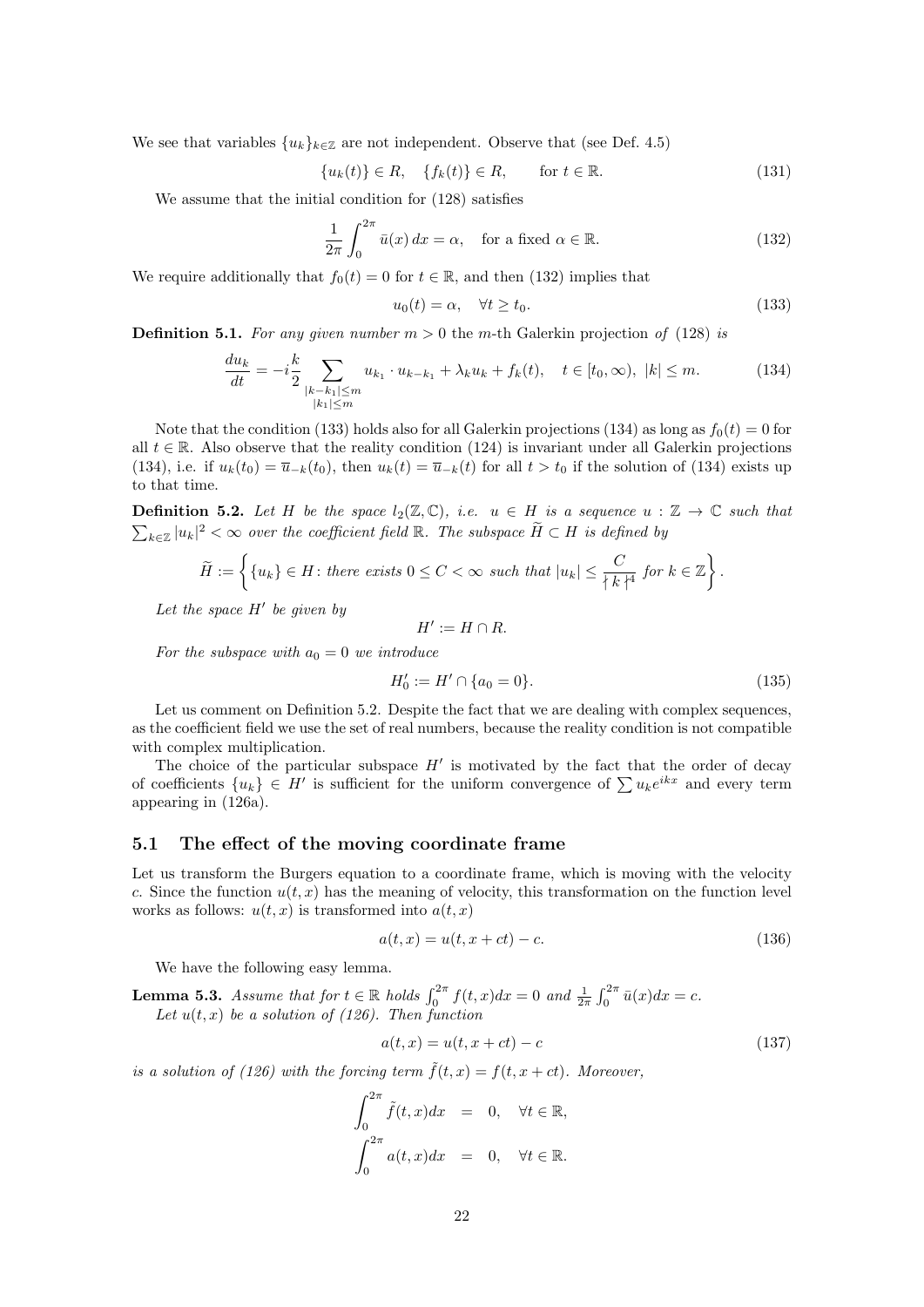# **5.2 The action of movement of coordinate frame on the Fourier modes** Assume that

$$
f(t,x) = \sum_{k \in \mathbb{Z}} f_k(t) \exp(ikx)
$$

Observe that the Fourier expansion of  $\tilde{f}(t, x)$  is

$$
\tilde{f}(t,x) = f(t,x+ct) = \sum_{k \in \mathbb{Z}} f_k(t) \exp(ik(x+ct)) = \sum_{k \in \mathbb{Z}} f_k(t) \exp(ikct) \exp(ikx)
$$

Hence

$$
\tilde{f}_k(t) = f_k(t) \exp(ikct).
$$
\n(138)

If  $u(t, x) = \sum_{k \in \mathbb{Z}} u_k(t) \exp(ikx)$  with  $u_0(t) = c$ , then

$$
a(t,x) = u(t,x+ct) - c = \sum_{k \in \mathbb{Z} \setminus \{0\}} u_k(t) \exp(ik(x+ct)) = \sum_{k \in \mathbb{Z} \setminus \{0\}} (u_k(t) \exp(ikct)) \exp(ikx)
$$

Hence

$$
a_0(t) = 0, \qquad a_k(t) = u_k(t) \exp(ikct), \quad k \neq 0.
$$
 (139)

## **6 Burgers equation with large average speed**

We consider Burgers equation (126).

Recall that if  $f_0 \equiv 0$ , then  $u_0(t) = \alpha$  for  $t \in \mathbb{R}$ . Therefore we can write (128) as follows

$$
u'_k = \lambda_k u_k - ik\alpha u_k + N_k(u) + f_k(t), \quad k \in \mathbb{Z} \setminus \{0\},\tag{140}
$$

where

$$
N_k(u) = \frac{-ik}{2} \sum_{k_1 \in \mathbb{Z} \setminus \{0, k\}} u_{k_1} u_{k - k_1}.
$$
 (141)

Observe that the transformation of function  $u(t, x)$  when passing to the moving coordinate frame (compare (139)) given by

$$
a_0 = 0, \qquad a_k = u_k \exp(-ik\alpha t), \ k \neq 0,
$$
\n
$$
(142)
$$

preserves the reality condition, i.e. if  $\overline{u_{-k}} = u_k$ , then  $\overline{a_{-k}} = a_k$  and

$$
N_k(a(u)) = N_k(u). \tag{143}
$$

Therefore in the moving coordinate frame we obtain the system

$$
a'_k = \lambda_k a_k + N_k(a) + f_k(t) \exp(ik\alpha t) = \widetilde{F}_k(t, a), \quad k \in \mathbb{Z} \setminus \{0\}. \tag{144}
$$

In order to have a reference, we will also write the autonomous problem

$$
a'_k = \lambda_k a_k + N_k(a) = F_k(a), \quad k \in \mathbb{Z} \setminus \{0\},\tag{145}
$$

and, to be consistent with the previous sections, we denote the forcing term in new coordinates by

$$
V_k(t) = f_k(t) \exp(ik\alpha t), \qquad (146)
$$

so that in the notation introduced in Sections 2 and Section 4 we have

$$
v_k(t, x) = f_k(t), \qquad g_k(t) = \exp(it), \qquad \omega_k = k\alpha.
$$

and we do not have terms  $\tilde{N}$ ,  $\tilde{v}_{\sigma}$  and  $\tilde{\omega}$ 's.

Let us recall some results regarding the existence of forward invariant absorbing sets for (144).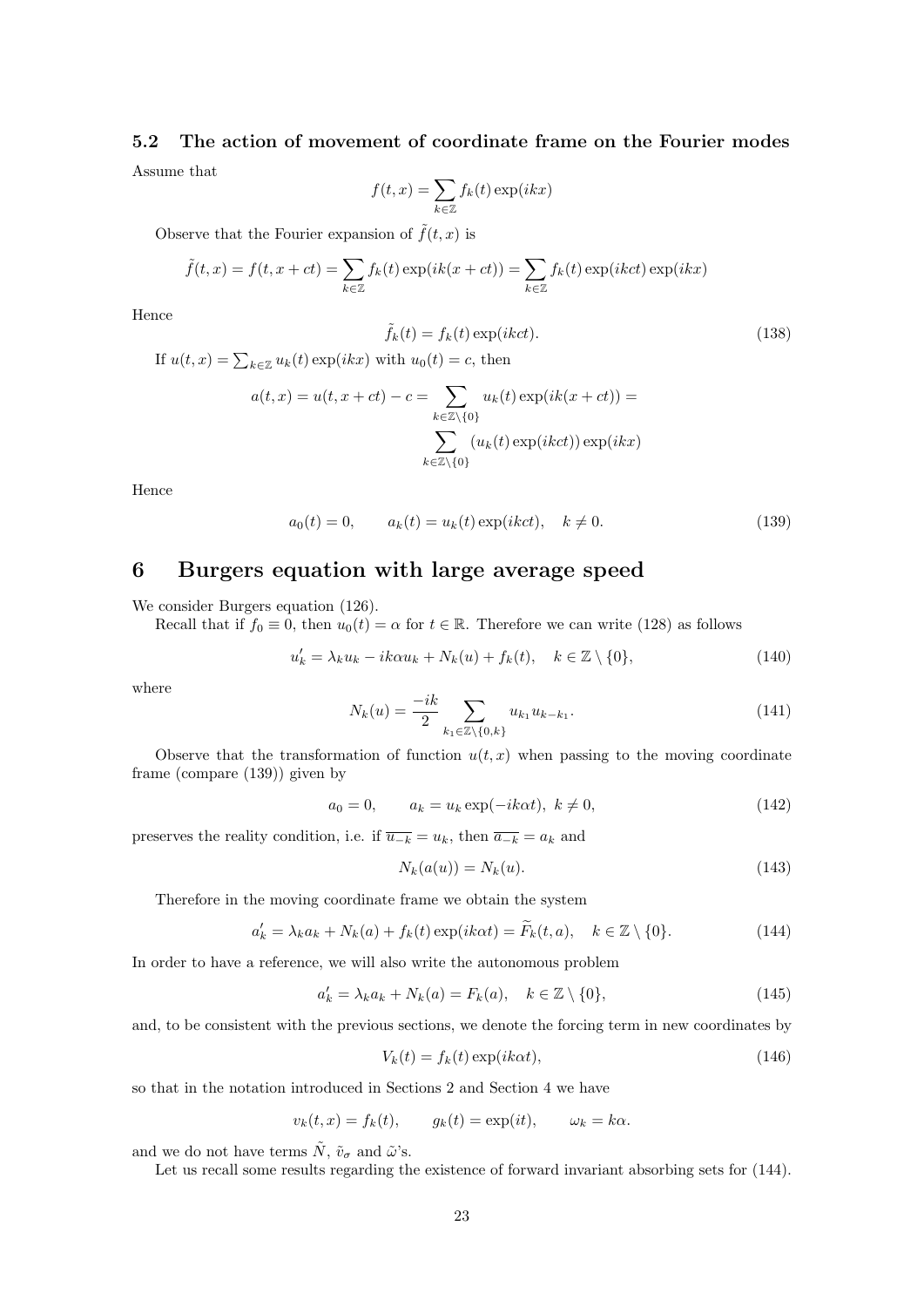**Definition 6.1.** [Cy, Def. 3.1] Energy *of*  $a \in H$  *is given by the formula* 

$$
E(\{a_k\}) = \sum_{k \in \mathbb{Z}} |a_k|^2.
$$
 (147)

*Energy of*  $a \in H_0$  *is given by the formula* 

$$
\mathcal{E}(\{a_k\}) = \sum_{k \in \mathbb{Z} \setminus \{0\}} |a_k|^2. \tag{148}
$$

The following result is well known

**Lemma 6.2.** *[Cy, Lemma 3.2] Consider Galerkin projection of (144). Then*

$$
\frac{d\mathcal{E}(a(t))}{dt} \le -2\nu \mathcal{E}(a(t)) + 2\sqrt{\mathcal{E}(a(t))}\sqrt{\mathcal{E}(f(t))}.
$$
\n(149)

The two next theorems are about the existence of a trapping region and an absorbing set for (144) (see Definitions 3.8 and 3.9). Both of the results are well known, here we recall them in the self-consistent bounds context as given in [Cy]. The results from [Cy] require a little adaptation, because it was there assumed that *f* has a finite number of nonzero Fourier coefficients only. Moreover, now we assume additionally that  $f_0(t) \equiv 0$  and  $a_0 = 0$ . This is the reason why we can replace  $E(a)$  and  $E(f)$  by  $\mathcal{E}(a)$  and  $\mathcal{E}(f)$  in the present paper.

**Theorem 6.3.** [CyZ, Thm. 2.8] *Assume that the external force f satisfies:*  $f(t, \cdot) \in C^{\infty}$  *uniformly* with respect to  $t \in \mathbb{R}$ ,  $f_0 = 0$ ,  $f_k(t) = \overline{f_{-k}(t)}$ , and  $\sup_{t \in \mathbb{R}} \mathcal{E}(\{f_k(t)\}) < \infty$ . Let  $\{a_k\}_{k \in \mathbb{Z}} \in H$ ,  $s > 0.5, E_0 = \frac{\sup_{t \in \mathbb{R}} \mathcal{E}(\{f_k(t)\})}{\nu^2} < \infty, \ \tilde{\mathcal{E}} > E_0, D = 2^{s - \frac{1}{2}} + \frac{2^{s - 1}}{\sqrt{2s - 1}}, N = \left(\frac{\sqrt{\tilde{\mathcal{E}}D + 1}}{\nu}\right)$  $\int$ <sup>2</sup>, *C* >  $\sqrt{\tilde{\mathcal{E}}N^s}$ *and*  $C > \sup_{t \in \mathbb{R}} |k|^{s-3/2} |f_k(t)|$ *. Then* 

$$
W(\widetilde{\mathcal{E}},C,s) = \left\{ \{a_k\} \in H'_0 \mid \mathcal{E}(\{a_k\}) \le \widetilde{\mathcal{E}}, \ |a_k| \le \frac{C}{|k|^s} \right\}
$$

*is a* trapping region *for each Galerkin projection of* (44) *.*

**Proof:** The proof follows the same lines as the proof of  $\left[\text{Cy}, \text{Thm. } 3.4\right]$ . What is new here, is that we consider an arbitrary smooth forcing, and in the previous work we considered only forcing having a finite number of nonzero Fourier coefficients, therefore we present only new elements of the required proof.

First, the value  $\sup_{k\in\mathbb{Z}}|k|^{s-3/2}|f_k|$  is finite, because by assumption  $f(t, \cdot) \in C^{\infty}$  uniformly for *t ∈* R.

The arguments below are valid for all Galerkin projections, then we can pass to the limit using a standard technique.

Now, let us check if for  $a \in \partial W(\tilde{\mathcal{E}}, C, s)$ , such that  $|a_k| = \frac{C}{|k|^s}$  for a  $|k| > N$ , the condition  $\frac{d|a_k|}{dt}$  < 0 holds, as this is the element of the proof where the forcing enters, and has to be revised.

From [Cy, Lemma 3.3] it follows that

$$
|N_k(a)| \le \frac{D\sqrt{\tilde{\mathcal{E}}C}}{|k|^{s-3/2}}.\tag{150}
$$

We have

$$
\frac{d|a_k|}{dt} < -\nu |k|^2 \frac{C}{|k|^s} + \frac{D\sqrt{\tilde{\mathcal{E}}C}}{|k|^{s-3/2}} + \frac{\sup_{t \in \mathbb{R}} |k|^{s-3/2} |f_k(t)|}{|k|^{s-3/2}}.
$$

Hence to have  $\frac{d|a_k|}{dt} < 0$  it is enough to have

$$
\nu\sqrt{|k|} > D\sqrt{\tilde{\mathcal{E}}} + \frac{\sup_{t \in \mathbb{R}} |k|^{s-3/2} |f_k(t)|}{C}.
$$
\n(151)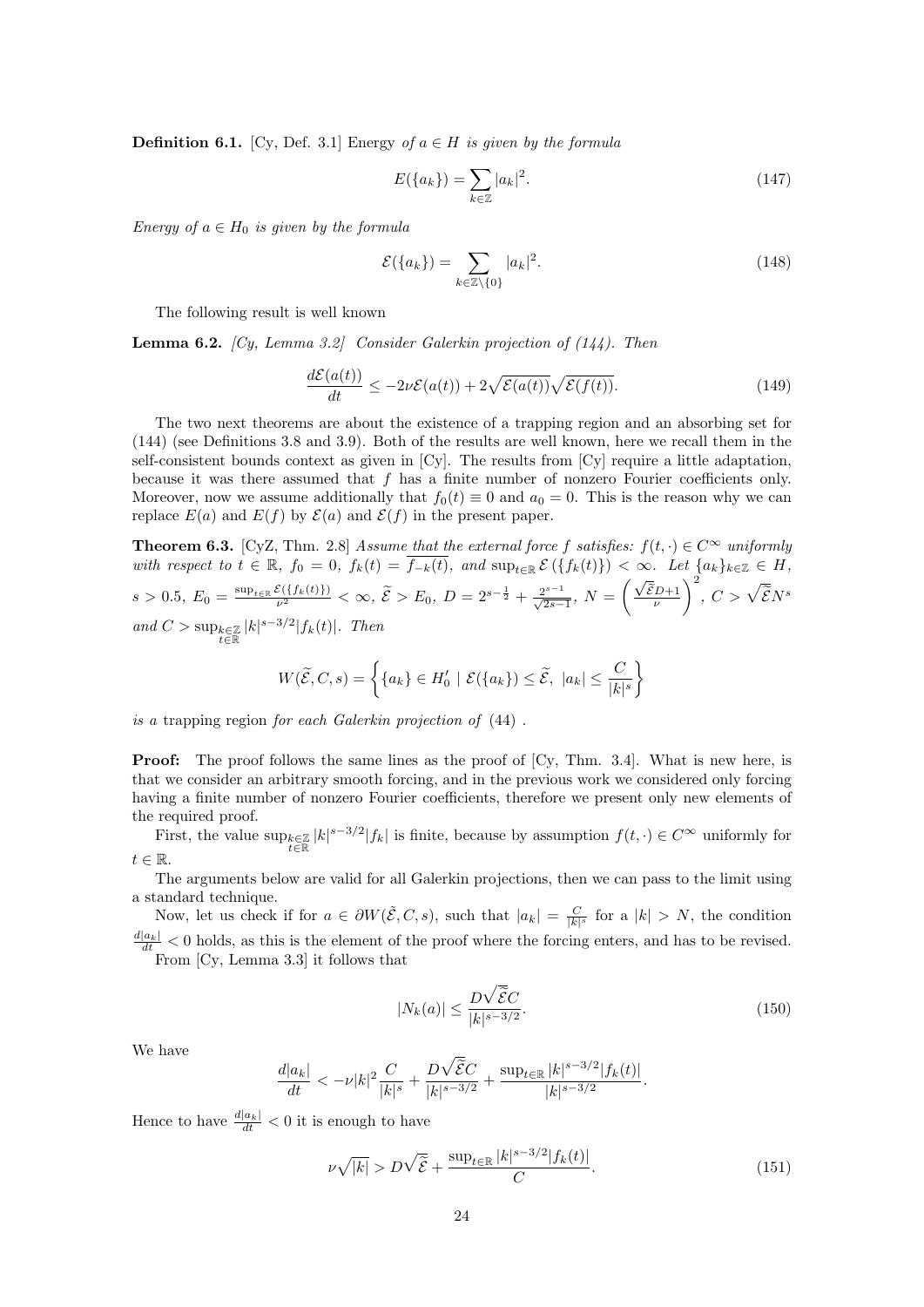Therefore for any  $|k| >$  $\sqrt{ }$  $\left(\frac{D\sqrt{2}}{\nu}\right)$ *E*e *<sup>ν</sup>* + sup*t∈*<sup>R</sup> *k∈*Z *|k| s−*3*/*2 *|fk*(*t*)*| Cν*  $\setminus$  $\overline{1}$ 2 we have  $\frac{d|a_k|}{dt} < 0$ . Because  $|k|$  was assumed  $|k| > N = \left(\frac{\sqrt{\tilde{\varepsilon}}D + 1}{\nu}\right)$  $\left(\frac{D\sqrt{2}}{N}\right)^2 > \left(\frac{D\sqrt{2}}{N}\right)^2$  $\frac{\sqrt{\tilde{\varepsilon}}}{\nu}$  +  $\frac{\sup_{t \in \mathbb{R}} |k|^{s-3/2} |f_k(t)|}{C\nu}$   $\bigg)^2$  we are done.

**Theorem 6.4.** [CyZ, Thm 2.9] *Assume that the external force*  $f$  *satisfies:*  $f(t, \cdot) \in C^{\infty}$  *uniformly* with respect to  $t \in \mathbb{R}$ ,  $f_0 = 0$ ,  $f_k(t) = f_{-k}(t)$ , and  $\sup_{t \in \mathbb{R}} \mathcal{E}(\{f_k(t)\}) < \infty$ .

 $Let \varepsilon > 0, E_0 = \frac{\sup_{t \in \mathbb{R}} \mathcal{E}(\{f_k(t)\})}{\nu^2} < \infty, \tilde{\mathcal{E}} > E_0$ . Put

$$
s_i = i/2 \text{ for } i \ge 2,
$$
  
\n
$$
D_i = 2^{s_i - \frac{1}{2}} + \frac{2^{s_i - 1}}{\sqrt{2s_i - 1}} \text{ for } i \ge 2,
$$
  
\n
$$
C_2 \ge \varepsilon + \left(\frac{1}{2}\tilde{\mathcal{E}} + \sup_{\substack{k \in \mathbb{Z}/\{0\} \\ t \in \mathbb{R}}} \frac{|f_k(t)|}{|k|}\right) / \nu,
$$
\n(152)

$$
C_i \geq \varepsilon + \left( C_{i-1} \sqrt{\tilde{\mathcal{E}}} D_{i-1} + \sup_{\substack{k \in \mathbb{Z}/\{0\} \\ t \in \mathbb{R}}} |k|^{s_i - 2} |f_k(t)| \right) / \nu \text{ for } i > 2, \tag{153}
$$

*Then, there exists a sequence of* absorbing sets *for large Galerkin projections of* (44) *, i ≥* 2*, such that*

$$
\mathcal{A}_i(\widetilde{\mathcal{E}},C_i,s_i)\subset \left\{\{a_k\}_{k\in\mathbb{Z}}\in H'_0\mid \mathcal{E}(\{a_k\}_{k\in\mathbb{Z}})\leq \widetilde{\mathcal{E}},\ |a_k|\leq \frac{C_i}{|k|^{s_i}}\right\}.
$$

*For any*  $s \in \mathbb{N}$ ,  $s \geq 2$  *there exists*  $C_s$ *, such that*  $W(\widetilde{\mathcal{E}}, C_s, s)$  *is an absorbing set for large Galerkin projections of* (44) *.*

**Proof:** The proof is essentially the same as the proof of [Cy, Thm. 4.7], where the forcing is assumed to have a finite number of nonzero modes. Here we consider a general forcing which is  $C^{\infty}$  uniformly with respect to  $t \in \mathbb{R}$ . Therefore the values of  $\sup_{k \in \mathbb{Z}/\{0\}} |k|^{s_i-2} |V_k(t)|$  are finite. To show that  $A_i$  are forward invariant, the argument is essentially the same, as in the proof of Theorem 7.8.

To show that there exists  $C_s$ , such that  $W(V_0, s, C_s)$  is a forward invariant absorbing set, observe that it is enough to take

$$
C_s = \max\left\{C_i, \widetilde{C}_i\right\},\tag{154}
$$

where  $\widetilde{C}_i > \sqrt{\widetilde{\mathcal{E}}N^{s_i}}$ , and *N* is defined in Theorem 6.3.

 $\blacksquare$ 

### **6.1 Main theorem about the attracting orbit**

**Theorem 6.5.** *Consider* (144). Assume that the external force f satisfies:  $f(t, \cdot) \in C^{\infty}$  uniformly with respect to  $t \in \mathbb{R}$ ,  $f_0 = 0$ ,  $f_k(t) = \overline{f_{-k}(t)}$ , and  $\sup_{t \in \mathbb{R}} \mathcal{E}(\{f_k(t)\}) < \infty$ . Assume also that  $\frac{\partial f}{\partial t}(t, \cdot) \in C^{\infty}$  *<i>uniformly with respect to*  $t \in \mathbb{R}$ *.* 

*Let*  $d = 1, p = 2, r = 1$ *. Assume that*  $A_V, B_V \in \mathbb{R}$  and  $s_V$  are such that

$$
s_V \quad > \quad d + p + r + 1,\tag{155}
$$

$$
A_V = \sup_{t \in \mathbb{R}, k \in \mathbb{Z} \setminus \{0\}} |k|^{s_V} |f_k(t)|,\tag{156}
$$

$$
B_V = \sup_{t \in \mathbb{R}, k \in \mathbb{Z} \setminus \{0\}} |k|^{s_V} |f'_k(t)|. \tag{157}
$$

*There exists*  $\hat{\alpha} > 0$  *such that for all*  $|\alpha| > \hat{\alpha}$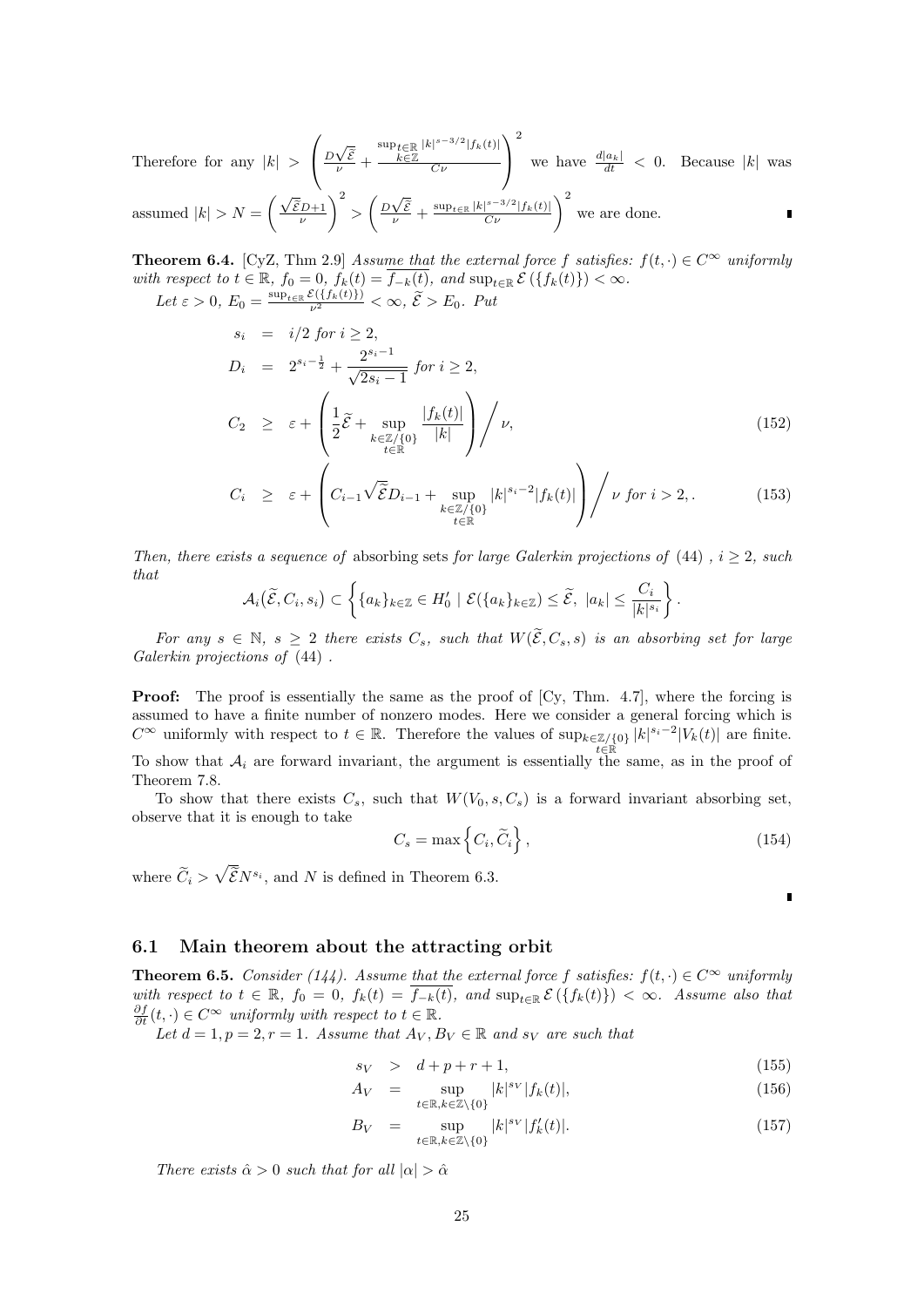• *there exists an eternal bounded solution of*  $(144)$   $\overline{a}: \mathbb{R} \to H'_0 \cap \tilde{H}$ ,

• 
$$
\overline{a}(t) = \mathcal{O}\left(\frac{A_V}{|\alpha|}\right) + \mathcal{O}\left(\frac{A_V + B_V}{\nu |\alpha|}\right)
$$
 for all  $t \in \mathbb{R}$ 

•  $\bar{a}$  *attracts* exponentially *all orbits in*  $H'_0 \cap \tilde{H}$ .

**Proof:** In this proof we will use  $\varphi$  to denote the semiprocess induced by a Galerkin projection of (144). We will produce bounds and use arguments that are valid for all Galerkin projections. Then we pass to the limit.

From our assumptions it follows that for  $t \in \mathbb{R}$  and  $k \in \mathbb{Z} \setminus \{0\}$  holds

$$
|f_k(t)| \le \frac{A_V}{|k|^{s_V}},\tag{158}
$$

$$
|f_k'(t)| \leq \frac{B_V}{|k|^{s_V}}.\tag{159}
$$

First we find a forward invariant absorbing set A, which forms self-consistent bounds for arbitrary *α* for the system (144). We take  $A = W(\tilde{\mathcal{E}}, C_s, s)$  for any  $s \geq 2$  and sufficiently large  $C_s$ , i.e. the forward invariant absorbing set obtained in Theorem 6.4. Observe that *A* is also an forward invariant absorbing set for the autonomous system (145).

We want to use Lemma 4.3 on *A* on the time interval  $[t_0, t_0 + h]$  for arbitrary  $t_0$  with *h* to be specified later. Let us see first that its assumptions are satisfied. First of all since  $A$  is forward invariant we have a priori bounds valid on any interval  $[t_0, t_0 + h]$  and in the notation of Lemma 4.3 we can set  $Z \oplus T_0 = W \oplus T_1 = A$ . Formally this is not correct, but the lemma is valid also when we consider sets contained in self-consistent bounds. This is our present situation.

We do not have the term  $\tilde{N}(t, a)$  and our oscillating part has the following form

$$
V(t) = \sum_{k \neq 0} \exp(ik\alpha t) f_k(t) \exp(ikx).
$$

Therefore in the notation used in Section 4 we see that  $g_k(t) = \exp(it)$ ,  $\omega_k = k\alpha$ ,  $v_k(t) = f_k(t)$ ,  $G_k(t) = i \exp(it)$ ,  $\sigma_m = 0$  (i.e. we do not have the terms  $\tilde{g}_{\sigma}$  and  $\tilde{v}_{\sigma}$ ). Observe that

$$
|\omega_k| \ge \alpha. \tag{160}
$$

We have

$$
C(g_k) = C(G_k) = 1,
$$
\n
$$
(161)
$$

$$
C(v_k) = \frac{A_V}{|k|^{s_V}},\tag{162}
$$

$$
C\left(\frac{\partial v_k}{\partial t}\right) = \frac{B_V}{|k|^{s_V}}.\tag{163}
$$

It is easy to see that

$$
\sum_{\eta \in \mathbb{Z} \setminus \{0\}} C(g_{\eta}) C(v_{\eta}) < \infty,\tag{164}
$$

$$
\sum_{\eta \in \mathbb{Z} \setminus \{0\}} G(G_{\eta}) \frac{1}{|\eta|^{s_V - p}} \quad < \quad \infty. \tag{165}
$$

This means that all assumptions from Lemma 4.3 are satisfied.

It follows from Lemma 3.14 that there exists  $E_$  *>* 0,  $E_$  depends on  $C_i$  and  $s_i$  used in the definition of *A*, such that the set

$$
\mathcal{R} = \mathcal{A} \cap \left\{ a \in H_0' \mid \|a\| \le \sqrt{E_{-}} \right\} \tag{166}
$$

satisfies

$$
\mu(D_a \tilde{F}(t, a), \mathbb{R} \times \mathcal{R}) < 0. \tag{167}
$$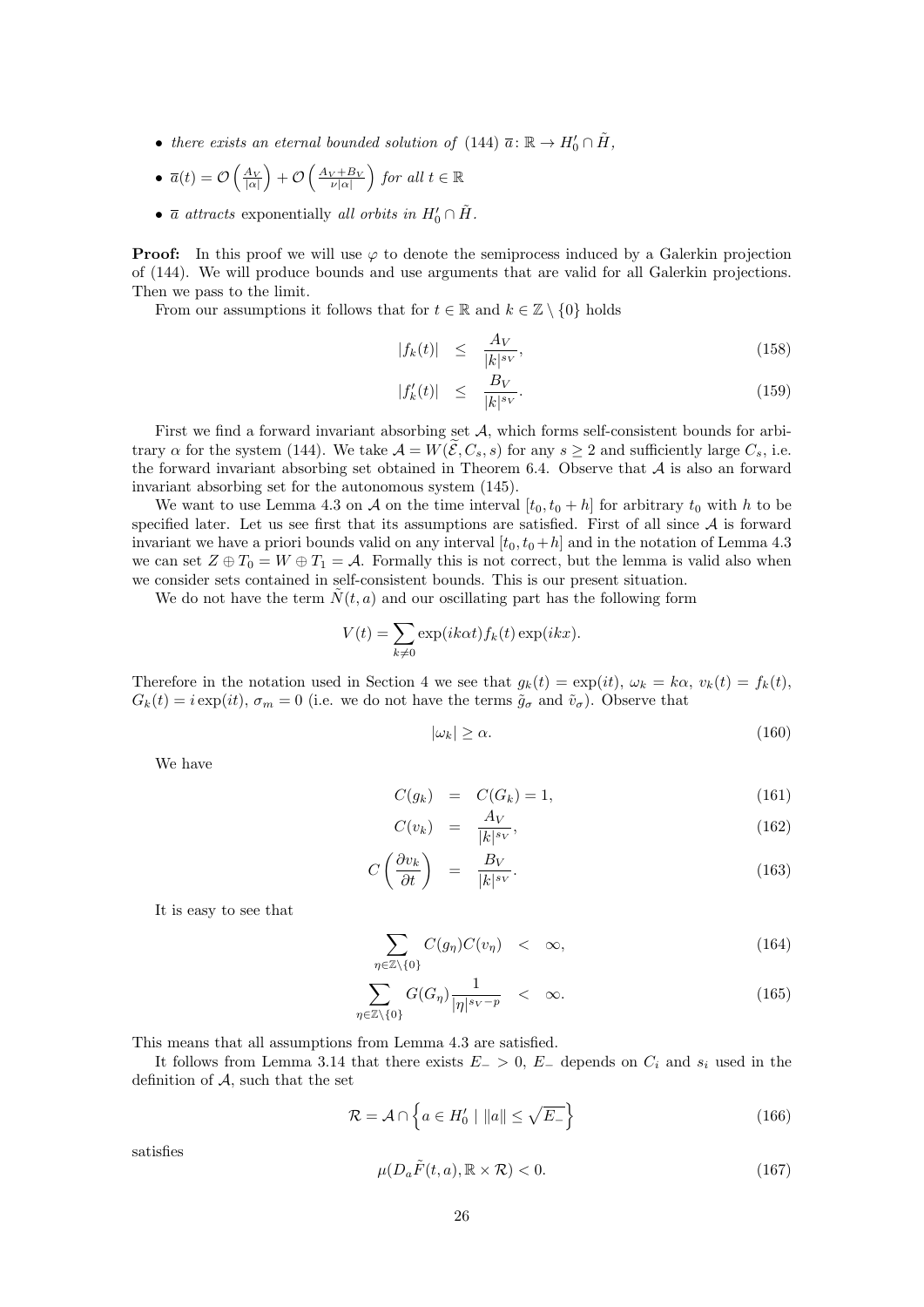It is important to notice that the estimate for the tail in  $R$  and  $A$  is the same. Observe that (167) implies that any two orbits approach each other as long as they stay in  $R$ . However  $R$  might not be forward invariant for (144).

Let

$$
E_1 \le \frac{E_-}{4}.\tag{168}
$$

Let us set

$$
\mathcal{R}_1 = \mathcal{A} \cap \left\{ a \in H'_0 \mid \|a\| \le \sqrt{E_1} \right\} \subset \mathcal{R}.\tag{169}
$$

From Lemma 6.2 it follows that for autonomous system (145) (and any Galerkin projection) holds *d∥a*(*t*)*∥*

$$
\frac{d||a(t)||}{dt} \le -\nu ||a(t)||,
$$
  

$$
||a(t_0 + t)|| \le ||a(t_0)|| \exp(-\lambda_1 t), \quad \text{for } t > 0,
$$
 (170)

where

hence

 $λ_1 = ν.$ 

Let us fix  $h_0 > 0$ . Let us set

$$
\Delta = \frac{2\sqrt{E_1}}{3} (1 - \exp(-\lambda_1 h_0)).
$$
\n(171)

From Lemma 4.3 it follows that there exits  $\hat{\alpha}$ , such that for  $|\alpha| > \hat{\alpha}$  holds

$$
||y(t_0 + t) - a(t_0 + t)|| < \Delta, \quad t \in [0, h_0]
$$
\n(172)

where  $a(t)$  is a solution of (145) and  $y(t)$  is a solution of (144), such that  $a(t_0) = y(t_0) \in A$ . We will prove that for any  $t_0 \in \mathbb{R}$ 

$$
\varphi(t_0, [0, h_0], \mathcal{R}_1) \quad \subset \quad \mathcal{R}, \tag{173}
$$

$$
\varphi(t_0, h_0, \mathcal{R}_1) \quad \subset \quad \mathcal{R}_1. \tag{174}
$$

Since *A* is forward invariant and contains both  $R$  and  $R_1$ , so to establish (173) and (174) we just need to worry with the value of the norm (or energy) of the solution starting from  $\mathcal{R}_1$ , only.

We have from (170,172) for  $a \in \mathcal{R}_1$ ,  $t \in [0, h_0]$  and  $|\alpha| > \hat{\alpha}$ 

$$
\|\varphi(t_0, t, a)\| \leq \|a\| \exp(-\lambda_1 t) + \Delta \leq \sqrt{E_1} \exp(-\lambda_1 t) + \frac{2\sqrt{E_1}}{3} (1 - \exp(-\lambda_1 h_0)) \leq
$$
  

$$
\leq \frac{5\sqrt{E_1}}{3} \leq \frac{5\sqrt{E_-}}{6} < \sqrt{E_-}.
$$
 (175)

This establishes (173).

To establish (174) we compute as above to obtain

$$
\|\varphi(t_0, h_0, a)\| \le \sqrt{E_1} \exp(-\lambda_1 h_0) + \frac{2\sqrt{E_1}}{3} (1 - \exp(-\lambda_1 h_0)) =
$$
  

$$
\sqrt{E_1} \left( \exp(-\lambda_1 h_0) + \frac{2}{3} (1 - \exp(-\lambda_1 h_0)) \right) = \sqrt{E_1} \left( \frac{2}{3} + \frac{1}{3} \exp(-\lambda_1 h_0) \right) < \sqrt{E_1}.
$$

Therefore from (167,173) and the standard estimates for Lipschitz constants in terms of logarithmic norm (see for example Lemma 4.1 in [KZ]) it follows that

$$
\|\varphi(t_0, h_0, a) - \varphi(t_0, h_0, y)\| \le e^{\mu(D_a \tilde{F}, \mathbb{R} \times \mathcal{R}_1) h_0} \|a - y\|, \quad a, y \in \mathcal{R}_1.
$$
 (176)

We consider now a family of time shifts by  $h_0$ :  $\varphi(kh_0, h_0, \cdot)$  for  $k \in \mathbb{Z}$ . In the terminology used in [CyZ] this is a discrete semiprocess. From [CyZ, Thm. 5.2, 6.16] it follows that in  $\mathcal{R}_1$  there exists  $\bar{a}$  – the unique orbit defined for  $t \in \mathbb{R}$  (an eternal bounded solution), which attracts all other forward orbits with initial condition for  $t_0 = 0$  in  $\mathcal{R}_1$ . From (173) it follows that this attracting orbit is contained in *R*.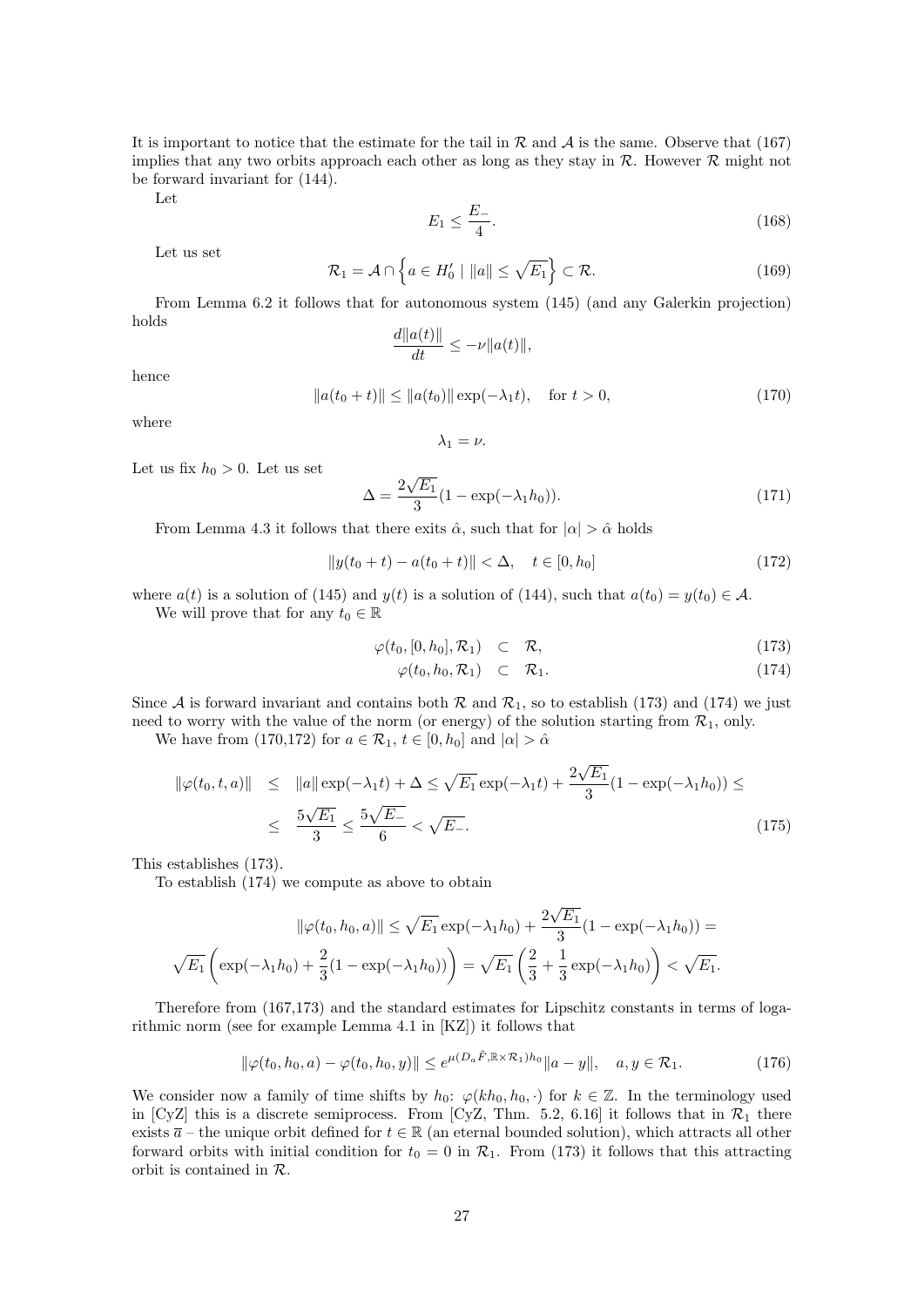We will show that all orbits with an initial condition in *A* at time  $t = 0$  or  $t = kh_0$ ,  $k \in \mathbb{N}$ , enter  $\mathcal{R}_1$ . This implies that all orbits are exponentially attracted by  $\bar{a}$ . From (170) and (172) it follows that for  $a \in \mathcal{A}$  we have

$$
\|\varphi(t_0, h_0, a)\| < \|a\| \exp(-\lambda_1 h_0) + \Delta =
$$
\n
$$
\|a\| \exp(-\lambda_1 h_0) + \frac{2\sqrt{E_1}}{3} (1 - \exp(-\lambda_1 h_0)) =
$$
\n
$$
\exp(-\lambda_1 h_0) \left( \|a\| - \frac{2\sqrt{E_1}}{3} \right) + \frac{2\sqrt{E_1}}{3}.
$$

Hence

$$
\|\varphi(t_0, h_0, a)\| < \|a\|
$$
, if  $\|a\| > \frac{2\sqrt{E_1}}{3}$ .

Therefore there exists  $K \in \mathbb{N}$ , such that for any  $t_0 \in \mathbb{R}$  holds

$$
\varphi(t_0, Kh_0, \mathcal{A}) \subset \mathcal{R}_1. \tag{177}
$$

To finish the proof it remains to establish the bound for the attracting orbit. From (175) it follows that this bound is given by  $||a|| \leq \frac{5\sqrt{E_1}}{3}$ , where  $E_1$  depends on the size of the forcing term through the following relation (compare (171))

$$
\frac{3\Delta}{2(1 - \exp(-\lambda_1 h_0))} \le \sqrt{E}_1, \qquad E_1 \le E_-/4.
$$
 (178)

Observe that the expression for  $\Delta$  has the following form (see Lemma 4.3)

$$
\Delta \le \sum_{k \in \mathbb{Z} \setminus \{0\}} \frac{\max_{t \in [0, h_0]} b_k(t)}{|k\alpha|} = \frac{1}{|\alpha|} \sum_{k \in \mathbb{Z} \setminus \{0\}} \frac{\max_{t \in [0, h_0]} b_k(t)}{|k|},\tag{179}
$$

where the expression for  $b_k$  is given by (35). It should be noted that in order to estimate the size of the periodic orbit the values of  $b_k(t)$  can be computed on  $\mathcal{R}$ . From (167) since  $D_a\tilde{F} = DF$  we have

$$
l = \mu(DF, \mathcal{R})) < 0. \tag{180}
$$

This implies that

$$
1 + e^{lt} \le 2, \quad (e^{lt} - 1)/l < t, \qquad \text{for } t \ge 0. \tag{181}
$$

After inserting into (35) our estimates (161,162,163) and (181) we obtain (observe that  $D_zv_k(t, z) =$ 0, hence  $C(D_z v_k \tilde{F}) = 0$ 

$$
b_k(t) \leq \frac{2A_V}{|k|^{s_V}} + C(D_z F v_k) h_0 + \frac{B_V}{|k|^{s_V}} h_0, \quad t \in [0, h_0].
$$

For  $C(D_z F v_k)$  we use (113) in Lemma 4.2 and  $\beta_1 = \nu$  to obtain for  $t \in [0, h_0]$ 

$$
b_k(t) \le \frac{2A_V}{|k|^{s_V}} + \left( \left( \frac{A_V}{|k|^{s_V - p}} \left( \nu + \widehat{C}S_1(s_V - r) \right) \right) + \frac{B_V}{|k|^{s_V}} \right) h_0.
$$

Constant  $\hat{C}$  depends on *C*, *s* (which has been fixed by the choice of *A*) and the polynomial *N*. Since we construct  $\mathcal{R}$ , which 'isolates' the periodic orbit, as a subset of  $\mathcal{A}$ , we will treat  $\hat{C}$  as the constant depending on  $A$ , which is fixed as we change  $\alpha$ .

After summing up over *k* we obtain

$$
|\alpha|\Delta \le 2A_V S_1(s_V+1) + \left(A_V S_1(s_V - p + 1)\left(\nu + \widehat{C}S_1(s_V - r)\right) + B_V S_1(s_V + 1)\right)h_0
$$

The size of  $E_1$  is given by

$$
\sqrt{E_1} \leq \frac{3 \cdot A_V S_1(s_V+1) + \frac{3}{2} \cdot \left(A_V S_1(s_V-p+1) \left(\nu + \widehat{C} S_1(s_V-r)\right) + B_V S_1(s_V+1)\right) h_0}{|\alpha|(1 - \exp(-\nu h_0))}.
$$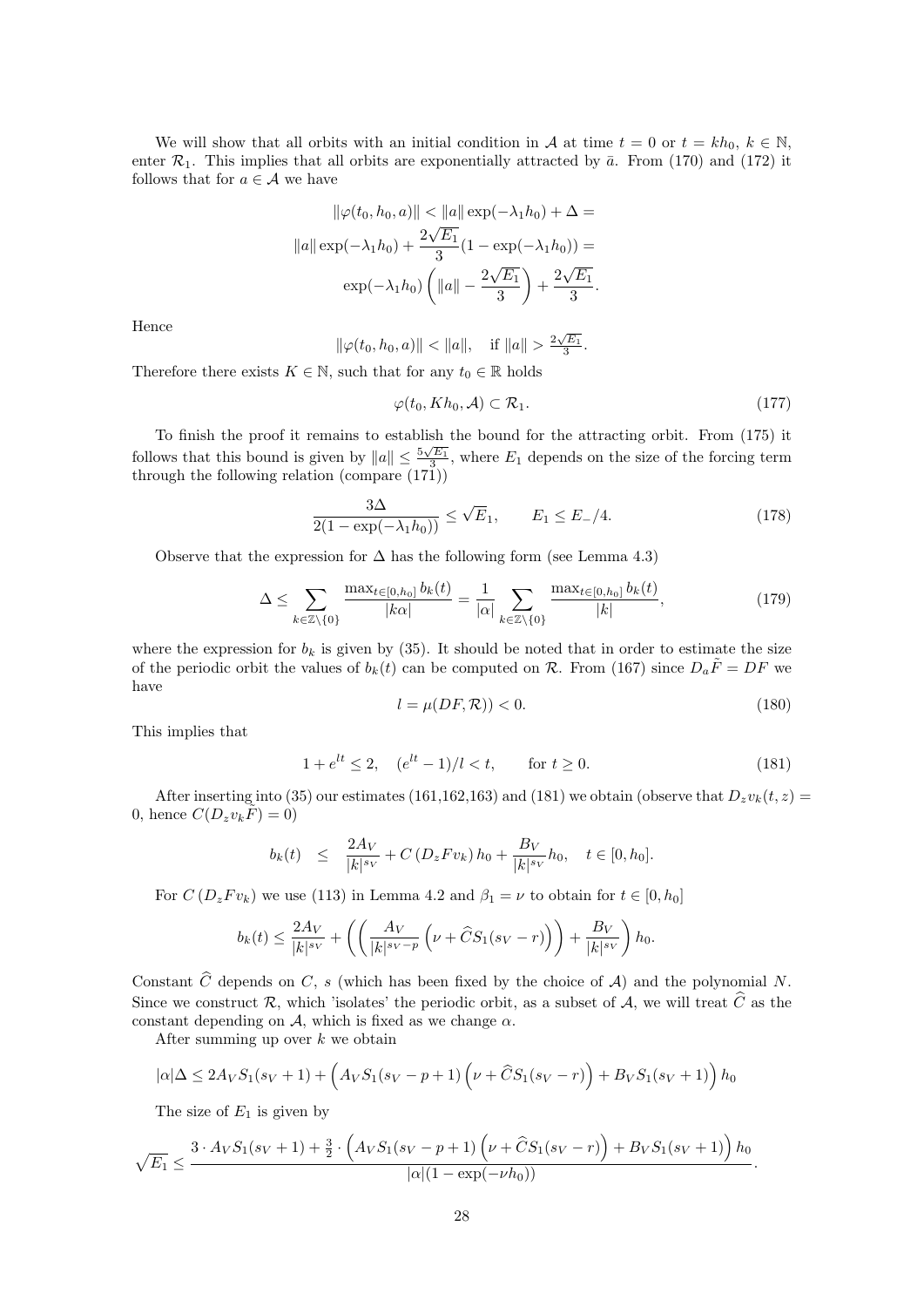For the optimal  $E_1$  we should minimize the above expression with respect to  $h_0$ .

For example, if we set  $h_0 = \frac{1}{\nu}$  (we have the freedom of increasing of  $h_0$  at the cost of increasing  $\hat{\alpha}$ , then we obtain

$$
\sqrt{E_1} \leq \frac{e}{(e-1)|\alpha|} \left( A_V \left( 3 \cdot S_1(s_V+1) + \frac{3}{2} \cdot S_1(s_V-p+1) \right) + \frac{3}{2\nu} \cdot \left( A_V S_1(s_V-p+1) \widehat{C} S_1(s_V-r) + B_V S_1(s_V+1) \right) \right)
$$

After returning to a moving coordinate frame we obtain from Theorem 6.5 the following result.

**Theorem 6.6.** *The same assumptions about f, A<sup>V</sup> , B<sup>V</sup> , s<sup>V</sup> are in Theorem 6.5. Consider problem (126) together with condition (132).*

*There exists*  $\hat{\alpha} > 0$  *such that for all*  $|\alpha| > \hat{\alpha}$ 

• *there exists an eternal bounded solution of*  $(144)$   $\overline{a}: \mathbb{R} \to H' \cap \tilde{H}$ ,

• 
$$
\overline{a}(t) = \alpha + \mathcal{O}\left(\frac{A_V}{|\alpha|}\right) + \mathcal{O}\left(\frac{A_V + B_V}{\nu |\alpha|}\right)
$$
 for all  $t \in \mathbb{R}$ 

•  $\bar{a}$  *attracts* exponentially *all orbits in*  $H' \cap \{a_0 = \alpha\} \cap \tilde{H}$ .

### **6.2 Comments on the scaling of the attracting eternal solution in Theorem 6.5**

In the context of the Theorem 6.5, the scaling of the attracting eternal bounded solution  $\bar{a}$  =  $\mathcal{O}\left(\frac{A_V}{|\alpha|}\right) + \mathcal{O}\left(\frac{A_V + B_V}{\nu |\alpha|}\right)$  is a bit counter-intuitive, because the part  $\mathcal{O}\left(\frac{A_V}{|\alpha|}\right)$  does not go to zero with  $\nu$ , which can easily be proved for the eternal solution  $\bar{a}$ . In fact the size of the eternal bounded solution should converge to zero when  $\nu \to \infty$  or  $|\alpha| \to \infty$ . This means that the bounds for the eternal solution provided by theorems 6.5, 6.6 are not optimal.

This is well illustrated for an ODE on the complex plane given by

$$
z' = -\nu z + e^{i\alpha t}.\tag{182}
$$

The solution of (182) is

$$
z(t) = z(0)e^{-\nu t} + \frac{e^{i\alpha t}}{\nu + i\alpha}.
$$
\n(183)

The attracting solution is periodic with period  $T = \frac{2\pi}{\alpha}$  and is obtained from (183) with  $z(0) = \frac{1}{\nu + i\alpha}$ . We have

$$
\bar{z}(t) = z_{attr}(t) = \frac{e^{i\alpha t}}{\nu + i\alpha}.\tag{184}
$$

Hence we obtain in this example  $\bar{z}(t) = \mathcal{O}\left(\frac{1}{\nu+|\alpha|}\right)$ . Observe that also  $\bar{z}(t) = \mathcal{O}\left(\frac{1}{|\alpha|}\right)$  holds, which corresponds to the estimate established in Theorem 6.5. The question is wether the scaling obtained in Theorem 6.5 can be improved to obtain the desired dependence on  $\nu$  in all terms.

Obtaining such scaling using the approach from Lemma 2.1 appears difficult, if possible at all. Below we reproduce the computations from this lemma for equation (182). Observe that we have (we use notation from the proof of Lemma 2.1) and we have only one frequency

$$
M(t_0 + t, t_0) = e^{-\nu t}, \quad g(t) = e^{it}, \quad G(t) = -ie^{it}, \quad v(t) = 1.
$$
 (185)

Therefore we have (we do the integration by parts as performed in Lemma 2.1)

$$
I(t+t_0) = \int_0^t e^{-\nu(t-s)} e^{i\alpha(t_0+s)} ds = \frac{1}{i\alpha} e^{-\nu(t-s)} e^{i\alpha(t_0+s)} \Big|_{s=0}^{s=t} - \frac{1}{i\alpha} \int_0^s \nu e^{-\nu(t-s)} e^{i\alpha(t_0+s)} ds =
$$

$$
\frac{e^{i\alpha t_0}}{i\alpha} \left( e^{i\alpha t} - e^{-\nu t} \right) - \frac{e^{i\alpha t_0} \nu e^{-\nu t}}{i\alpha(\nu + i\alpha)} \left( e^{(\nu + i\alpha)t} - 1 \right) =
$$

$$
e^{i\alpha t_0} \left( \frac{1}{i\alpha} \left( e^{i\alpha t} - e^{-\nu t} \right) - \frac{\nu}{i\alpha(\nu + i\alpha)} \left( e^{i\alpha t} - e^{-\nu t} \right) \right)
$$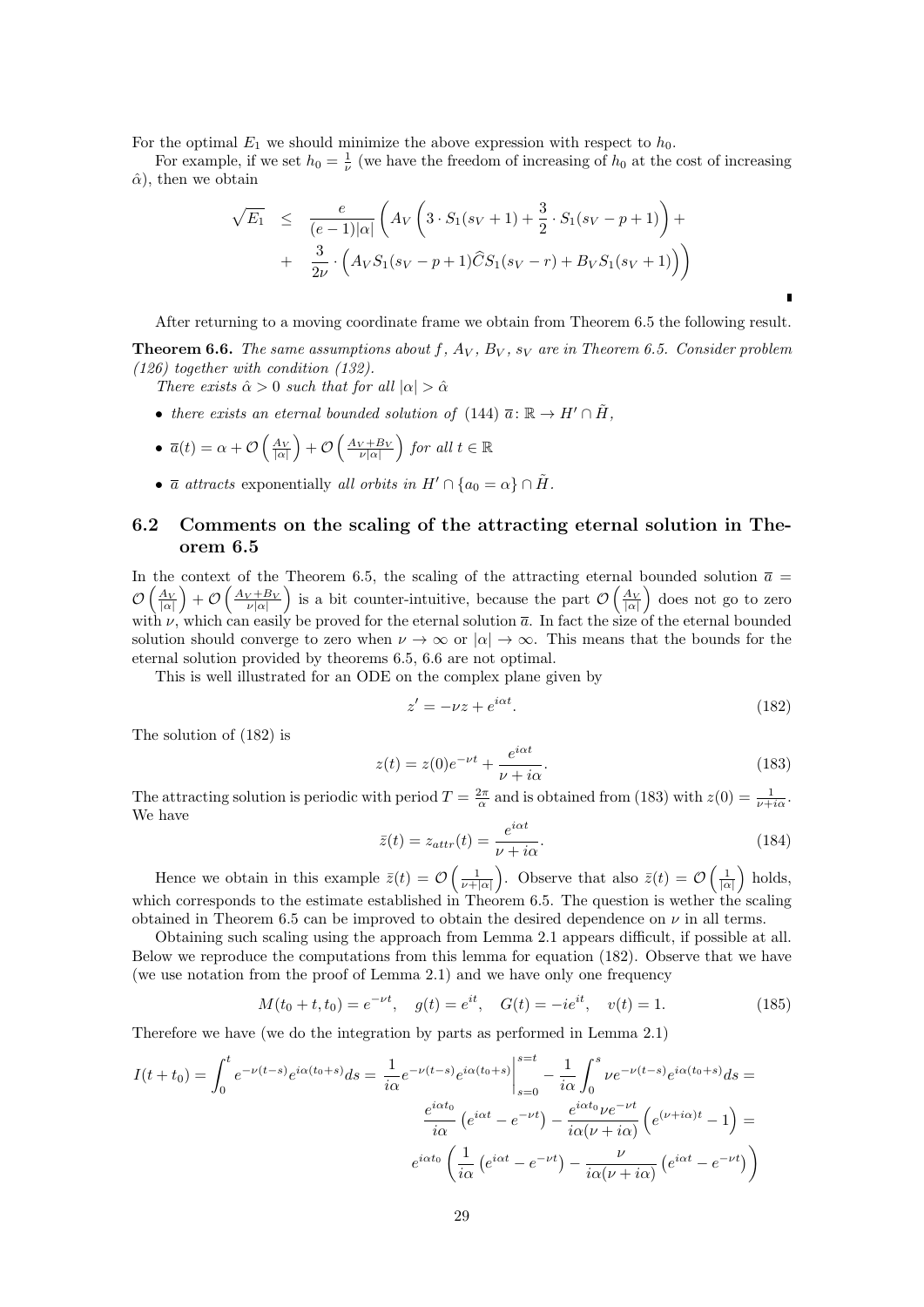In the proof of Lemma 2.1 we estimate both terms in parentheses by  $\mathcal{O}\left(\frac{1}{|\alpha|}\right)$ , however in the above equation they partly cancel out to give  $e^{i\alpha t_0} \frac{1}{\nu + i\alpha} = \mathcal{O}\left(\frac{1}{\nu + |\alpha|}\right)$ .

## **7 Navier-Stokes equation**

### **7.1 The Navier-Stokes equation in the Fourier domain**

We will use the following notation. For  $z \in \mathbb{C}$ , by  $\overline{z}$  we denote the conjugate of z. For any two vectors  $u = (u_1, \ldots, u_n)$  and  $v = (v_1, \ldots, v_n)$  from  $\mathbb{C}^n$  or  $\mathbb{C}^\infty$  we set (if it makes sense)

$$
(u|v) = \sum_{i} u_{i} \overline{v_{i}}
$$

$$
(u \cdot v) = \sum_{i} u_{i} v_{i}.
$$

Below we give a derivation of Navier-Stokes equations in the Fourier domain. This is a standard material (see [ES, MS] and references given there) included here just for the sake of making the paper reasonably self-contained.

The general *d*-dimensional Navier-Stokes equation (NSE) is written for *d* unknown functions  $u(t, x) = (u_1(t, x), \ldots, u_d(t, x))$  of *d* variables  $x = (x_1, \ldots, x_d)$  and time *t*, and the pressure  $p(t, x)$ .

$$
\frac{\partial u_i}{\partial t} + \sum_{k=1}^d u_k \frac{\partial u_i}{\partial x_k} = \nu \triangle u_i - \frac{\partial p}{\partial x_i} + f^{(i)}(t, x)
$$
\n(186a)

$$
\text{div } u = \sum_{i=1}^{d} \frac{\partial u_i}{\partial x_i} = 0 \tag{186b}
$$

The functions  $f^{(i)}(t, x)$  are the components of the external forcing,  $\nu > 0$  is the viscosity.

We consider (186a,186b) on the torus  $\mathbb{T}_d$  (i.e. we consider the periodic boundary conditions). An easy computation shows that

$$
\frac{d}{dt} \int_{\mathbb{T}_d} u(t, x) dx = \int_{\mathbb{T}_d} f(t, x) dx.
$$
\n(187)

The periodic boundary conditions enable us to use the Fourier series. We write

$$
u(t,x) = \sum_{k \in \mathbb{Z}^d} u_k(t) e^{i(k,x)}, \qquad p(t,x) = \sum_{k \in \mathbb{Z}^d} p_k(t) e^{i(k,x)} \tag{188}
$$

Observe that  $u_k(t) \in \mathbb{C}^d$ , i.e. they are *d*-dimensional vectors and  $p_k(t) \in \mathbb{C}$ . We will always assume that

$$
f_0 = 0.\tag{189}
$$

From (187) and (189) it follows that

$$
u_0(t) = u_0(0), \quad \forall t > 0, \text{ where the solution is defined.}
$$
 (190)

Observe that (186b) is reduced to the requirement  $u_k \perp k$ . Namely

$$
\begin{aligned}\n\text{div } u &= \sum_{k \in \mathbb{Z}^d} i(u_k(t), k) e^{i(k, x)} = 0 \\
(u_k, k) &= 0 \quad k \in \mathbb{Z}^d\n\end{aligned}
$$

We obtain the following infinite ladder of differential equations for  $u_k$  (see for example [ZNS])

$$
\frac{du_k}{dt} = -i \sum_{k_1} (u_{k_1}|k)u_{k-k_1} - \nu k^2 u_k - ip_k k + f_k, \qquad k \in \mathbb{Z}^d.
$$
 (191)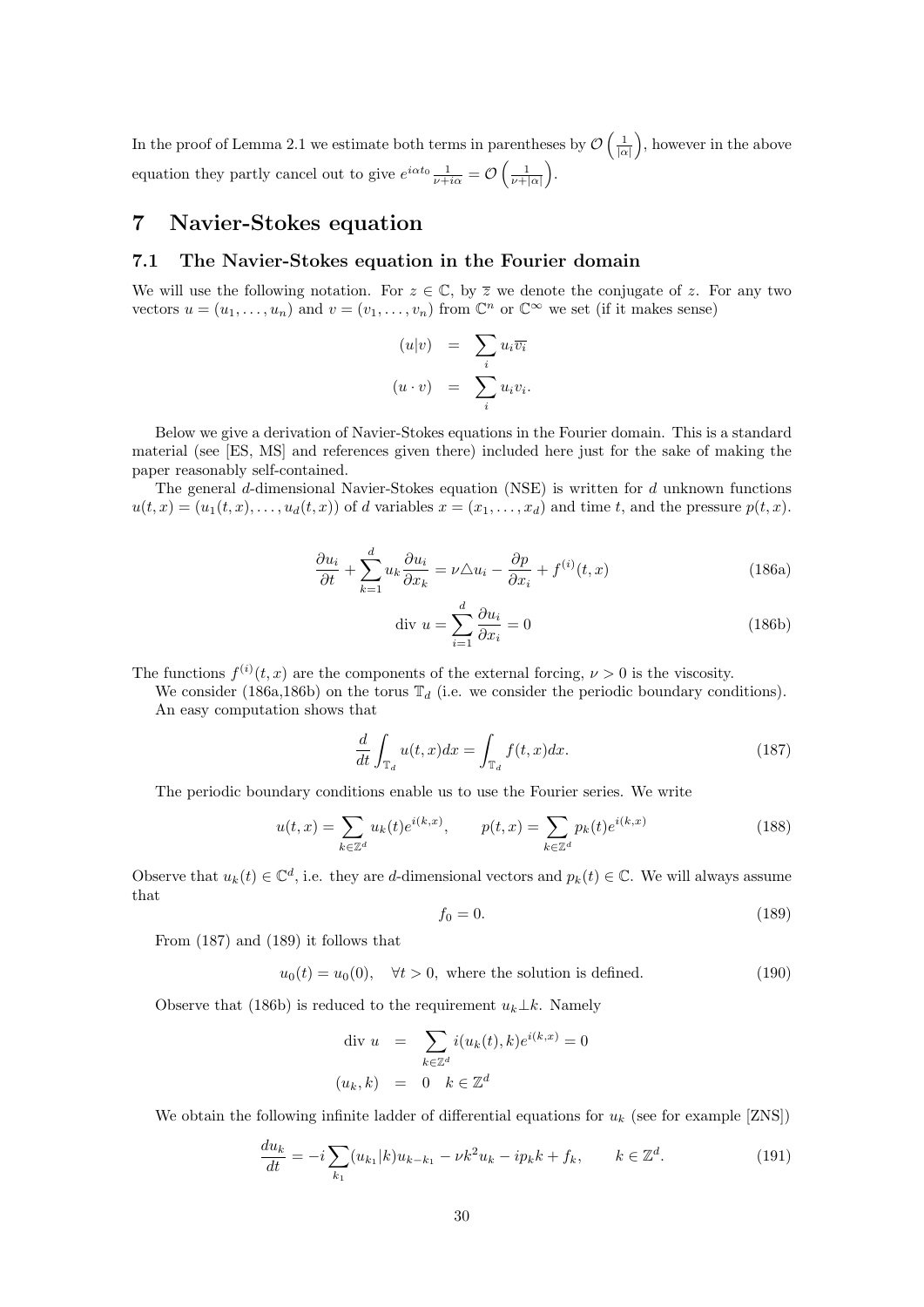Here *f<sup>k</sup>* are components of the external forcing. Let *⊓<sup>k</sup>* denote the operator of orthogonal projection onto the  $(d-1)$ -dimensional plane orthogonal to k. Observe that since  $(u_k, k) = 0$ , we have *⊓*<sup>*k*</sup>*u*<sup>*k*</sup> = *u<sub>k</sub>*. We apply the projection  $\Box_k$  to (191). The term *p<sub>k</sub>k* disappears and we obtain

$$
\frac{du_k}{dt} = -i \sum_{k_1} (u_{k_1}|k) \sqcap_k u_{k-k_1} - \nu k^2 u_k + \sqcap_k f_k \tag{192}
$$

The pressure is given by the following formula

$$
-i\sum_{k_1} (u_{k_1}|k)(I - \square_k)u_{k-k_1} - ip_k k + (I - \square_k)f_k = 0
$$
\n(193)

Observe that solutions of (192) satisfy the incompressibility condition  $(u_k, k) = 0$ . The subspace of real functions, *R* (see Def. 4.5), is invariant under (192). In the sequel, we will investigate the equation (192) restricted to *R*.

Observe that since  $u_0(t) = u_0$  the system (192) becomes

$$
\frac{du_k}{dt} = -i \sum_{k_1 \neq 0} (u_{k_1}|k) \sqcap_k u_{k-k_1} - (\nu k^2 + i(u_0|k))u_k + \sqcap_k f_k, \quad k \in \mathbb{Z}^d \setminus \{0\}.
$$
 (194)

For  $u_0 = 0$  we obtain the following equation

$$
\frac{du_k}{dt} = -i \sum_{k_1 \neq 0} (u_{k_1}|k) \sqcap_k u_{k-k_1} - \nu k^2 u_k + \sqcap_k f_k, \quad k \in \mathbb{Z}^d \setminus \{0\}.
$$
 (195)

According with the notation used in the previous sections we define

$$
(Lu)_k = -\nu k^2 u_k,
$$
  
\n
$$
N_k(u) = -i \sum_{k_1 \neq 0} (u_{k_1} | k) \sqcap_k u_{k-k_1}.
$$

**Definition 7.1.** *Energy of*  $\{u_k, \quad k \in \mathbb{Z}^d\}$  *is* 

$$
E({u_k, k \in \mathbb{Z}^d}) = \sum_{k \in \mathbb{Z}^d} |u_k|^2.
$$

*Enstrophy of*  $\{u_k, k \in \mathbb{Z}^d\}$  *is* 

$$
V(\{u_k, \quad k \in \mathbb{Z}^d\}) = \sum_{k \in \mathbb{Z}^d} |k|^2 |u_k|^2.
$$

*Let*

$$
||y||_1 := \sqrt{V(y)}.
$$
\n(196)

**Definition 7.2.** Let H be the space  $l_2(\mathbb{Z}^d, \mathbb{C}^d)$ , i.e.  $u \in H$  is a sequence  $u : \mathbb{Z}^d \to \mathbb{C}^d$  such that  $\sum_{k \in \mathbb{Z}^d} |u_k|^2 < \infty$  over the coefficient field R. The subspace  $\widetilde{H} \subset H$  is defined by

$$
\widetilde{H} := \left\{ \{u_k\} \in H \colon \text{there exists } 0 \le C < \infty \text{ such that } |u_k| \le \frac{C}{\left\{k \right\}^{d+3}} \text{ for } k \in \mathbb{Z}^d \right\}.
$$

*Let the space H′ be given by*

$$
H' := H \cap R \cap \{(u_k, k) = 0 \quad k \in \mathbb{Z}^d\}.
$$

*We set*

$$
H_0' := H' \cap \{u_0 = 0\}.
$$

In the sequel we consider the Galerkin projections given by the following definition.

**Definition 7.3.** Let us consider Galerkin projections of (194) or (195) parameterized by  $n \in \mathbb{R}_+$ *and denoted by P<sup>n</sup> given by*

$$
(P_n u)_k = \begin{cases} u_k, & if |k| \le n; \\ 0, & otherwise. \end{cases}
$$
 (197)

*We will call such projections* symmetric*.*

Observe that the reality condition (i.e. the subspace  $R$ ) is preserved by symmetric Galerkin projections, therefore also  $H'$  and  $H'_0$  are preserved.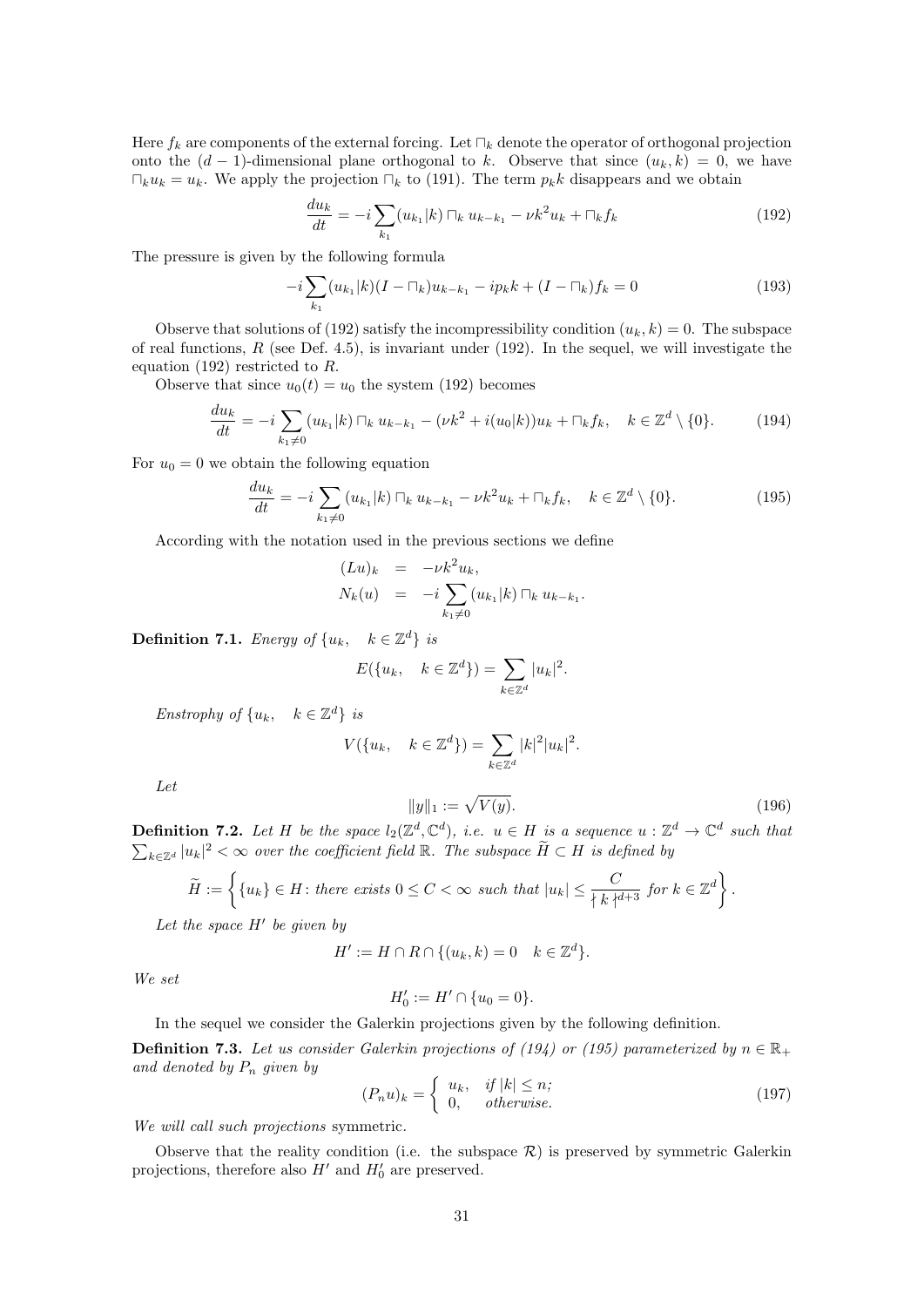### **7.2 Effect of the introduction of uniformly moving coordinate system**

As in the case of the Burgers equation we consider NSE in the moving coordinate frame. Under the assumption of  $f_0$  and in coordinate frame moving with the velocity  $\alpha$ , such that

$$
\alpha = \frac{1}{(2\pi)^d} \int_{\mathbb{T}_d} u(0, x) dx \tag{198}
$$

the function

$$
v(t,x) = u(t, x + \alpha t) - \alpha \tag{199}
$$

will satisfy NSE equation with the forcing term  $\tilde{f}(t, x) = f(t, x + \alpha t)$  and

$$
\int_{\mathbb{T}_d} v(0, t) = 0.
$$
\n(200)

On the Fourier series level we obtain

$$
\tilde{f}_k(t) = f_k(t)e^{i(k,\alpha)t}.\tag{201}
$$

Hence, if  $(k, \alpha) \neq 0$  for all k, such that  $f_k(t) \neq 0$  for a  $t \in \mathbb{R}$ , then we can expect an averaging effect if  $|\alpha| \to \infty$ .

If *J* is finite, then we can get the result about NSE in 2D repeating the arguments used for Burgers equation (with the trapping region based on the enstrophy function - see Thm. 7.7) under the assumption

$$
\forall k \in J \quad (k, \alpha) \neq 0,\tag{202}
$$

because then

$$
\inf_{k \in J} |(k, \alpha)| > 0. \tag{203}
$$

We show below this we cannot hope for (203) for a typical function *f* with all nonzero modes.

**Lemma 7.4.** *Assume that*  $d > 1$  *and*  $J = \mathbb{Z}^d \setminus \{0\}$ *, then for any*  $\alpha = (\alpha_1, \dots, \alpha_d) \in \mathbb{R}^d$  *holds* 

$$
\inf_{k \in J} |(k, \alpha)| = 0. \tag{204}
$$

**Proof:** We will use the Dirichlet Approximation Theorem [N], which says that for any irrational number  $\beta$  there exist infinitely many fractions  $p/q$ , with  $p, q \in \mathbb{Z}$ , such that

$$
\left|\beta - \frac{p}{q}\right| \le \frac{1}{q^2}.\tag{205}
$$

It is enough we prove the result for  $d = 2$ . We can assume that  $\alpha_1 \neq 0$ . We apply (205) to  $\beta = \frac{\alpha_2}{\alpha_1}$  to obtain

$$
\left|\frac{\alpha_2}{\alpha_1} - \frac{p}{q}\right| \le \frac{1}{q^2}.\tag{206}
$$

Hence when we multiply the above inequality by  $| \alpha_1 q |$  we obtain

$$
|(\alpha, (p, -q))| = |q\alpha_2 - p\alpha_1| \le \frac{|\alpha_1|}{|q|}
$$

Therefore if we take  $|q|$  large enough we can obtain  $|(\alpha, (p, -q))|$  to be arbitrary small.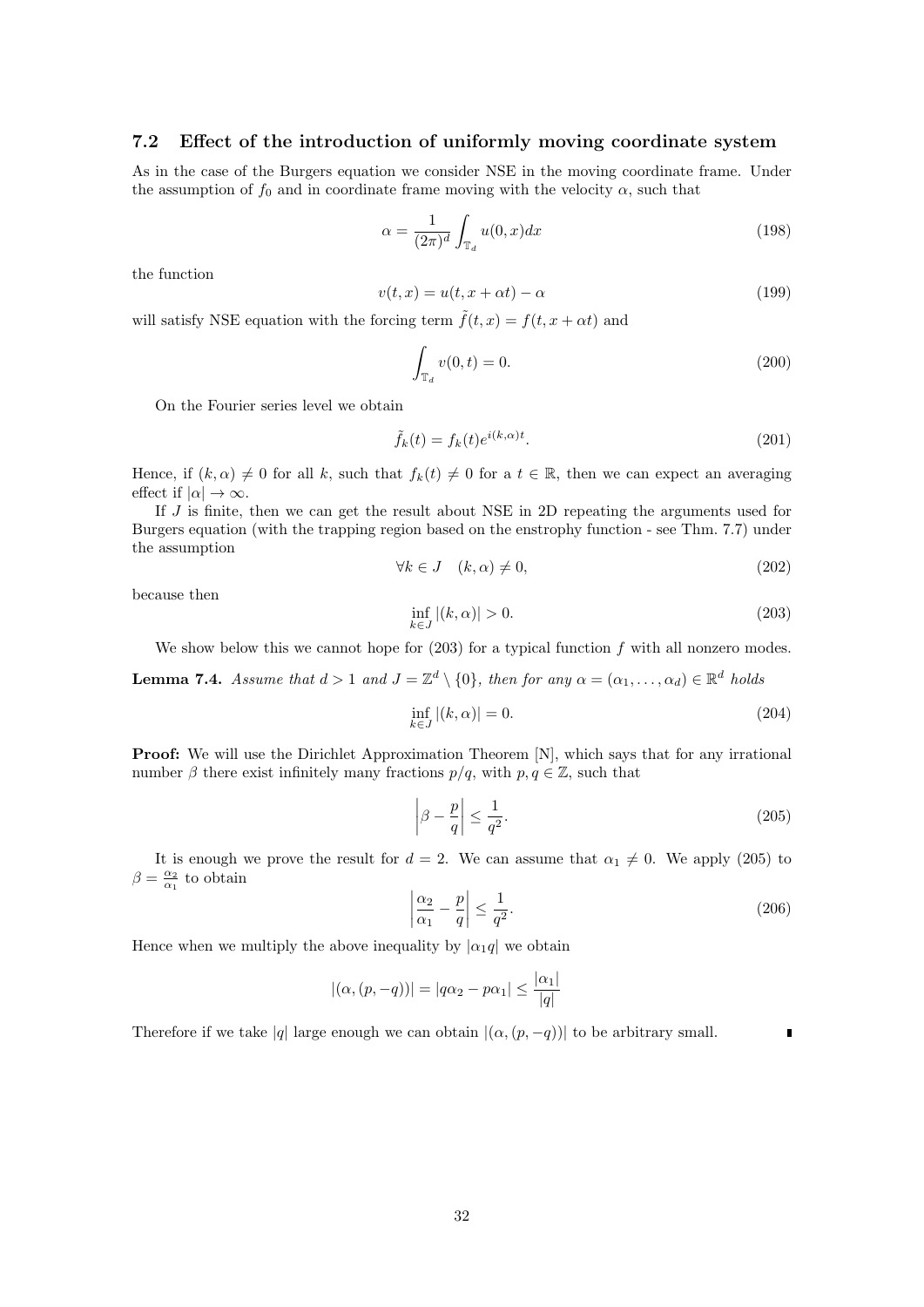### **7.3 Trapping regions, absorbing sets in dimension two**

**Lemma 7.5.** Let  $d = 2$  and consider (195) on  $H'_{0}$ . For any solution of (195) (such that all *necessary Fourier series converge) or the symmetric Galerkin projection of (195) we have*

$$
\frac{dV\{u_k(t)\}}{dt} \le -2\nu V(\{u_k(t)\}) + 2\sqrt{V(F)}\sqrt{V(\{u_k(t)\})}.
$$
\n(207)

The proof can be found in many text-books, see also [Si]. Inequality (207) shows that

$$
\frac{dV\{u_k(t)\}}{dt} < 0, \qquad \text{when} \qquad V > V^* = \frac{V(F)}{\nu^2} \tag{208}
$$

The following lemma is basically contained in [MS] (there it is expressed using the vorticity)

**Lemma 7.6.** *Assume*  $d = 2$  *and*  $\{u_k, k \in \mathbb{Z}^d\}$  *is such that for some*  $D < \infty$ ,  $\gamma > 1$ 

$$
|u_k| \le \frac{D}{|k|^\gamma}, \quad \text{and} \quad V(\{u_k\}) \le V_0. \tag{209}
$$

*Then for any*  $\epsilon > 0$  *there exists*  $C(\epsilon, \gamma)$ *, such that* 

$$
|N_k(u)| \le \frac{C(\epsilon, \gamma)\sqrt{V_0}D}{|k|^{\gamma - 1 - \epsilon}}, k \in \mathbb{Z}^d \setminus \{0\}.
$$
 (210)

**Proof:** We will use the following inequality

$$
|(u_{k_1}|k) \sqcap_k u_{k-k_1}| = |(u_{k_1}|k-k_1) \sqcap_k u_{k-k_1}| \leq |u_{k_1}| |k-k_1| |u_{k-k_1}|
$$

We will split  $N_k$  into two sums  $N_k = N_k^I + N_k^{II}$  and bound each sum separately. **Sum I.**  $|k_1| \leq \frac{1}{2}|k|$ .

Here  $|k - k_1| \geq \frac{1}{2}|k|$  and therefore  $|u_{k-k_1}| |k - k_1| \leq \frac{D}{|k - k_1|^{\gamma - 1}} \leq \frac{2^{\gamma - 1}D}{|k|^{\gamma - 1}}$ . Now observe that

$$
\sum_{|k_1| \leq \frac{1}{2}|k|} |u_{k_1}| = \sum_{|k_1| \leq \frac{1}{2}|k|} |k_1| |u_{k_1}| \frac{1}{|k_1|} \leq \sqrt{\sum |k_1|^2 |u_{k_1}|^2} \cdot \sqrt{\sum_{|k_1| \leq \frac{1}{2}|k|} \frac{1}{|k_1|^2}}
$$
(211)

The sum  $\sum_{|k_1| \leq \frac{1}{2}|k|} \frac{1}{|k_1|^2}$  can be estimated from above by a constant times an integral of  $\frac{1}{r^2}$ over the ball of radius  $\frac{1}{2}|k|$  with the ball around the origin removed. Therefore we obtain

$$
\sum_{|k_1| \le \frac{1}{2}|k|} \frac{1}{|k_1|^2} \le C \int_1^{|k|/2} \frac{r dr}{r^2} \le C \ln |k|.
$$
 (212)

and

$$
\left|N_k^I\right| = \left|\sum_{|k_1| \le \frac{|k|}{2}} (u_{k_1}|k) \sqcap_k u_{k-k_1}\right| \le \frac{2^{\gamma - 1} D}{|k|^{\gamma - 1}} \sqrt{V_0} \sqrt{C} \sqrt{\ln|k|} < \frac{C \sqrt{V_0} D}{|k|^{\gamma - 1 - \epsilon}}.\tag{213}
$$

**Sum II.**  $\frac{1}{2}|k| < |k_1|$ . We have

$$
|N_k^{II}| = \sum_{\frac{1}{2}|k| < |k_1|} |u_{k_1}| \cdot |u_{k-k_1}| \cdot |k - k_1| \le D \sum_{\frac{1}{2}|k| < |k_1|} \frac{1}{|k_1|^\gamma} |u_{k-k_1}| \cdot |k - k_1|.
$$
\n(214)

We interpret  $\sum_{\frac{1}{2}|k|<|k_1|} \frac{1}{|k_1|\gamma}|u_{k-k_1}|\cdot|k-k_1|$  as a scalar product of  $|u_{k-k_1}|\cdot|k-k_1|$  and  $\frac{1}{|k_1|\gamma}$ , hence, by the Schwarz inequality, for some constant  $\tilde{C}$  we obtain

$$
|N_k^{II}| \le D\sqrt{V_0} \sqrt{\sum_{\frac{1}{2}|k| < |k_1|} \frac{1}{|k_1|^{2\gamma}}} \le D\tilde{C}\sqrt{V_0} \frac{2^{\gamma - 1}}{\sqrt{2(\gamma - 1)}|k|^{\gamma - 1}}.\tag{215}
$$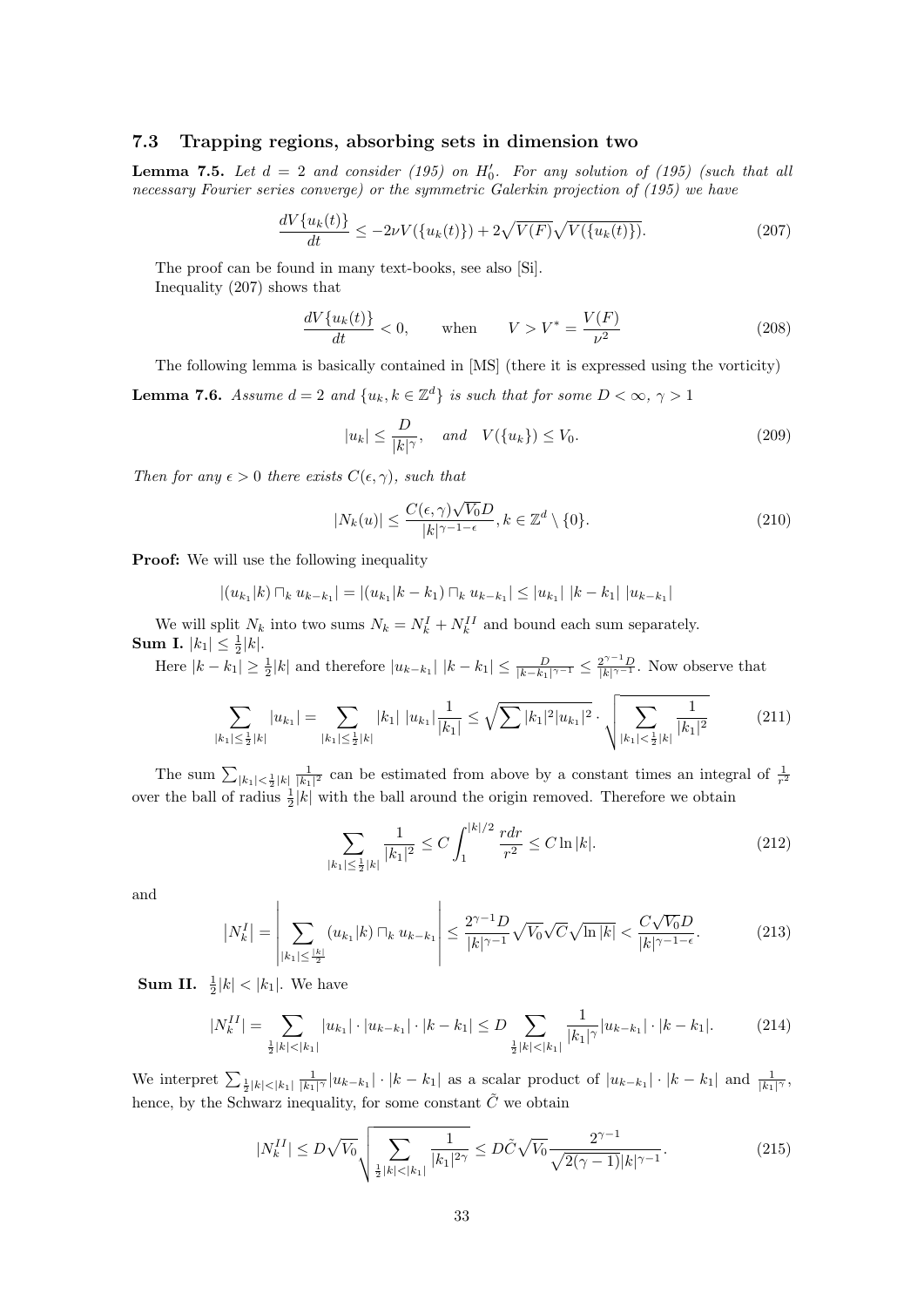In the above computations we used the following estimate

$$
\sum_{\frac{1}{2}|k|<|k_1|} \frac{1}{|k_1|^{2\gamma}} \leq \tilde{C}_1 \int_{\frac{|k|}{2} < |k_1|} \frac{1}{|k_1|^{2\gamma}} d^2 k_1 = \tilde{C}_1 2\pi \int_{\frac{|k|}{2}}^{\infty} \frac{dr}{r^{2\gamma-1}} = \frac{\tilde{C}_1 2\pi 2^{2(\gamma-1)}}{2(\gamma-1)|k|^{2(\gamma-1)}}
$$

Observe that we used here the assumption  $\gamma > 1$ , which guarantees that the sum and the integral above converges.

We obtain

$$
|N_k| \le \frac{C\sqrt{V_0}D}{|k|^{\gamma - 1 - \epsilon}}.\tag{216}
$$

 $\blacksquare$ 

**Theorem 7.7.** *Let*  $d = 2$ *. Assume that*  $V_0 > V^*$ ,  $\gamma > 1$  *and*  $D \in \mathbb{R}_+$ *. We set* 

$$
\mathcal{W}(V_0, \gamma, D) = \left\{ \{u_k\} \in H'_0 \mid V(\{u_k\}) \le V_0, \qquad |u_k| \le \frac{D}{|k|^\gamma}, \quad k \in \mathbb{Z}^2 \setminus \{0\} \right\} \tag{217}
$$

*Assume that*  $f(t, \cdot) \in C^{\infty}$  *uniformly with respect*  $t \in \mathbb{R}$ *.* 

*Then for sufficiently large D set*  $W(V_0, \gamma, D)$  *is a forward invariant set for each symmetric Galerkin projection of (195).*

**Proof:** Let  $C = C(\epsilon = \frac{1}{2}, \gamma)$  be a constant from Lemma 7.6.

From our assumption about *f* it follows that there exists  $A_{\gamma}$ , such that

$$
|f_k(t)| \le \frac{A_\gamma}{|k|^\gamma}, \quad k \in \mathbb{Z}^2 \setminus \{0\}, \ t \in \mathbb{R}.\tag{218}
$$

Let us take point *u* from the boundary of  $W(V_0, \gamma, D)$ . We need to check if the vector field points in the direction of the interior of  $W(\cdot)$ . We have either  $V(u) = V_0$  or for some k holds  $|u_k| = \frac{D}{|k|^\gamma}$ . In the first case from Lemma 7.5 we know that  $\frac{dV}{dt}(u) < 0$ .

To handle the second case using Lemma 7.6 and (195,218) we compute as follows

$$
\frac{d|u_k|}{dt} \le -\nu |k|^2 \frac{D}{|k|^\gamma} + |N_k| + |f_k| \le -\nu |k|^2 \frac{D}{|k|^\gamma} + \frac{C\sqrt{V_0}D}{|k|^{\gamma-3/2}} + \frac{A_\gamma}{|k|^\gamma}.
$$

Since we want  $\frac{d|u_k|}{dt}$  to be negative we will require that the following inequalities hold

$$
-\frac{1}{2}\nu|k|^2\frac{D}{|k|^\gamma} + \frac{C\sqrt{V_0}D}{|k|^{\gamma-3/2}} < 0,
$$
\n(219)

$$
-\frac{1}{2}\nu|k|^2\frac{D}{|k|^\gamma} + \frac{A_\gamma}{|k|^\gamma} < 0. \tag{220}
$$

To have (219,220) we need

$$
|k| \quad > \quad \frac{4C^2V_0}{\nu^2},\tag{221}
$$

$$
D > \frac{2A_{\gamma}}{\nu |k|^{2}}.
$$
\n(222)

Observe that (222) is satisfied for all  $k \in \mathbb{Z}^2 \setminus \{0\}$  for *D* large enough. Condition (221) does not contain *D*, but it usually it does not hold for all  $k \in \mathbb{Z}^2 \setminus \{0\}$ . We need it only on the boundary of our set. For this if  $u_k = \frac{D}{|k|^\gamma}$ , then since  $V(u) \leq V_0$  we have

$$
|k|^2 \frac{D^2}{|k|^{2\gamma}} \le V_0,\tag{223}
$$

hence

$$
|k| \ge \frac{D^{\frac{1}{\gamma - 1}}}{V_0^{\frac{1}{2\gamma - 2}}}.\tag{224}
$$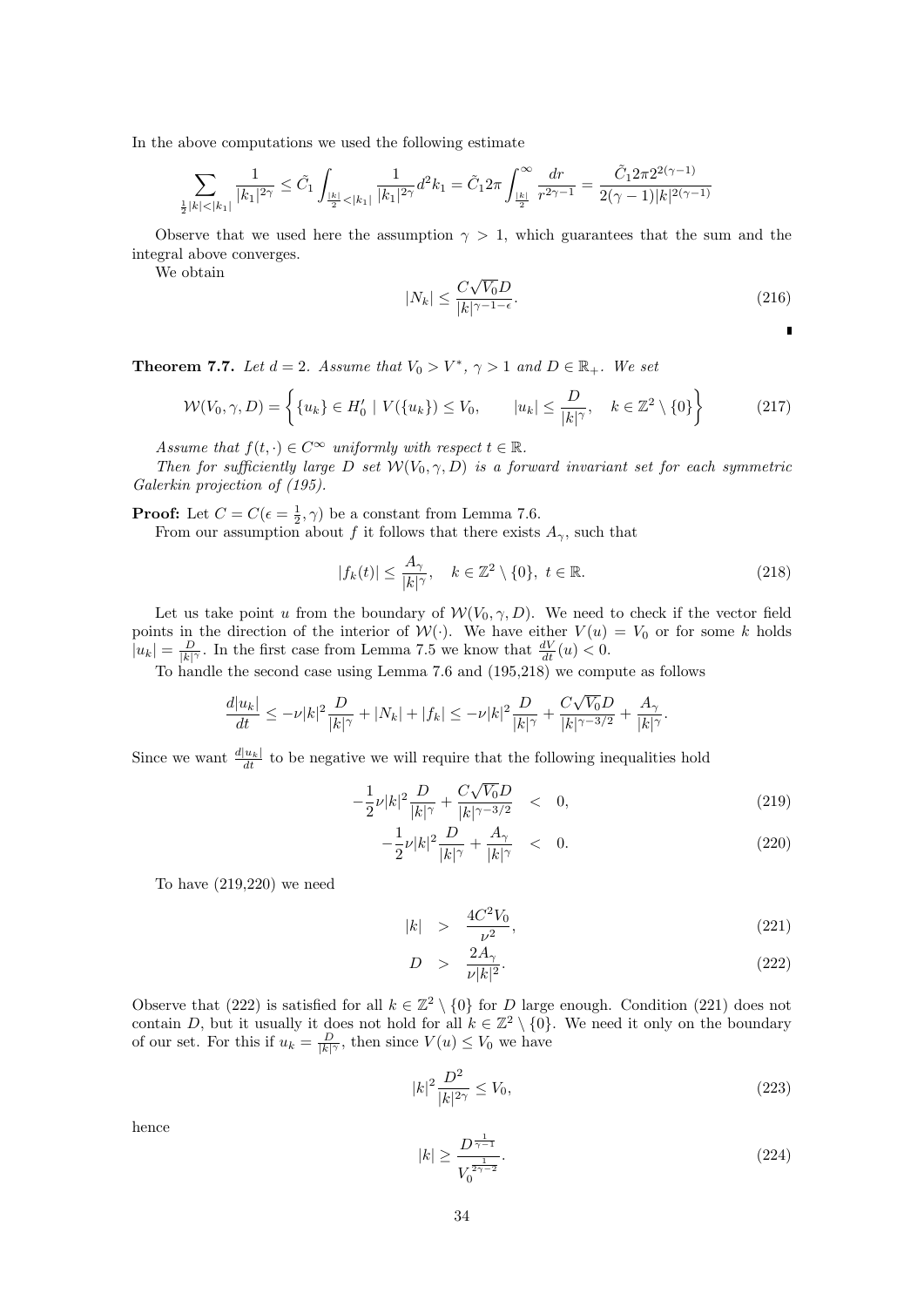Therefore we need (221) for *k*'s satisfying (224), which leads to

$$
\frac{D^{\frac{1}{\gamma-1}}}{V_0^{\frac{1}{2\gamma-2}}} > \frac{4C^2V_0}{\nu^2},
$$

hence

$$
D > \left(\frac{4C^2V_0^{1+\frac{1}{2\gamma-2}}}{\nu^2}\right)^{\gamma-1}.
$$

п

Our next theorem shows that there exists a sequence of absorbing sets with good compactness properties. Moreover, the set  $W(V_0, \gamma, D)$  defined above are also absorbing sets for *D* large enough.

**Theorem 7.8.** *Assume that*  $f(t, \cdot) \in C^{\infty}$  *uniformly with respect to*  $t \in \mathbb{R}$ *. Let*  $V_0 > V^*$ .

*Then there exists a sequence of absorbing sets*  $A_i$ ,  $i \geq 2$ , such that

$$
\mathcal{A}_i \subset \{ u \in H'_0 \mid V(u) \le V_0, \quad |u_k| \le \frac{C_i}{|k|^{\frac{i}{2}+1}} \} \tag{225}
$$

*For any*  $s \in \mathbb{N}$ ,  $s \geq 2$  *there exists*  $C_s$ *, such that*  $W(V_0, s, C_s)$  *(as defined in Theorem 7.7) is an absorbing set for all symmetric Galerkin projections of (195)*

**Proof:** From Lemma 7.5 it follows that any solution of a symmetric Galerkin projection of (195) enters set  $A_1$  defined by

$$
\mathcal{A}_1 = \{ u \in H'_0 \mid V(u) \le V_0 \} \tag{226}
$$

On  $\mathcal{A}_1$  we have the following estimate of  $N_k$  (we use  $(u_{k_1}|k) = (u_{k_1}|k - k_1)$ )

$$
|N_k| \leq \sum_{k_1} |u_{k_1}| \cdot |k - k_1| \cdot |u_{k - k_1}| \leq \sqrt{E(u)} \cdot \sqrt{V(u)} \leq V(u) \leq V_0.
$$

Therefore on  $A_1$  we have

$$
\frac{d|u_k|}{dt} \leq -\nu k^2|u_k| + V_0 + \sup_{t \in \mathbb{R}} |f_k(t)| \leq -\nu k^2 \left( |u_k| - \frac{V_0 + \sup_{t \in \mathbb{R},k} k^2 |f_k(t)|}{\nu |k|^2} \right),
$$

hence every point from  $A_1$  enters after finite time into set  $A_2$  (see [Cy, Lemma 4.4.])

$$
\mathcal{A}_2 = \left\{ u \in H'_0 \mid V(u) \le V_0, \quad |u_k| \le \frac{C_2}{|k|^2} \right\}, \quad C_2 = \frac{2\left(V_0 + \sup_{t \in \mathbb{R}, k} k^2 | f_k(t)|\right)}{\nu}.
$$
 (227)

Now we can setup an inductive argument.

Assume that  $A_i$  is given and for  $u \in A_i$  holds,  $V(u) \leq V_0$  and  $|u_k| \leq \frac{C_i}{|k|^{s_i}}$  where  $s_i > 1$ . Then from Lemma 7.6 it follows that for  $u \in A_i$  holds

$$
\frac{d|u_k|}{dt} \le -\nu k^2 |u_k| + \frac{C\left(\frac{1}{2}, s_i\right)\sqrt{V_0}C_i}{|k|^{s_i - 3/2}} + \sup_{t \in \mathbb{R}} |f_k(t)|
$$
  

$$
\le -\nu k^2 \left( |u_k| - \frac{C\left(\frac{1}{2}, s_i\right)\sqrt{V_0}C_i}{\nu |k|^{s_i + 1/2}} - \frac{1}{\nu |k|^{s_i + 1/2}} \sup_{\substack{t \in \mathbb{R} \\ k \in \mathbb{Z}}} |k|^{s_i - 3/2} |f_k(t)| \right)
$$

Hence  $\frac{d|u_k|}{dt} < 0$  if the following condition holds

$$
|u_k| > \frac{C\left(\frac{1}{2}, s_i\right) \sqrt{V_0} C_i + \sup_{\substack{k \in \mathbb{Z} \\ k \neq j}} |k|^{s_i - 3/2} |f_k(t)|}{\nu |k|^{s_i + 1/2}}.\tag{228}
$$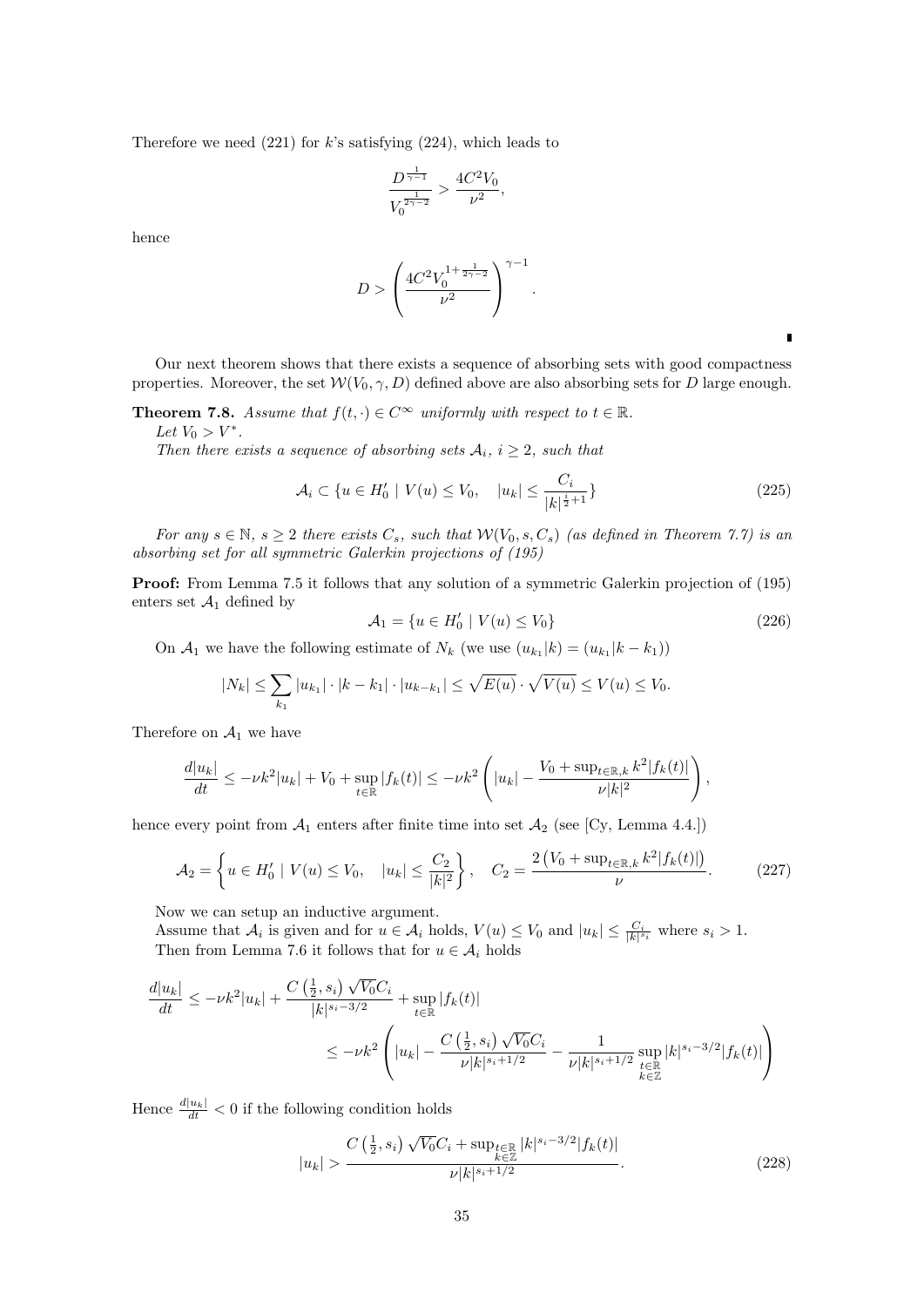Observe that if  $|u_k| = \frac{C_i}{|k|^{s_i}}$  for  $|k|$  large enough the above inequality is satisfied.

Let  $\epsilon_i > 0$  be arbitrary, we set

$$
s_{i+1} = s_i + \frac{1}{2},
$$
  
\n
$$
C_{i+1} = (1 + \epsilon_i) \frac{C(\frac{1}{2}, s_i) \sqrt{V_0} C_i + \sup_{t \in \mathbb{R}, k} |k|^{s_i - 3/2} |f_k(t)|}{\nu}
$$
  
\n
$$
\mathcal{A}_{i+1} = \mathcal{A}_i \cap \left\{ u \in H'_0 \mid |u_k| \le \frac{C_{i+1}}{|k|^{s_{i+1}}} \right\}.
$$

Observe that when  $u \in \partial \mathcal{A}_{i+1}$  and  $|u_k| = C_{i+1}/|k|^{s_{i+1}}$ , then from (228) it follows that

$$
\frac{d|u_k|}{dt} < 0.\tag{229}
$$

hence  $A_{i+1}$  is forward invariant.

Since  $\epsilon_i > 0$ , then every point from  $\mathcal{A}_i$  enters  $\mathcal{A}_{i+1}$  in finite time (see [Cy, Lemma 4.4.]). To prove the assertion about  $W(\cdot)$  observe that

$$
\mathcal{A}_i \subset \mathcal{W}(V_0, s_i, C_i). \tag{230}
$$

From Theorem 7.7 it follows that we can find  $C \geq C_i$ , such  $W(V_0, s_i, C)$  is forward invariant. But  $A_i \subset \mathcal{W}(V_0, s_i, C)$ , hence every trajectory enters  $\mathcal{W}(V_0, s_i, C)$ .

**Remark 7.9.** *In the context of the above theorem if the forcing term f is replaced by its Galerkin projection, then absorbing sets A<sup>i</sup> are also absorbing sets for equation with such modified forcing.*

Later we will need also the following lemma.

**Lemma 7.10.** *The same assumptions as in Theorem 7.7.* Assume that  $V_0$ ,  $\gamma$ ,  $D$  are such that  $W(V_0, \gamma, D)$  *is a trapping region for each symmetric Galerkin projection of (195).* Let  $V_1 > 0$  and  $K > 0$  is such that

$$
V_1 > \frac{1}{\nu^2} \sup_{t \in \mathbb{R}} V((I - P_K)f(t)).
$$

*Then*  $W(V_1, \gamma, D)$  *is a trapping region for each symmetric Galerkin projection of (195) with forcing*  $(I - P_K)f(t)$ *.* 

**Proof:** Set  $\{u \mid V(u) \leq V_1\}$  and  $W(V_0, \gamma, D)$  are forward invariant for (195) with forcing  $(I - P_K)f(t)$ , hence also their intersection which is equal to  $W(V_1, \gamma, D)$  is.

### **7.4 Main theorem about the existence of attracting orbit**

**Theorem 7.11.** Let  $J \subset \mathbb{Z}^d \setminus \{0\}$ ,  $d \in \{2,3\}$ . Consider (194) with forcing term  $f(t,x) =$  $\sum_{k \in J} f_k(t) \exp(ikx)$ , such that  $f_0(t) \equiv 0$ , and the constraint

$$
\int_{\mathbb{T}_d} u(t, x) dx = \alpha.
$$
\n(231)

*Assume that*

- *•*  $f(t, \cdot) \in C^{\infty}$  *and*  $\frac{\partial f}{\partial t}(t, \cdot) \in C^{\infty}$  *uniformly with respect to*  $t \in \mathbb{R}$ *.*
- *• the following* non-resonance condition *is satisfied*

$$
(\alpha, k) \neq 0, \quad k \in J. \tag{232}
$$

*Then there exists a bounded eternal locally attracting solution*  $\bar{u} \in H' \cap \{u_0 = \alpha\} \cap \bar{H}$ ,  $\bar{u}(t) =$  $\alpha + \tilde{u}(t)$ *, where*  $\sup_{t \in \mathbb{R}} ||\tilde{u}(t)|| \to 0$  *when*  $|\alpha| \to \infty$ *.* 

*If*  $d = 2$ , then  $\bar{u}$  attracts exponentially all orbits in  $H' \cap \{u_0 = \alpha\} \cap H$ .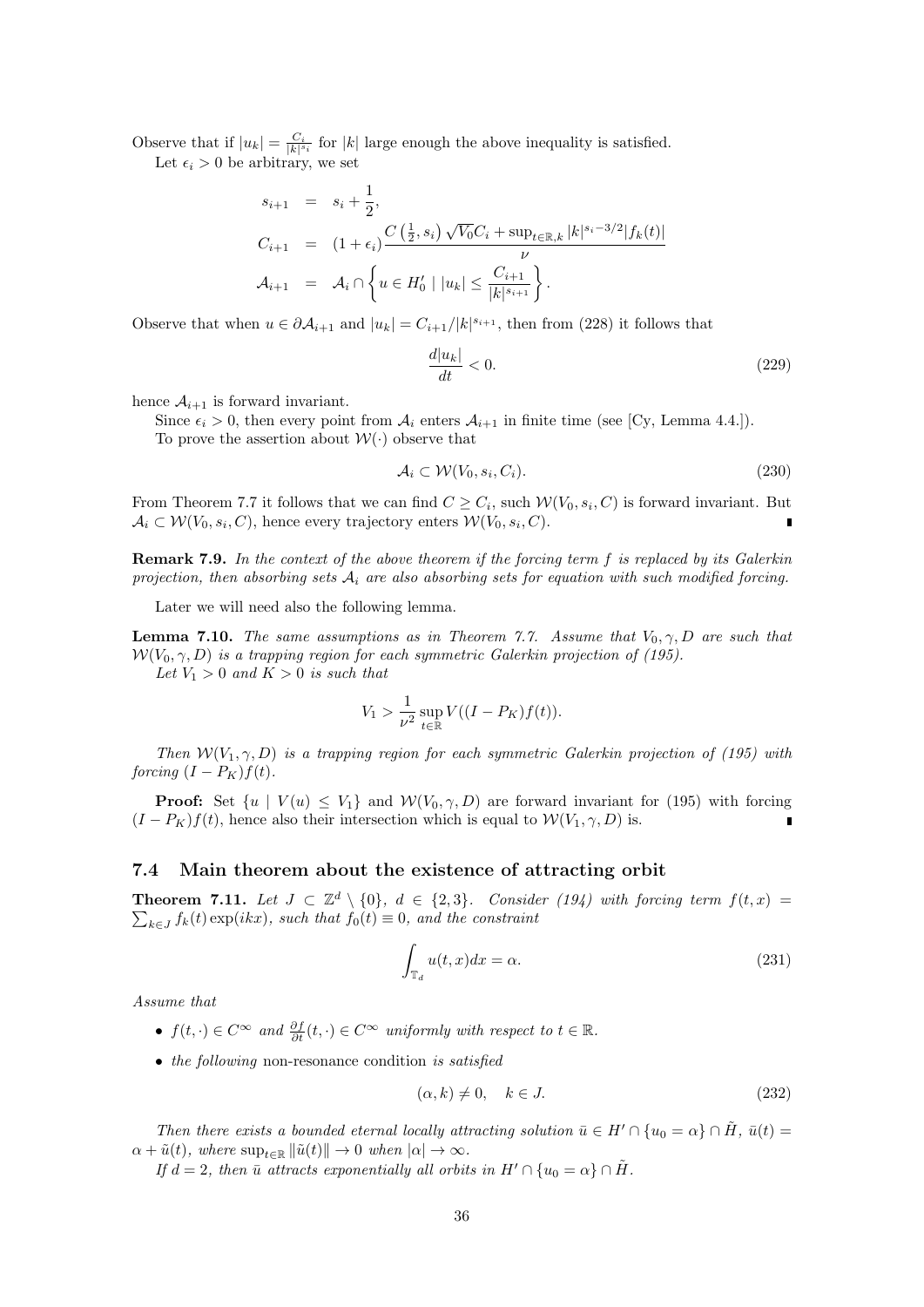Before the proof we establish the following lemma.

**Lemma 7.12.** *Let*  $s > d+1$  *and*  $C > 0$ *. Then for every*  $\epsilon > 0$  *there exists*  $\delta = \delta(C, s, d)$ *, such that if*  $a, b \in Z(C, s)$  *(see Def. 4.6)* and  $||a - b|| < \delta$ , then  $||a - b||_1 < \epsilon$ .

**Proof:** Let us fix  $\epsilon > 0$ . There exists  $n > 0$ , such that

$$
\|(I - P_n)a\|_1 < \epsilon/2. \tag{233}
$$

Let  $a, b \in Z(C, s)$ , such that  $||a - b|| < \delta$ . We have

$$
||a-b||_1^2 \le ||P_n(a-b)||_1^2 + ||(I-P_n)a||_1^2 + ||(I-P_n)b||_1^2 \le L^2 ||P_n(a-b)||^2 + \frac{2\epsilon^2}{4} \le n^2 ||a-b||^2 + \frac{2\epsilon^2}{4} \le n^2 \delta^2 + \frac{\epsilon^2}{2}.
$$

Therefore for  $\delta < \frac{\epsilon}{\sqrt{2n}}$  we obtain our assertion.

### **Proof of Theorem 7.11 for**  $d = 2$ :

First we pass to the coordinate frame moving with velocity *α*. From now on we will consider (195) on  $H'_0$  with forcing given by (201).

The main idea of the proof is as follows. We split the forcing *f* into two parts:  $f = f_D + f_T$  the finite (dominant part)  $f_D$  and the tail  $f_T$ . We will treat NSE with the tail part as the equation perturbed by  $f<sub>D</sub>$ . For NSE with forcing  $f<sub>T</sub>$  we will establish the existence of the attracting orbit and then we add *fD*, whose effect will be treated as in the case of the Burgers equation, with the only difference that we will be perturbing the non-autonomous system. Observe that in this case the number of  $\omega$ 's is finite.

The decision on how to split *f* into *f<sup>D</sup>* and *f<sup>T</sup>* is based on the following rule. From Lemma 3.14 it follows that the logarithmic norm is negative, sufficiently close to zero. We will split *f* into  $f_D + f_T$ , so that for the perturbation given by  $f_T$  we will have the absorbing set containing the attracting eternal orbit.

Now we will realize the above idea.

Let us fix  $V_A > V^*$  and  $s \in \mathbb{N}$ . To apply Lemma 4.3 observe that we have  $d = 2$ ,  $p = 2$ ,  $r = 1$ , hence we need  $s \geq 6$ .

From Theorem 7.8 it follows that there exists *C*, such that  $A = \mathcal{W}(V_A, s, C)$  is an absorbing set for (195) with forcing  $\tilde{f}$  or Galerkin projections of  $\tilde{f}$  (see Remark 7.9).

From Lemma 3.14 it follows that  $\mathcal{R} = \mathcal{W}(V_-, s, C) \subset \mathcal{A}$  for  $V_-$  small enough, is a trapping region for equation (192) with  $f \equiv 0$ , and with a negative logarithmic norm. From Lemma 7.10 it follows that taking  $K > 0$  big enough  $R$  will be a trapping region with a negative logarithmic norm for (192) with forcing  $f_T = (I - P_K)f$ . For this the following must hold

$$
V_T^* = \frac{1}{\nu^2} \sup_{t \in \mathbb{R}} V(f_T(t)) < V_-\,. \tag{234}
$$

Observe that (because the same parameters *C* and *s* are used to define *R* and *A*)

$$
\mathcal{R} = \{ a \in H'_0 \mid ||a||_1 \le V_-\} \cap \mathcal{A}.\tag{235}
$$

Now we consider two problems

$$
\frac{da}{dt} = \tilde{F}(t, a) := \nu La + N(a) + f_D(t) + f_T(t),
$$
\n(236)

and

$$
\frac{dy}{dt} = F(t, y) := \nu L y + N(y) + f_T(t).
$$
\n(237)

In the notation introduced above we have

$$
\mu(D_u \tilde{F}(t, u), \mathbb{R} \times \mathcal{R}) < 0. \tag{238}
$$

It should be stressed that the logarithmic norm in  $(238)$  is derived from the  $\|\cdot\|$ , i.e. the  $l_2$  norm.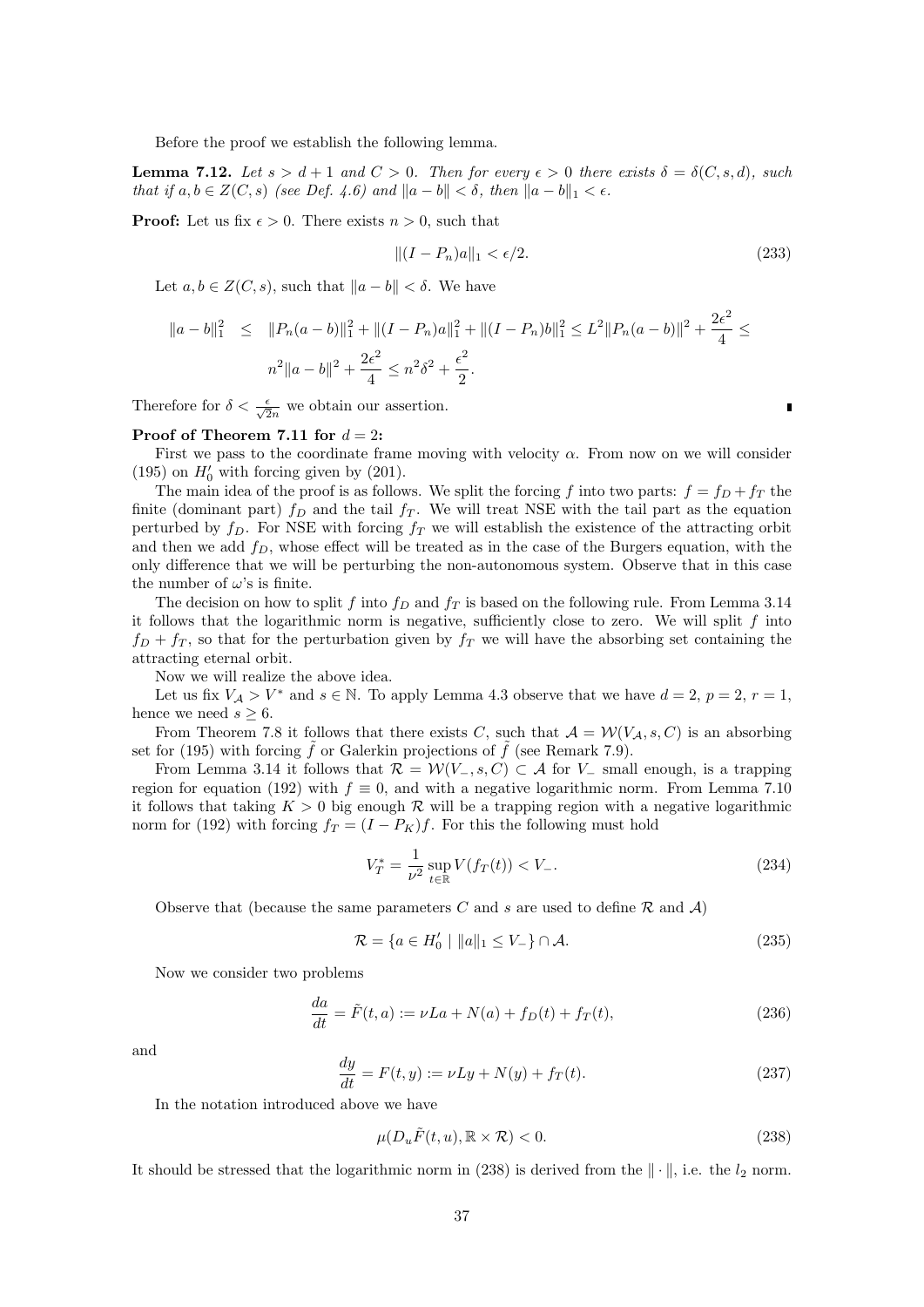We want to use Lemma 4.3, with the vector fields  $F$  and  $\tilde{F}$  as above, on  $A$ , on the time interval  $[t_0, t_0 + h]$  for arbitrary  $t_0$  with  $h$  to be specified later. Let us see first that its assumptions are satisfied. First of all since *A* is forward invariant we have a priori bounds valid on any interval  $[t_0, t_0 + h]$  and in the notation of Lemma 4.3 we can set  $Z \oplus T_0 = W \oplus T_1 = A$ . Formally this is not correct, but the lemma is valid also when we consider sets contained in self-consistent bounds. This is our present situation.

We assume that *s* is chosen big enough and we set  $s_V = s + 1$ .

Let us denote set

$$
J = \{k \in \mathbb{Z}^2 \mid 0 < |k| \le K\}.\tag{239}
$$

We do not have the term  $\tilde{N}(t, a)$ , and our oscillating part (denoted in Section 4 and Lemma 4.3) by  $V(t)$  has the following form

$$
\sum_{k \in J} \exp(i(k \cdot \alpha)t) f_k(t) \exp(ikx).
$$

Therefore in the notation used in Section 4 we see that for  $k \in J$   $g_k(t) = \exp(it)$ ,  $\omega_k = (k \cdot \alpha)$ ,  $v_k(t) = f_k(t)$ ,  $G_k(t) = i \exp(it)$  and all these quantities are zero for  $k \notin J$ . Observe that  $\sigma_m = 0$ (i.e. we do not have the terms  $\tilde{g}_{\sigma}$  and  $\tilde{v}_{\sigma}$ ). From the non-resonance condition (232) we have

$$
\inf_{k \neq 0, |k| \le L} |\omega_k| > 0,\tag{240}
$$

and from our assumption about *f* and  $\frac{\partial f}{\partial t}$  it follows that

$$
C(g_k) = C(G_k) = 1, \quad k \in J
$$
  
\n
$$
C(g_k) = C(G_k) = 0, \quad k \notin J
$$
  
\n
$$
A_V = \sum_{t \in \mathbb{R}, k \in J} |k|^{s_V} |f_k(t)|,
$$
  
\n
$$
C(v_k) = \frac{A_V}{|k|^{s_V}}
$$
  
\n
$$
B_V = \sum_{t \in \mathbb{R}, k \in J} |k|^{s_V} \left| \frac{\partial f_k}{\partial t}(t) \right|,
$$
  
\n
$$
C\left(\frac{\partial v_k}{\partial t}\right) = \frac{B_V}{|k|^{s_V}}.
$$

It is easy to see that (because the sums are in fact finite)

$$
\sum_{\eta \in J} C(g_{\eta}) C(v_{\eta}) < \infty,
$$
\n
$$
\sum_{\eta \in J} G(G_{\eta}) \frac{1}{|\eta|^{s_V - p}} < \infty.
$$

This means that all assumptions from Lemma 4.3 are satisfied.

Observe that (238) implies that any two orbits approach each other as long as they stay in *R*. However,  $\mathcal R$  might not be forward invariant for (236).

Let  $V_1$  and  $\eta \in (0,1)$  be such that

$$
V_T^* < \eta V_1 < V_1 < V_-\tag{241}
$$

Let us set

$$
\mathcal{R}_1 = \mathcal{R} \cap \left\{ a \in H'_0 \mid \|a\|_1 \le \sqrt{V_1} \right\}.
$$
\n(242)

From Lemma 7.5 for solutions of (237) ( and for Galerkin projections) with  $V(y) \neq 0$  we have

$$
\frac{d}{dt}\sqrt{V(y(t))} \le -\nu\sqrt{V(y(t))} + \nu\sqrt{V_T^*}
$$
\n(243)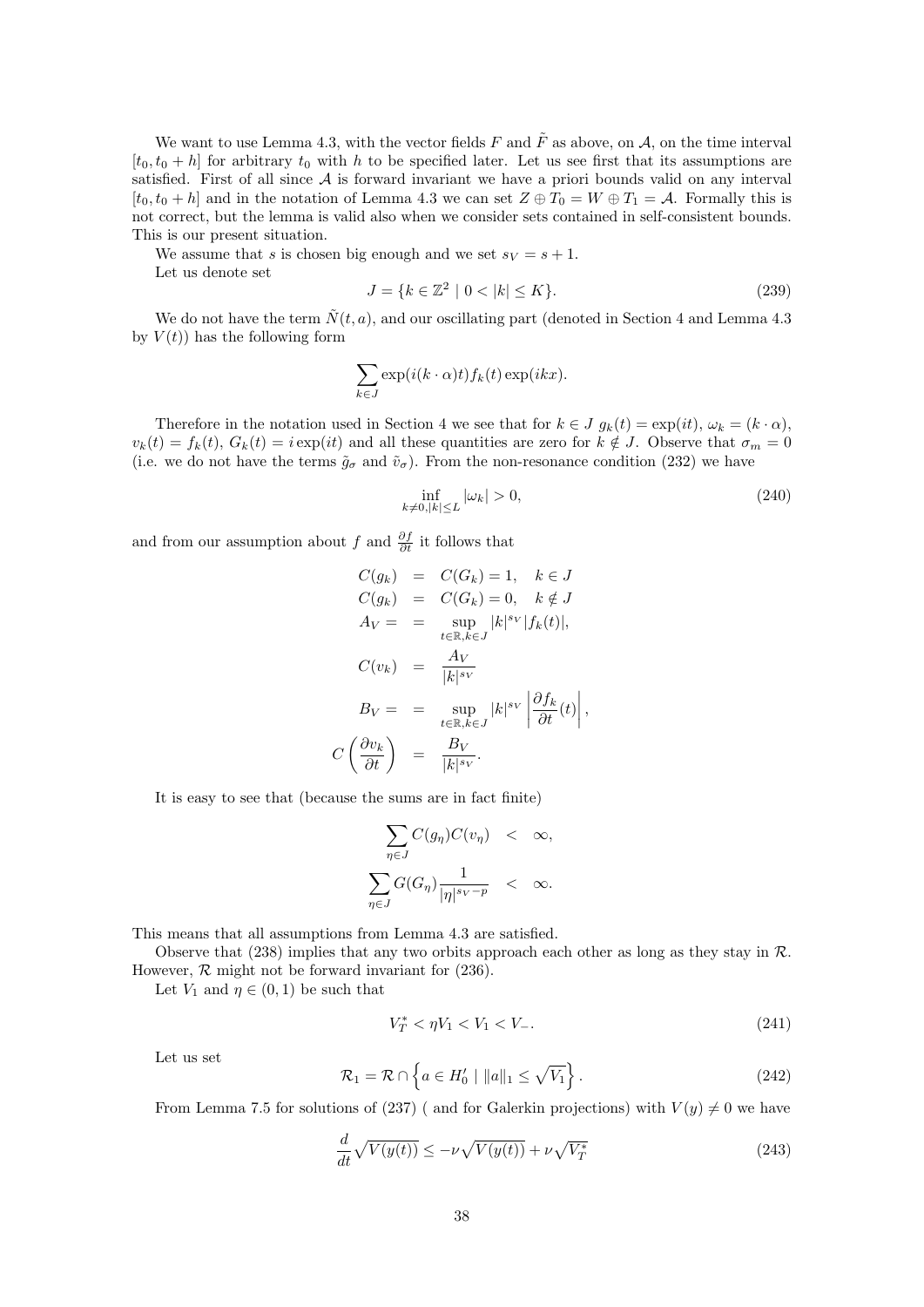Hence for  $t > 0$  holds (as long as  $V(y(t)) \neq 0$ )

$$
||y(t_0 + t)||_1 \le (||y(t_0)||_1 - \sqrt{V_T^*}) e^{-\lambda_1 t} + \sqrt{V_T^*}, \quad \text{for } t > 0,
$$
\n(244)

where

 $\lambda_1 = \nu$ .

Let us fix  $h_0 > 0$  and  $\Delta_1 > 0$ , such that

$$
\Delta_1 \quad < \quad \sqrt{V_-} - \sqrt{V_1}, \text{ and} \tag{245}
$$

$$
\Delta_1 \quad < \quad \left(\sqrt{\eta V_1} - \sqrt{V_T^*}\right) \left(1 - e^{-\lambda_1 h_0}\right). \tag{246}
$$

From Lemma 7.12 it follows that there exists  $\Delta > 0$  such that for any  $a, b \in \mathcal{A}$  we have the following implication

$$
\text{if} \quad \|a - b\| < \Delta, \quad \text{then} \quad \|a - b\|_1 \le \Delta_1. \tag{247}
$$

Let  $a(t_0 + t)$  be a solution of (236) and  $y(t_0 + t)$  be a solution of (237) with the same initial condition,  $a(t_0) = y(t_0) \in \mathcal{A}$ . Since in  $f_D$  we have only a finite number of frequencies and by our non-resonance condition (232) all are non-zero, then from Lemma 4.3 it follows that there exists  $\hat{\alpha}$ , such that for  $|\alpha| > \hat{\alpha}$  holds for all  $a(t_0) \in \mathcal{A}$  and  $t_0 \in \mathbb{R}$ 

$$
||y(t_0 + t) - a(t_0 + t)|| < \Delta, \quad t \in [0, h_0].
$$
\n(248)

From (247) we obtain for  $|\alpha| > \hat{\alpha}$ , for all  $a(t_0) \in \mathcal{A}$ , and  $t_0 \in \mathbb{R}$  it holds that

$$
||y(t_0 + t) - a(t_0 + t)||_1 < \Delta_1, \quad t \in [0, h_0].
$$
\n(249)

We want to prove that

$$
\varphi(t_0, [0, h_0], \mathcal{R}_1) \quad \subset \quad \mathcal{R}, \tag{250}
$$

$$
\varphi(t_0, h_0, \mathcal{R}_1) \quad \subset \quad \mathcal{R}_1. \tag{251}
$$

For the proof observe first that since  $A$  is forward invariant, so to establish (250) and (251) we just need to worry with the value of the enstrophy (or  $\|\cdot\|_1$  norm) of the solution starting from  $\mathcal{R}_1$ .

From (242,244,245) we have for  $a \in \mathcal{R}_1$ ,  $t \in [0, h_0]$  and  $|\alpha| > \hat{\alpha}$ 

$$
\|\varphi(t_0, t, a)\|_1 \le \left(\sqrt{V_1} - \sqrt{V_T^*}\right)e^{-\lambda_1 t} + \sqrt{V_T^*} + \Delta_1 \le \sqrt{V_1} + \Delta_1 < \sqrt{V_-}.
$$

This proves (250).

To establish (251) we compute as above using (246) to obtain

$$
\|\varphi(t_0, h_0, a)\|_1 \le \left(\sqrt{V_1} - \sqrt{V_T^*}\right) e^{-\lambda_1 h_0} + \sqrt{V_T^*} + \Delta_1 < \sqrt{V_1}.
$$

We consider now a family of time shifts by  $h_0$ :  $\varphi(kh_0, h_0, \cdot)$  for  $k \in \mathbb{Z}$ . In the terminology used in [CyZ] this is a discrete semiprocess. From (250),(251) and [CyZ, Thm. 5.2, 6.16] it follows that in  $\mathcal{R}_1$  there exists  $\bar{a}$  – a unique orbit defined for  $t \in \mathbb{R}$  (an eternal solution), contained in  $\mathcal{R}$ , which attracts all other forward orbits with initial condition for  $t_0 = 0$  in  $\mathcal{R}_1$ .

We will show that all orbits with an initial condition in *A* at time  $t = 0$  or  $t = kh_0$ ,  $k \in \mathbb{N}$ , enter  $\mathcal{R}_1$ . This implies that all orbits are exponentially attracted by  $\bar{a}$ . From (244) and (249) it follows that for  $a \in \mathcal{A}$  we have

$$
\|\varphi(t_0, h_0, a)\|_1 < \left(\|a\|_1 - \sqrt{V_T^*}\right) e^{-\lambda_1 h_0} + \sqrt{V_T^*} + \Delta_1 \le
$$

$$
\|a\|_1 e^{-\lambda_1 h_0} + \sqrt{V_T^*} (1 - e^{-\lambda_1 h_0}) + \left(\sqrt{\eta V_1} - \sqrt{V_T^*}\right) (1 - e^{-\lambda_1 h_0}) =
$$

$$
\|a\|_1 e^{-\lambda_1 h_0} + \sqrt{\eta V_1} (1 - e^{-\lambda_1 h_0}) = \left(\|a\|_1 - \sqrt{\eta}\sqrt{V_1}\right) e^{-\lambda_1 h_0} + \sqrt{\eta}\sqrt{V_1}
$$

Hence

$$
\|\varphi(t_0, h_0, a)\|_1 < \|a\|, \quad \text{if } \|a\|_1 > \sqrt{\eta}\sqrt{V_1}.
$$

Therefore there exists  $K \in \mathbb{N}$ , such that for any  $t_0 \in \mathbb{R}$  holds

$$
\varphi(t_0, Kh_0, \mathcal{A}) \subset \mathcal{R}_1. \tag{252}
$$

 $\blacksquare$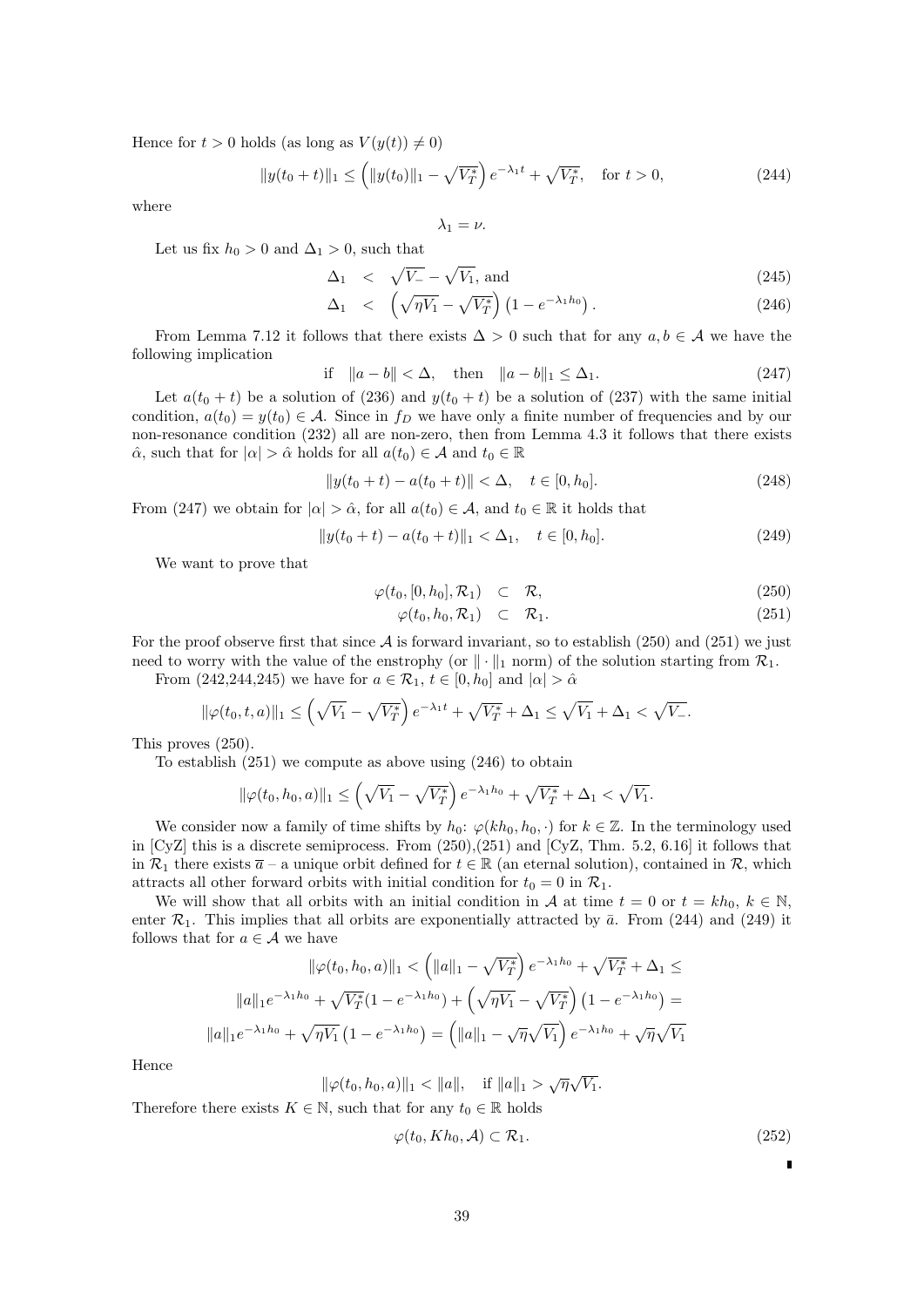### **7.5** The proof of Theorem 7.11 for  $d = 3$

We will need several lemmas about the trapping regions for NSE in 3D.

**Lemma 7.13.** *Assume that*  $s > 3$ *. Then set*  $Z(C, s)$  *(see Def. 4.6) for* 

$$
C < \frac{\nu}{C_2(3, s)}\tag{253}
$$

*(see Lemma 3.10 for definition of*  $C_2(d, s)$ *) is a trapping region for (195)* with zero external force  $(f \equiv 0)$ .

**Proof:** From Lemma 3.10 it follows that for  $u \in Z(C, s)$  holds

$$
|N_k(u)| \le \frac{C_2(3, s)C^2}{|k|^{s-1}}.
$$

Therefore if  $|u_k| = \frac{C}{|k|^s}$  for some *k*, then from the above and (195) it follows immediately that

$$
\frac{d|u_k|}{dt}\leq -\nu |k|^2 \frac{C}{|k|^s} + \frac{C_2(3,s)C^2}{|k|^{s-1}} <0,
$$

if

$$
\nu|k| > C_2(3, s)C.
$$

Since we want this for any *k*, hence we obtain the following requirement  $C < \frac{\nu}{C_2(3,s)}$ .

**Lemma 7.14.** *Assume*  $s > 3$  *and*  $C > 0$  *satisfies (253). Assume that there exist constants*  $s_V \geq s$ *and A<sup>V</sup> , such that*

$$
|f_k(t)| \le \frac{A_V}{|k|^s}, \quad t \in \mathbb{R}, k \in \mathbb{Z}^3 \setminus \{0\}.
$$
 (254)

*Then there exists K*0*, such that*

$$
\frac{d|u_k|}{dt} < 0, \quad \text{for } |k| > K_0 \text{ and } u \in Z(C, s) \text{ such that } |u_k| = \frac{C}{|k|^s} \tag{255}
$$

*and*  $Z(C, s)$  *is a trapping region for* (195) with forcing term  $(I - P_n)f$  for all  $n > K_0$ .

**Proof:** On the point on the boundary of  $Z(C, s)$  for some *k* holds  $|u_k| = \frac{C}{|k|^s}$ . For such point we have

$$
\frac{d|u_k|}{dt} \le -\nu |k|^2 \frac{C}{|k|^s} + \frac{C_2(3,s)C^2}{|k|^{s-1}} + \frac{A_V}{|k|^{s_V}}.
$$

We want  $\frac{d|u_k|}{dt} < 0$  for  $|k|$  big enough. This is implied by the following inequality

$$
C|k|(\nu|k| - C_2(3, s)C) > \frac{A_V}{|k|^{s_V - s}},
$$

from (253) it follows that

$$
\nu |k| - C_2(3, s)C > \nu |k| - \nu.
$$

Hence it is enough to have

$$
C\nu|k|(|k|-1) > \frac{A_V}{|k|^{s_V - s}}.
$$
\n
$$
|k|^{s_V - s + 1}(|k| - 1) > \frac{A_V}{C\nu}.
$$
\n
$$
(256)
$$

which leads to

This holds for 
$$
|k| > K_0
$$
, so some  $K_0$ . In fact, since C is bounded from above by (253) we can have  
bound on  $K_0$ , which will depend on s

$$
|k|^{s_V - s + 1} (|k| - 1) > \frac{A_V C_2(3, s)}{\nu^2}.\tag{257}
$$

 $\blacksquare$ 

The proof of the following lemma can be found in many text-books.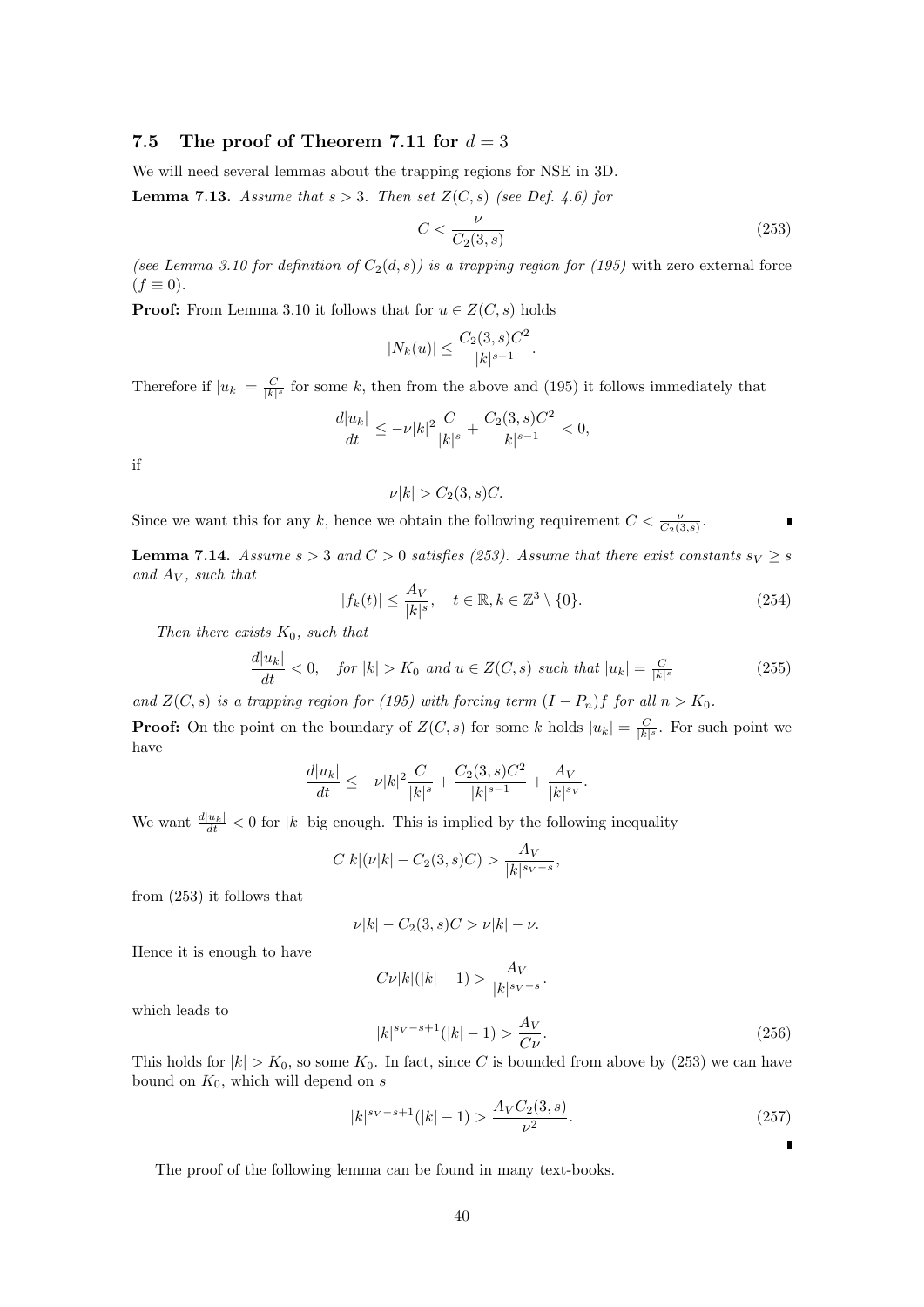**Lemma 7.15.** *Let u*(*t*) *be a solution of Galerkin projection of (195). Then*

$$
\frac{d}{dt}E(u) \le -2\nu E(u) + 2\sqrt{E(u)} \cdot \sqrt{E(f)}
$$
\n(258)

#### **Proof of Theorem 7.11 for** *d* = 3**:**

We fix  $s \in \mathbb{Z}_+$  large enough. To apply Lemma 4.3 observe that we have  $d = 3$ ,  $p = 2$ ,  $r = 1$ , hence we need  $s \geq 7$ .

From Lemma 7.13 it follows that for *C* small enough  $Z(C, s)$  is a trapping region for (195) when  $f \equiv 0$ . Let us fix such value of *C*.

In Lemma 7.14 we proved that if there exists  $K_0$ , such that if  $n > K_0$ , then  $Z(C, s)$  is a trapping region for (195) with perturbation  $f_T = (I - P_n)f$ . We have the freedom of further increasing of *n*.

From Lemma 3.14 it follows that there exists *E<sup>−</sup> >* 0, such that the logarithmic norm for (195) is negative on the set  $\mathbb{R} \times \mathcal{R}$ , where

$$
\mathcal{R} = \{ u \in H'_0 \cap Z(C, s) \mid E(u) \le E_- \}.
$$
\n(259)

For further construction we need the following lemma.

**Lemma 7.16.** *Assume that*  $f, A, s_V, K_0$  *are as in Lemma 7.14. Assume*  $0 < E_2 < E_1 < E_-$ *, and let us define* 

$$
\mathcal{R}_i = Z(C, s) \cap \{E(u) \le E_i\}, \quad i = 1, 2. \tag{260}
$$

*Assume that*

$$
E_1 < \frac{C^2}{K_0^{2s}}.\tag{261}
$$

*and*  $n > K_0$  *is such that* 

$$
E_1 > E_2 > \frac{1}{\nu^2} \sup_{t \in \mathbb{R}} |(I - P_n)f(t)|,
$$
\n(262)

*then*  $\mathcal{R}_1$  *and*  $\mathcal{R}_2$  *are trapping regions for* (195) with forcing given by  $(I - P_n)$  f.

*Moreover, if the forward trajectory*  $u(t)$  *for (195)* with *(full)* forcing term  $f$  *starting in*  $\mathcal{R}_i$  *leaves this set at time*  $t_e$ *, then*  $E(u(t_e)) = E_i$ *.* 

**Proof:** Consider first (195) with forcing given by  $(I - P_n)f$ . From Lemma 7.15 it follows immediately that for  $i = 1, 2$  set  $\{u \mid E(u) \leq E_i\}$  is forward invariant and from Lemma 7.14 it follows that  $Z(C, s)$  is forward invariant. Therefore  $\mathcal{R}_i$  is also forward invariant, as the intersection two forward invariant sets. This proves the first assertion.

To establish the second assertion it is enough to show that: if  $u \in \partial \mathcal{R}_i$  and  $|u_k| = \frac{C}{|k|^s}$ , then the vector field with full perturbation is pointing inwards.

This is achieved by demanding that any point  $u \in Z(C, s)$  for which for some *k* holds  $|u_k| = \frac{C}{|k|^s}$ and  $\frac{d|u_k|}{dt} \geq 0$  has the energy larger than  $E_1$ . From Lemma 7.14 it follows that it is enough to require that

$$
\frac{C}{|k|^s} > \sqrt{E_1}, \quad \text{for } |k| \le K_0.
$$

Observe that this holds due to assumption (261).

Let  $u(t)$  be the solution for (195) with (full) forcing term f starting in  $\mathcal{R}_i$  leaving this set at time  $t_e$ . At the exit moment, we cannot have  $|u_k(t_e)| = \frac{C}{|k|^s}$  for some  $|k| > K_0$ , because  $\frac{d|u_k|}{dt}(t_e + [-\epsilon, \epsilon]) < 0$  for some  $\epsilon > 0$ . Hence  $|u_k(t_e)| = \frac{C}{|k|^s}$  cannot hold for the exit point.

We continue with the proof of Theorem 7.11 for  $d = 3$ . Let  $E_1, E_2, \mathcal{R}_1$  and  $\mathcal{R}_2$  be as in the above lemma.

**Lemma 7.17.** Let  $\mathcal{R}_1$ ,  $\mathcal{R}_2$  be as in Lemma 7.16. There exists  $h > 0$ , such that for (195) (pertur*bation is f*) we have for any  $t_0 \in \mathbb{R}$ 

$$
\varphi(t_0, [0, h], \mathcal{R}_2) \subset \mathcal{R}_1. \tag{263}
$$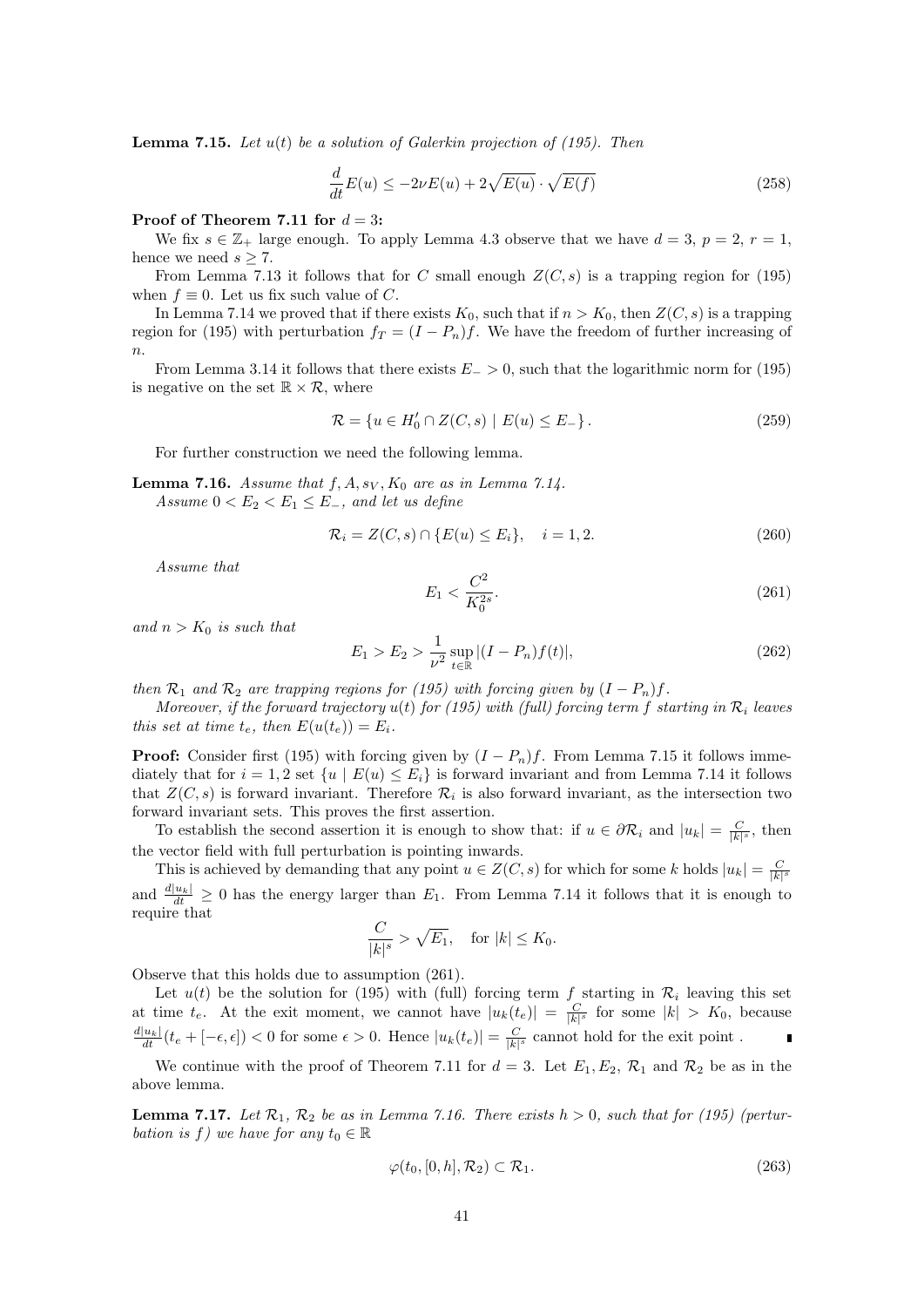**Proof:** From Lemma 7.13 we know that if  $u(t_0) \in \mathcal{R}_1$  and  $E(u(t_0 + t)) < E_1$  for  $t \in [0, h]$ , then *u*( $t_0$  + [0, *h*]) ⊂  $\mathcal{R}_1$ . From Lemma 7.15 it follows that for *u*  $\in \mathcal{R}_1$  and any *t*  $\in \mathbb{R}$  holds

$$
\frac{dE(u(t))}{dt} \le -2\nu E(u(t)) + 2\sqrt{E(u)}\sqrt{E(f(t))} \le 2\sqrt{E_1} \sup_{t \in \mathbb{R}} \sqrt{E(f(t))}.
$$

Therefore it is enough to take  $h = (E_1 - E_2) \left(\sqrt{E_1} \sup_{t \in \mathbb{R}} \sqrt{E(f(t))}\right)^{-1}$ 

We continue with the proof of Theorem 7.11 for  $d = 3$ .

Now we are ready for the application of the averaging lemma.

Let us fix  $n > K_0$  and set

$$
f_T = (I - P_n)f
$$
,  $f_D = P_n f$ ,  $E_T^* = \frac{1}{\nu^2} \sup_{t \in \mathbb{R}} E(f_T(t))$ . (264)

We consider two problems

$$
\frac{da}{dt} = \tilde{F}(t, a) := \nu La + N(a) + f_D(t) + f_T(t),
$$
\n(265)

and

$$
\frac{dy}{dt} = F(t, y) := \nu L y + N(y) + f_T(t).
$$
\n(266)

In the notation introduced above we have

$$
\mu(D_u \tilde{F}(t, u), \mathbb{R} \times \mathcal{R}) < 0. \tag{267}
$$

 $\blacksquare$ 

We want to use Lemma 4.3, with vector fields *F* and  $\tilde{F}$  as above, on  $\mathcal{R}_1$ , on the time interval  $[t_0, t_0 + h]$  for arbitrary  $t_0$  with *h* obtained in Lemma 7.17. Let us see first that its assumptions are satisfied.

We assume that *s* is already chosen big enough, and we set  $s_V = s + 1$ . Let us denote set

$$
J = \{k \in \mathbb{Z}^3 \mid 0 < |k| \le n\}.\tag{268}
$$

We do not have the term  $\tilde{N}(t, a)$  and our oscillating part has the following form

$$
V(t) = \sum_{k \in J} \exp(i(k \cdot \alpha)t) f_k(t) \exp(ikx).
$$

Therefore in the notation used in Section 4 we see that for  $k \in J$   $g_k(t) = \exp(it)$ ,  $\omega_k = (k \cdot \alpha)$ ,  $v_k(t) = f_k(t)$ ,  $G_k(t) = i \exp(it)$  and all these quantities are zero for  $k \notin J$ . Observe that  $\sigma_m = 0$ (i.e. we do not have the terms  $\tilde{g}_{\sigma}$  and  $\tilde{v}_{\sigma}$ ). From non-resonance condition (232) we have

$$
\inf_{k \neq 0, |k| \le n} |\omega_k| > 0,\tag{269}
$$

and from our assumption about *f* and  $\frac{\partial f}{\partial t}$  it follows that

$$
C(g_k) = C(G_k) = 1, \quad k \in J
$$
  
\n
$$
C(g_k) = C(G_k) = 0, \quad k \notin J
$$
  
\n
$$
A_V = \sup_{t \in \mathbb{R}, k \in J} |k|^{s_V} |f_k(t)|,
$$
  
\n
$$
C(v_k) = \frac{A_V}{|k|^{s_V}}
$$
  
\n
$$
B_V = \sup_{t \in \mathbb{R}, k \in J} |k|^{s_V} \left| \frac{\partial f_k}{\partial t}(t) \right|,
$$
  
\n
$$
C\left(\frac{\partial v_k}{\partial t}\right) = \frac{B_V}{|k|^{s_V}}.
$$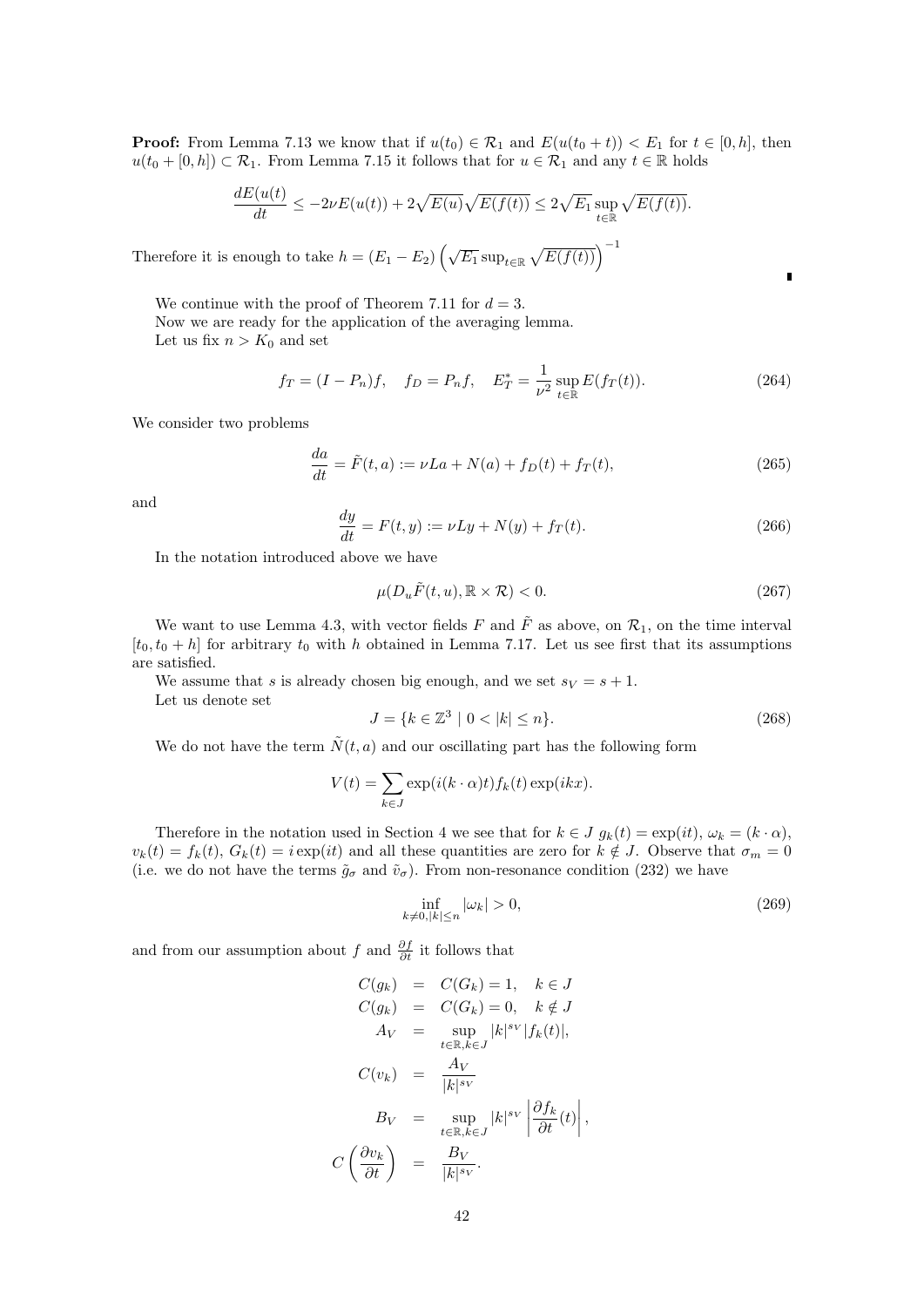It is easy to see that (because the sums are in fact finite)

$$
\sum_{\eta \in J} C(g_{\eta}) C(v_{\eta}) < \infty,
$$
\n
$$
\sum_{\eta \in J} G(G_{\eta}) \frac{1}{|\eta|^{s_V - p}} < \infty.
$$

This means that all assumptions from Lemma 4.3 are satisfied.

Observe that (267) implies that any two orbits approach each other as long as they stay in *R*. However  $R$  might not be forward invariant for  $(265)$ .

From Lemma 7.15 for solutions of (266) ( and for Galerkin projections) with  $E(y) \neq 0$  we have

$$
\frac{d}{dt}\sqrt{E(y(t))} \le -\nu\sqrt{E(y(t))} + \nu\sqrt{E_T^*}
$$
\n(270)

Hence for  $t > 0$  holds (as long as  $E(y(t)) \neq 0$ )

$$
||y(t_0 + t)|| \le (||y(t_0)|| - \sqrt{E_T^*}) e^{-\lambda_1 t} + \sqrt{E_T^*}, \quad \text{for } t > 0,
$$
\n(271)

where

$$
\lambda_1=\nu.
$$

Let us fix  $\Delta > 0$ , such that

$$
\Delta \quad < \quad \left(\sqrt{E_2} - \sqrt{E_T^*}\right) \left(1 - e^{-\lambda_1 h}\right). \tag{272}
$$

Let  $a(t_0 + t)$  be a solution of (265) and  $y(t_0 + t)$  be a solution of (266) with the same initial condition,  $a(t_0) = y(t_0) \in A$ . Since in  $f_D$  we have only a finite number of frequencies and by our non-resonance condition (232) all are non-zero, then from Lemma 4.3 it follows that there exists  $\hat{\alpha}$ , such that for  $|\alpha| > \hat{\alpha}$  holds for all  $a(t_0) \in \mathcal{R}_2$  and  $t_0 \in \mathbb{R}$ 

$$
||y(t_0 + t) - a(t_0 + t)|| < \Delta, \quad t \in [0, h].
$$
\n(273)

We want to prove that

$$
\varphi(t_0, h_0, \mathcal{R}_1) \quad \subset \quad \mathcal{R}_1 \tag{274}
$$

For the proof it is enough the compute the energy (or a norm) of the solution starting from  $\mathcal{R}_2$ . From (271,272) we have for  $a \in \mathcal{R}_2$ ,  $t \in [0, h]$  and  $|\alpha| > \hat{\alpha}$ 

$$
\|\varphi(t_0, h, a)\| \le \left(\sqrt{E_2} - \sqrt{E_T^*}\right)e^{-\lambda_1 h} + \sqrt{E_T^*} + \Delta < \sqrt{E_2}.
$$

We consider now a family of time shifts by  $h_0$ :  $\varphi(kh_0, h_0, \cdot)$  for  $k \in \mathbb{Z}$ . In the terminology used in [CyZ] this is a discrete semiprocess. From (274), (7.17) and [CyZ, Thm. 5.2, 6.16] it follows that in  $\mathcal{R}_2$  there exists  $\bar{a}$  a unique orbit defined for  $t \in \mathbb{R}$  (an eternal solution), which attracts all other forward orbits with initial condition for  $t_0 = 0$  in  $\mathcal{R}_2$ . Ė

### **7.6 Alternative approach to the proof of Theorem 7.11**

In this section we present a lemma, which gives a different proof for the part of Theorem 7.11 related to global attraction of all solutions to a small eternal orbit. The argument is of a global nature and it replaces entirely the arguments of negativeness of the logarithmic norm in a local neighborhood (238), and then showing that the absorbing set is eventually mapped into this neighborhood (252).

We remark that the presented approach is valid for the 2D Navier-Stokes equations exclusively.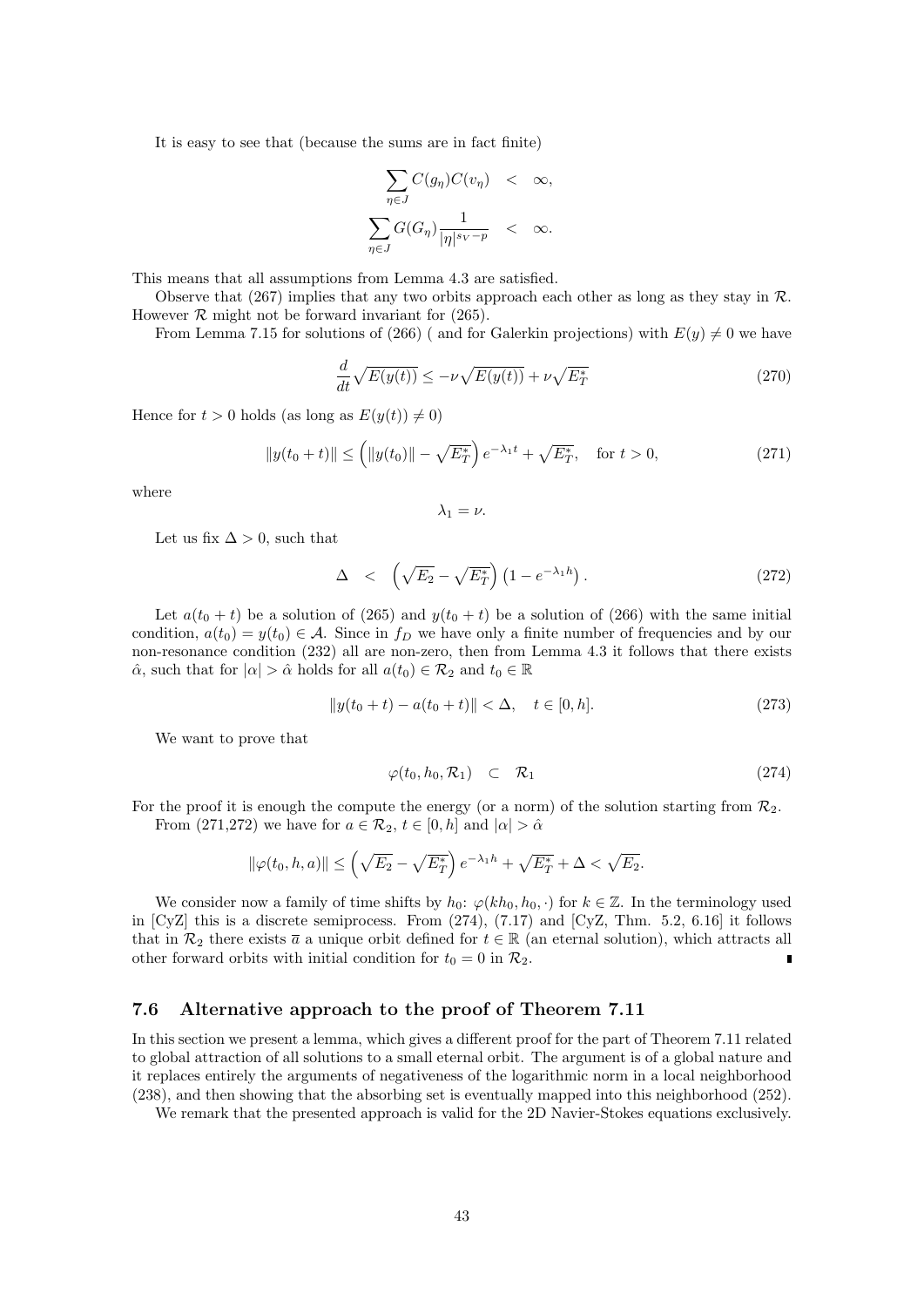**Notation** For a differentiable function  $u: \mathbb{T}^2 \to \mathbb{R}^2$  we are going to use the following notation to denote components of its partial derivatives  $u_{x_k}^j := \frac{\partial u^j}{\partial x_k}$ .

**Definition 7.18.** *Let*  $u \in H'_0$ *. We define the norm*  $\|\nabla u\|_{\infty}$  *as follows* 

$$
\|\nabla u\|_{\infty} = \|u_{x_1}^1\|_{L^{\infty}(\mathbb{T}^2)} + \|u_{x_2}^1\|_{L^{\infty}(\mathbb{T}^2)} + \|u_{x_1}^2\|_{L^{\infty}(\mathbb{T}^2)} + \|u_{x_2}^2\|_{L^{\infty}(\mathbb{T}^2)}
$$

**Lemma 7.19.** Let  $d = 2$ ,  $J \subset \mathbb{Z}^2 \setminus \{0\}$ . Consider (194) with forcing term  $f(t, x) = \sum_{k \in J} f_k(t) \exp(ikx)$ , *such that*  $f_0(t) \equiv 0$ *, and the constraint* 

$$
\int_{\mathbb{T}_d} u(t, x) dx = \alpha.
$$
\n(275)

*.*

*Assume that there exists a bounded eternal orbit*  $\overline{u}$ :  $\mathbb{R} \to H'_0 \cap \tilde{H}$  *satisfying the following bound* 

 $\|\overline{u}(t)\|_{\infty} < \nu$ , *for all*  $t \in \mathbb{R}$ , (276)

*then*  $\overline{u}$  *attracts exponentially all orbits in*  $H'_0 \cap \tilde{H}$ .

**Proof:** First, let  $u, v: \mathbb{R}_+ \to H'_0 \cap \tilde{H}$  be solutions of (186), we subtract from

$$
u_t + u \cdot \nabla u - \nu \Delta u + \nabla p_1 = f,
$$

the equation

$$
v_t + v \cdot \nabla v - \nu \Delta v + \nabla p_2 = f,
$$

and obtain the following equation for the difference  $w = u - v$ , with  $\tilde{p} = p_1 - p_2$ ,

$$
w_t + u \cdot \nabla w + w \cdot \nabla u - w \cdot \nabla w - \nu \Delta w + \nabla \widetilde{p} = 0.
$$

We multiply the above equation by *w* and then integrate it over the torus

$$
\int_{\mathbb{T}^2} w_t \cdot w + \int_{\mathbb{T}^2} \left( u \cdot \nabla w \right) \cdot w + \int_{\mathbb{T}^2} \left( w \cdot \nabla u \right) \cdot w - \int_{\mathbb{T}^2} \left( w \cdot \nabla w \right) \cdot w - \int_{\mathbb{T}^2} \nu \Delta w \cdot w + \int_{\mathbb{T}^2} \nabla \widetilde{p} \cdot w = 0.
$$

Obviously  $\int_{\mathbb{T}^2} (w \cdot \nabla w) \cdot w = 0$ ,  $\int_{\mathbb{T}^2} \nabla \tilde{p} \cdot w = -\int_{\mathbb{T}^2} \tilde{p} \cdot \text{div} \, w = 0$ , and it follows that (with all integrals taken over  $\mathbb{T}^d$ ), using integration by parts, and the zero divergence condi integrals taken over  $\mathbb{T}^d$ ), using integration by parts, and the zero divergence condition for *w*, that  $\int_{\mathbb{T}^2} (u \cdot \nabla w) \cdot w = 0$ , namely

$$
\int (u \cdot \nabla w) \cdot w = \int (u^1 w_{x_1}^1 + u^2 w_{x_2}^1) w^1 + (u^1 w_{x_1}^2 + u^2 w_{x_2}^2) w^2 =
$$
  

$$
- \int w^1 (u^1 w^1)_{x_1} + w^1 (u^2 w^1)_{x_2} + w^2 (u^1 w^2)_{x_1} + w^2 (u^2 w^2)_{x_2} =
$$
  

$$
- \int w^1 u^1 w_{x_1}^1 + w^1 u^2 w_{x_2}^1 + w^2 u^1 w_{x_1}^2 + w^2 u^2 w_{x_2}^2 = \int (w^1)^2 u_{x_1}^1 + (w^1)^2 u_{x_2}^2 + (w^2)^2 u_{x_1}^1 + (w^2)^2 u_{x_2}^2 = 0.
$$

We obtain

$$
\frac{1}{2}\frac{\partial}{\partial t}\int_{\mathbb{T}^2}|w|^2=-\int_{\mathbb{T}^2}\left(w\cdot\nabla u\right)\cdot w-\nu\int_{\mathbb{T}^2}|\nabla w|^2,
$$

We estimate

$$
\frac{1}{2}\frac{\partial}{\partial t}\int_{\mathbb{T}^2}|w|^2\leq \left|\int_{\mathbb{T}^2}\left(w\cdot \nabla u\right)\cdot w\right|-\nu\int_{\mathbb{T}^2}|w|^2\leq \|\nabla u\|_\infty\int_{\mathbb{T}^2}|w|^2-\nu\int_{\mathbb{T}^2}|w|^2,
$$

Now, we set  $u = \overline{u}$ , and from Gronwalls' lemma it follows

$$
||w(t)||_{L^2(\mathbb{T}^d)}^2 \le \exp(2(||\nabla \overline{u}||_{\infty} - \nu)t) ||w(0)||_{L^2(\mathbb{T}^d)}^2.
$$

Thus, as we assume that there exists  $\bar{u}$  – an eternal solution to (186), such that  $\|\nabla \bar{u}(t)\|_{\infty} < \nu$  for all  $t \in \mathbb{R}$ ,  $\overline{u}$  exponentially attracts forward in time any other solution of (186).

Using Lemma 7.19 the proof of Theorem 7.11 for  $d = 2, 3$  can be done as follows.

- **1.** Just as in the 3D-case we construct small trapping regions for  $|\alpha| \to \infty$ , so that any eternal orbit in them will satisfy condition (276).
- **2.** From Lemma 7.19 we know that an eternal orbit satisfying (276) attracts all orbits.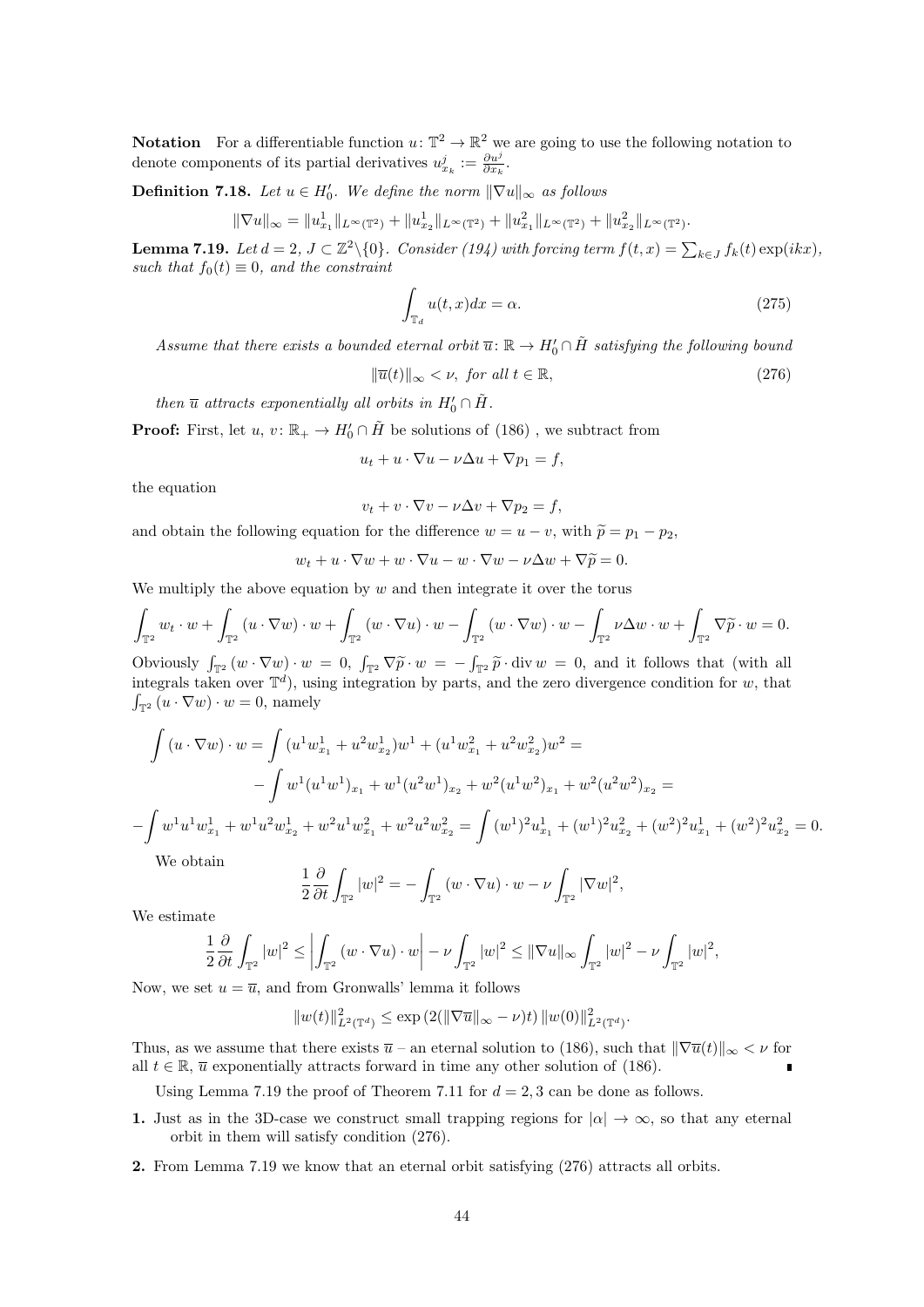## **8 Acknowledgments**

Research has been supported by Polish National Science Centre grant 2011/03B/ST1/04780. The presented work has been done while the first author (JC) held a post-doctoral position at Warsaw Center of Mathematics and Computer Science.

# **References**

- [AKN97] V. Arnold, V. Kozlov, and A. Neishtadt. *Mathematical Aspects of Classical and Celestial Mechanics.* Springer Verlag, Berlin, 1997.
- [Bam03a] D. Bambusi. *An averaging theorem for quasilinear Hamiltonian PDEs*. Ann. Henri Poincaré  $4(2003)$ , 685 $\AA$ – 712.
- [Bam05] D. Bambusi. *Galerkin averaging method and Poincaré normal form for some quasilinear PDEs*, Annali della Scuola Normale Superiore di Pisa - Classe di Scienze (2005) Volume: 4, Issue: 4, page 669-702
- [BM] N.N. Bogolyubov and Y. A. Mitropol'skii, *Asymptotic Methods in the Theory of Nonlinear Oscillations*, 2nd ed Gordon & Breach: New York, 1961
- [BZ] N.N. Bogolyubov and D. N. Zubarev, *An Asymptotic Approximation Method for a System with Rotating Phases and its Application to the Motion of a Charged Particle in a Magnetic Field* Ukrain. Math. Zh. 7 (1955)
- [B] J.M. Burgers, *A mathematical model illustrating the theory of turbulence*, Adv. Appl. Mech., vol 1(1948), 171-199.
- [Cy] J. Cyranka, *Existence of globally attracting fixed points of viscous Burgers equation with constant forcing. A computer assisted proof*, TMNA 45 (2015), 655–697
- [CMTZ] J. Cyranka, P. B. Mucha, E. S. Titi, and P Zgliczyński, *Stabilizing the Long-time Behavior of the Navier-Stokes Equations and Damped Euler Systems by Fast Oscillating Forces*, preprint arXiv:1601.04612 (2016)
- [CyZ] J. Cyranka, P. Zgliczyński, *Existence of globally attracting solutions for one-dimensional viscous Burgers equation with nonautonomous forcing - a computer assisted proof*, SIAM Journal on Applied Dynamical Systems, 14 (2015), 787–821
- [Cw12] A. Cwiszewski, *Averaging principle and hyperbolic evolution equations*, Nonlinear Analysis 75 (2012), 2362–2375
- [D] G. Dahlquist, *Stability and Error Bounds in the Numerical Intgration of Ordinary Differential Equations*, Almqvist & Wiksells, Uppsala, 1958; Transactions of the Royal Institute of Technology, Stockholm, 1959.
- [ES] W. E and Y. Sinai, New results in mathematical and statistical hydrodynamics. (Russian) *Uspekhi Mat. Nauk* 55 (2000), no. 4(334), 25–58.
- [FMRT] C. Foias, O. Manley, R. Rosa, R. Temam *Navier-Stokes Equations and Turbulence*, Encyclopedia of Mathematics and Its Applications, Vol. 84, Cambridge Univeristy Press, 2008
- [FW] M. Freidlin and A. Wentzell, *Random Perturbations of Dynamical Systems*, Third Edition, Grundlehren der mathematischen Wissenschaften 260, Springer 2012
- [G] S. Gerschgorin, Über die Abgrenzung der Eigenwerte einer Matrix, *Izv. Akad. Nauk. SSSR Ser. fiz-mat.* 6(1931), 749–754
- [HVL90] J.K. Hale, S.M. Verduyn Lunel, *Averaging in infinite dimensions*, Journal of Integral Equations and Applications 2 (1990), 463–494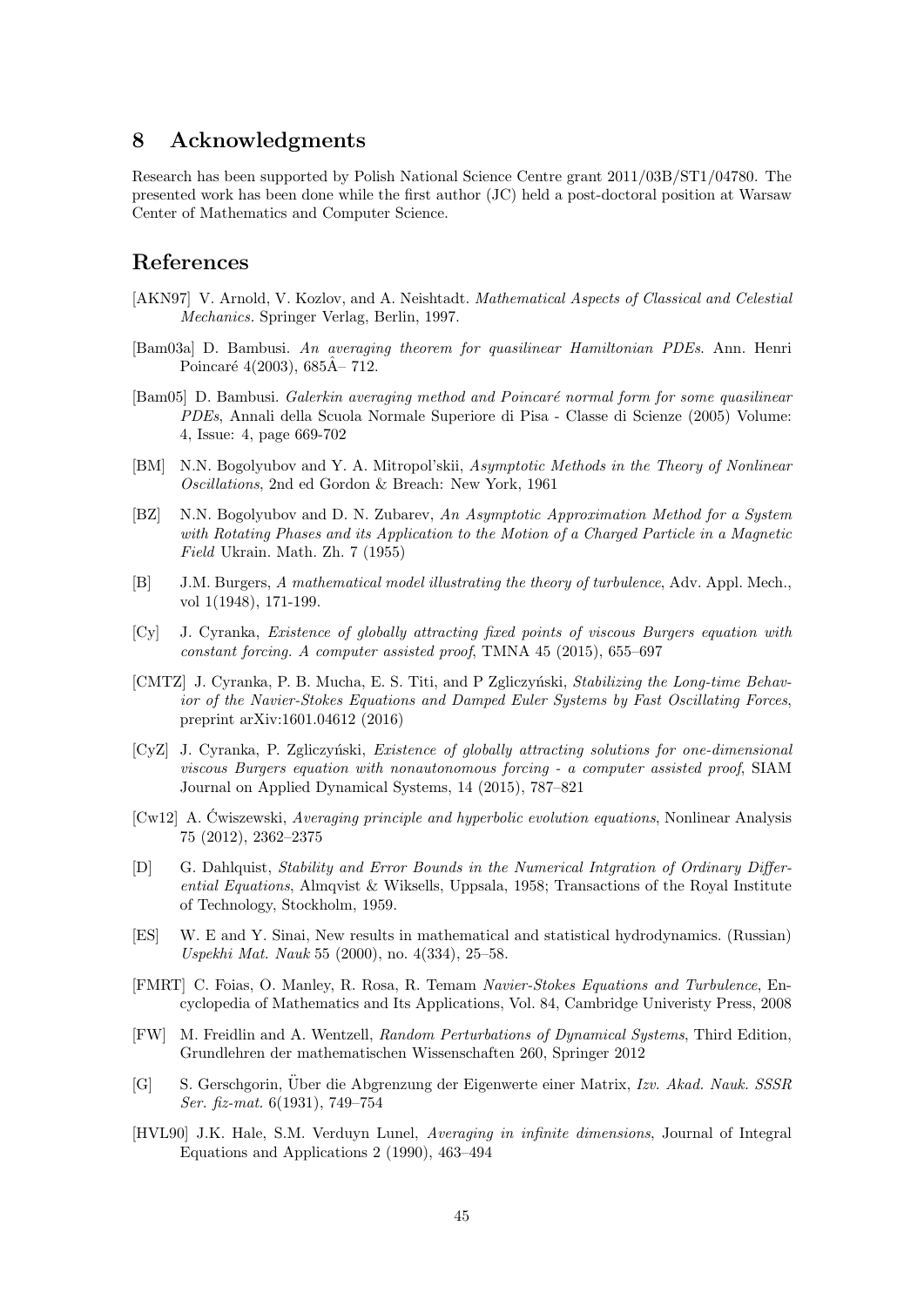- [He] D. Henry, *Geometric Theory of Semilinear Parabolic Equations*, in: Lecture Notes in Mathematics, vol. 840, Springer 1981
- [HNW] E. Hairer, S.P. Nørsett and G. Wanner, *Solving Ordinary Differential Equations I, Nonstiff Problems*, Springer-Verlag, Berlin Heidelberg 1987.
- [I] A. Iserles, *Three stories of high oscillation.*, Eur. Math. Soc. Newsl. No. 87 (2013)
- [JKM] H.R. Jauslin, H.O. Kreiss, J. Moser, *On the Forced Burgers Equation with Periodic Boundary Condition*, Proceedings of Symposia in Pure Mathematics, Vol. 65, 1999
- [KZ] T. Kapela and P. Zgliczyński, *A Lohner-type algorithm for control systems and ordinary differential inclusions*, Discrete Cont. Dyn. Sys. B, vol. 11(2009), 365-385.
- [L] S. M. Lozinskii, Error esitimates for the numerical integration of ordinary differential equations, part I, *Izv. Vyss. Uceb. Zaved. Matematica*,6 (1958), 52–90 (Russian)
- [Mat01] K. Matthies, *Time-averaging under fast periodic forcing of parabolic partial differential equations: Exponential estimates*, J. Differential Equations 174 (2001), 133-180.
- [MS03] K. Matthies, and A. Scheel, *Exponential Averaging of Hamiltonian Evolution Equations*, Trans. Amer. Math. Soc. 355 (2003), 747-773.
- [Mat05] K. Matthies, *Homogenisation of Exponential Order for Elliptic Systems in Infinite Cylinders*, Asymptot. Anal. 43 (2005), 205-232.
- [Mat08] K. Matthies, *Exponential Averaging under Rapid Quasiperiodic Forcing*, Advances in Differential Equations 13 (2008), 427-456.
- [MS] J. Mattingly and Y. Sinai, An Elementary Proof of the Existence and Uniqueness Theorem for Navier-Stokes Equations, *Comm. in Contemporary Mathematics* vol. 1 n4, 1999, 497–516
- [N] W. Narkiewicz, *Classical problems in number theory*, Warszawa : PWN-Polish Scientific Publishers, 1986
- [Nei84] A. Neishtadt, *The separation of motions in systems with rapidly rotating phase*, J. Appl. Math. Mech. 48 (1984), 133-139.
- [Pr05] M. Prizzi, *Averaging, Conley index continuation and recurrent dynamics in almost-periodic parabolic equations*, J. Differential Equations 210 (2005), 429–451
- [Si] Y. Sinai, Navier-Stokes System with Periodic Boundary Conditions, *Regular & Chaotic Dynamics*, v.4, n2, 1999, 3–15
- [Wa] J. R. Ward Jr, *Homotopy and Bounded Solutions of Ordinary Differential Equations*, J. Diff. Eq.,107 (1994), 428–445
- [Wh] G. B. Whitham, *Linear and Nonlinear Waves*. John Wiley & Sons, 1975.
- [ZNS] P. Zgliczyński, *Trapping regions and an ODE-type proof of an existence and uniqueness for Navier-Stokes equations with periodic boundary conditions on the plane*, Univ. Iag. Acta Math., 41 (2003) 89-113
- [ZNS2] P. Zgliczyński, *On smooth dependence on initial conditions for dissipative PDEs, an ODEtype approach*, J. Diff. Eq., 195 (2003), 271–283
- [ZM] P. Zgliczyński and K. Mischaikow, *Rigorous Numerics for Partial Differential Equations: the Kuramoto-Sivashinsky equation*, Foundations of Computational Mathematics, vol. 1(2001), 255-288.
- [ZKS2] P. Zgliczyński, *Rigorous numerics for dissipative Partial Differential Equations II. Periodic orbit for the Kuramoto-Sivashinsky PDE - a computer assisted proof*, Foundations of Computational Mathematics, vol. 4(2004), 157-185.